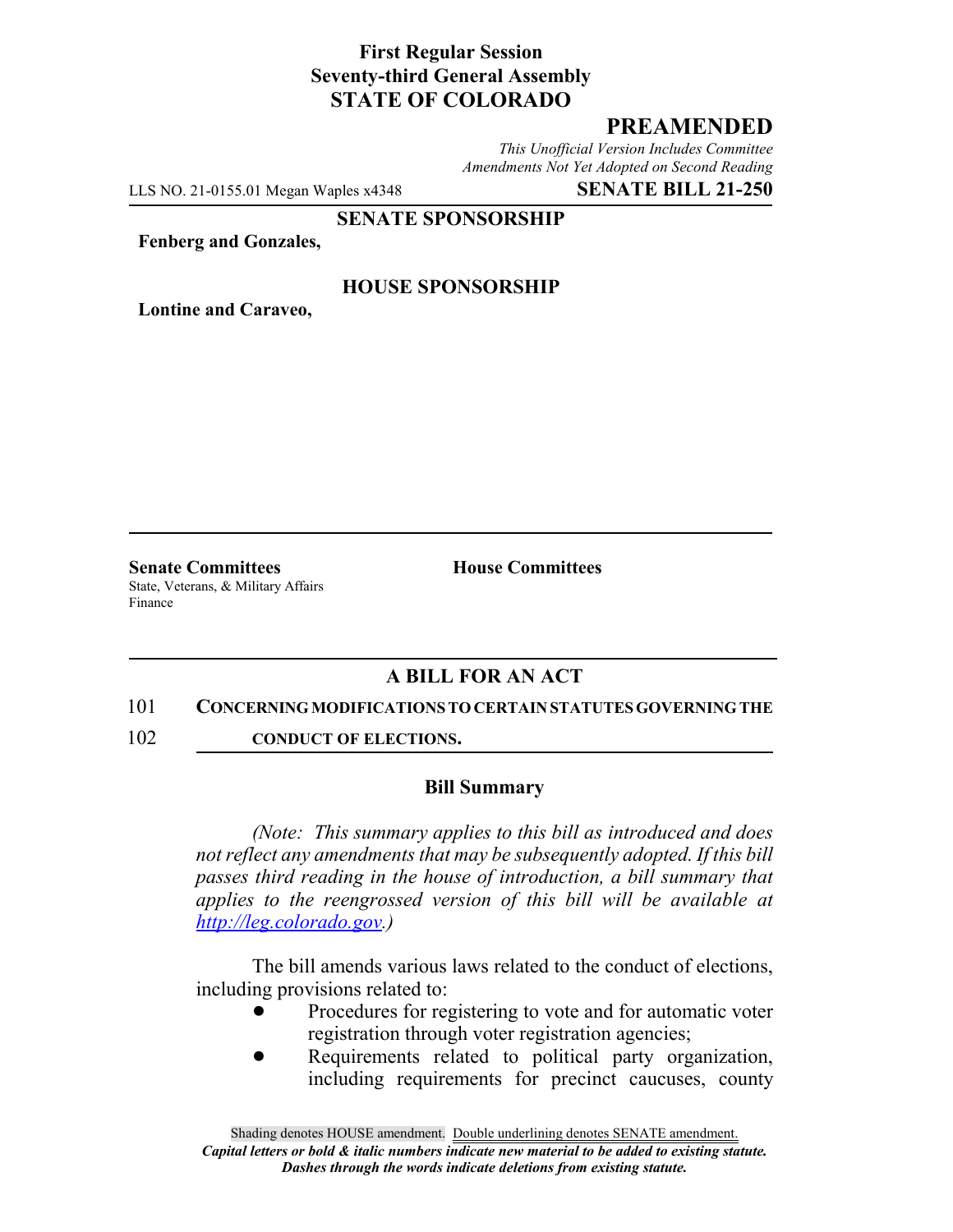assemblies, and vacancy committees;

- Ballot access for candidates, including repealing the ability of an unaffiliated candidate for president of the United States to be nominated by paying a fee;
- Requirements for voter service and polling centers, voting in person, and emergency voting;
- Procedures for challenges to a person's right to vote;
- ! Procedures and requirements for circulating recall petitions and the conduct of recall elections, including municipal and local government recall elections;
- Prohibitions on electioneering in and within 100 feet of a polling place; and
- Requirements for filing initiative petitions.

1 *Be it enacted by the General Assembly of the State of Colorado:*

2 **SECTION 1.** In Colorado Revised Statutes, 1-1-104, **amend** (32)

3 and (51) as follows:

4 **1-1-104. Definitions.** As used in this code, unless the context 5 otherwise requires:

 (32) "Primary election" means the election held on the last Tuesday in June of each even-numbered year AND THE PRESIDENTIAL PRIMARY ELECTION HELD IN ACCORDANCE WITH PART 12 OF ARTICLE 4 OF THIS TITLE 1.

 (51) "Watcher" means an eligible elector other than a candidate on the ballot who has been selected by a political party chairperson on 12 behalf of the political party, by a party candidate at a primary election, by an unaffiliated candidate at a general, congressional vacancy, or nonpartisan election, or by a person designated by either the opponents or the proponents in the case of a ballot issue or ballot question. If selected 16 by a political party chairperson OR a party candidate, or an unaffiliated 17 candidate, the watcher must be affiliated with that political party or unaffiliated as shown in the statewide voter registration system. IF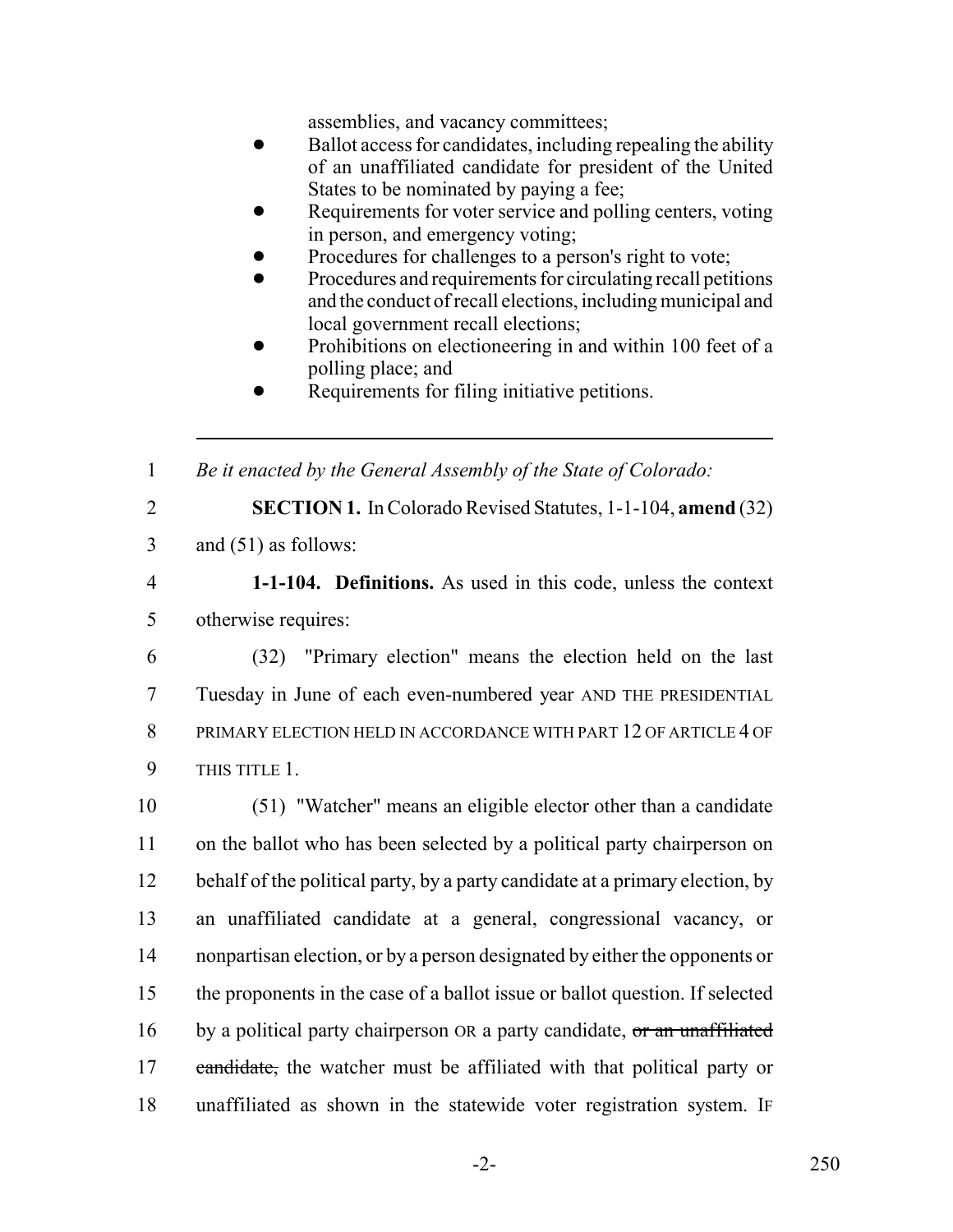SELECTED BY AN UNAFFILIATED CANDIDATE, THE WATCHER MUST BE UNAFFILIATED AS SHOWN IN THE STATEWIDE VOTER REGISTRATION SYSTEM.

 **SECTION 2.** In Colorado Revised Statutes, 1-2-201, **amend** 5  $(3)(b)(I)$  as follows:

 **1-2-201. Registration required - deadlines - additional identifying information to be provided by first-time registrants.** (3) (b) An elector may timely register to vote by:

 (I) Submitting an application through a voter registration drive no later than twenty-two days before the election; except that, if the 11 twenty-second day before an election is a Saturday, Sunday, or STATE 12 legal holiday, OR FEDERAL HOLIDAY RECOGNIZED BY THE UNITED STATES POSTAL SERVICE, the elector is permitted to register on the next day that 14 is not a Saturday, Sunday, or STATE legal holiday, OR FEDERAL HOLIDAY RECOGNIZED BY THE UNITED STATES POSTAL SERVICE;

 **SECTION 3.** In Colorado Revised Statutes, 1-2-202.5, **amend** (1)(a), (3)(c), (5), (7)(a), (7)(b), and (7)(c)(II); and **add** (7)(d) as follows: **1-2-202.5. Online voter registration - online changes in elector information.** (1) (a) An elector may register to vote, and a registered elector may change his or her residence in the registration record or change or withdraw his or her affiliation, by completing an electronic form on the official website of the secretary of state if the elector's signature is stored in digital form in the database systems maintained by 24 the department of state pursuant to section  $1-2-301$  (1) or IS accessible to 25 the department of state in accordance with the requirements of section 26 1-2-302 (6), OR IF THE ELECTOR PROVIDES THE LAST FOUR DIGITS OF THE 27 ELECTOR'S SOCIAL SECURITY NUMBER AND THE NUMBER CAN BE

-3- 250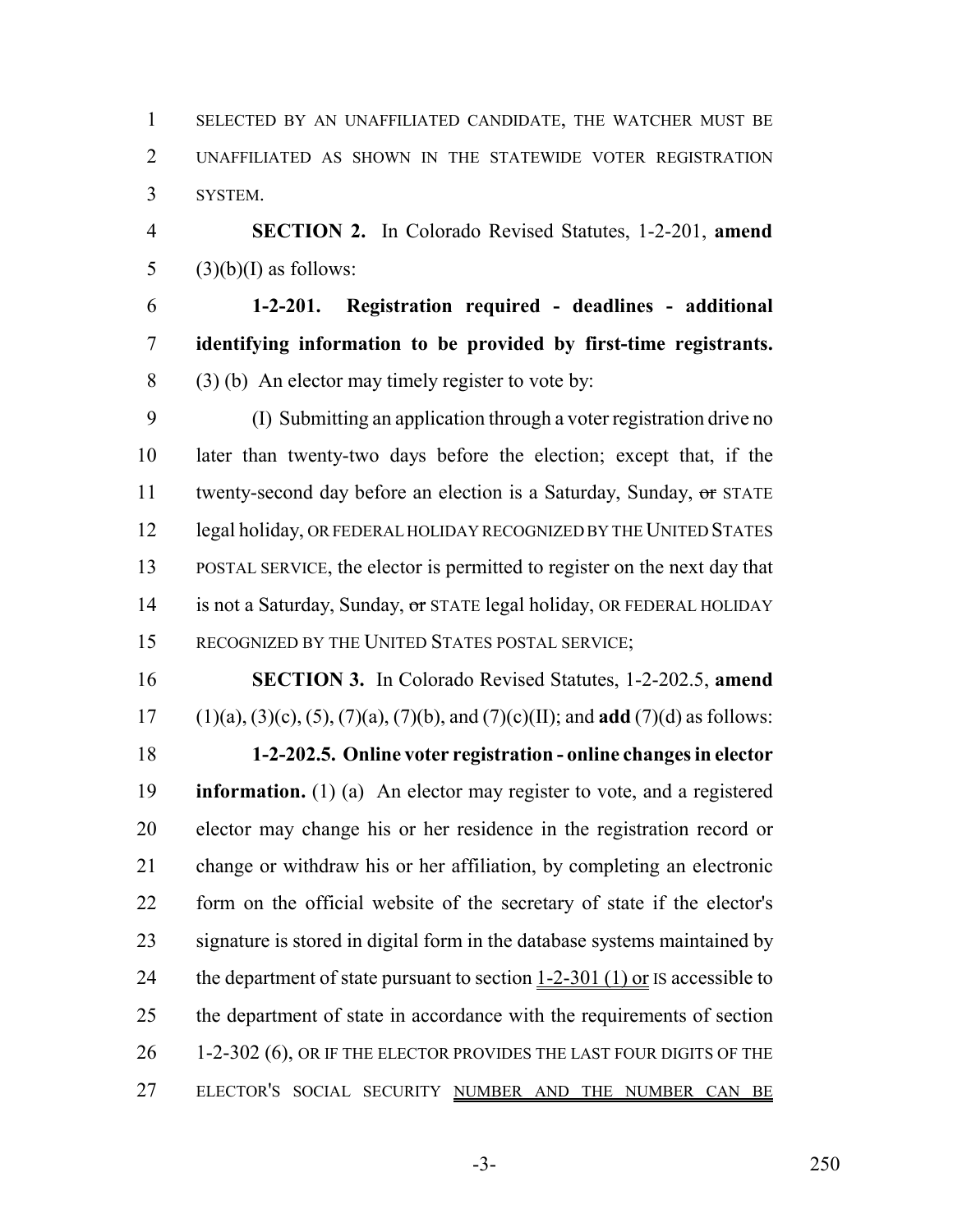VALIDATED THROUGH THE DEPARTMENT OF REVENUE PURSUANT TO

SECTION 1-2-302 (6.7).

(3) The electronic voter registration form must include:

 (c) (I) A place for the elector to input additional information, as determined by the secretary of state, necessary to locate the elector's signature in the database systems specified in subsection (1) of this section and a place for the elector to assent to the use of the signature for voter registration purposes.

 (II) A PLACE FOR THE ELECTOR, IN THE ALTERNATIVE, TO ENTER THE LAST FOUR DIGITS OF THE ELECTOR'S SOCIAL SECURITY NUMBER TO BE VALIDATED PURSUANT TO SUBSECTION (1) OF THIS SECTION AND TO 12 UPLOAD A SIGNATURE ELECTRONICALLY.

 (5) THE SIGNATURE REQUIREMENT OF SECTION 1-2-201 (2) IS MET BY an elector's assent on the electronic application to the use of his or her 15 signature for voter registration purposes, meets the signature requirement 16 of section 1-2-201 (2) THE RETURN OF AN ELECTOR'S SIGNATURE IN 17 RESPONSE TO A NOTICE SENT PURSUANT TO SUBSECTION (7)(a) OR (7)(b) OF THIS SECTION, OR THE RETURN OF AN ELECTOR'S SIGNATURE AND COPY OF THE ELECTOR'S IDENTIFICATION PURSUANT TO SECTION 1-7.5-107.3 (1.5).

 (7) (a) (I) When a person completes an electronic voter registration form in accordance with subsection (3) of this section and is qualified to register based on the information provided in the form, the county clerk and recorder shall search for the elector's signature in the database systems specified in subsection (1) of this section. If the 26 signature is found, the county clerk and recorder shall approve the new registration pursuant to subsection (6) of this section and shall add the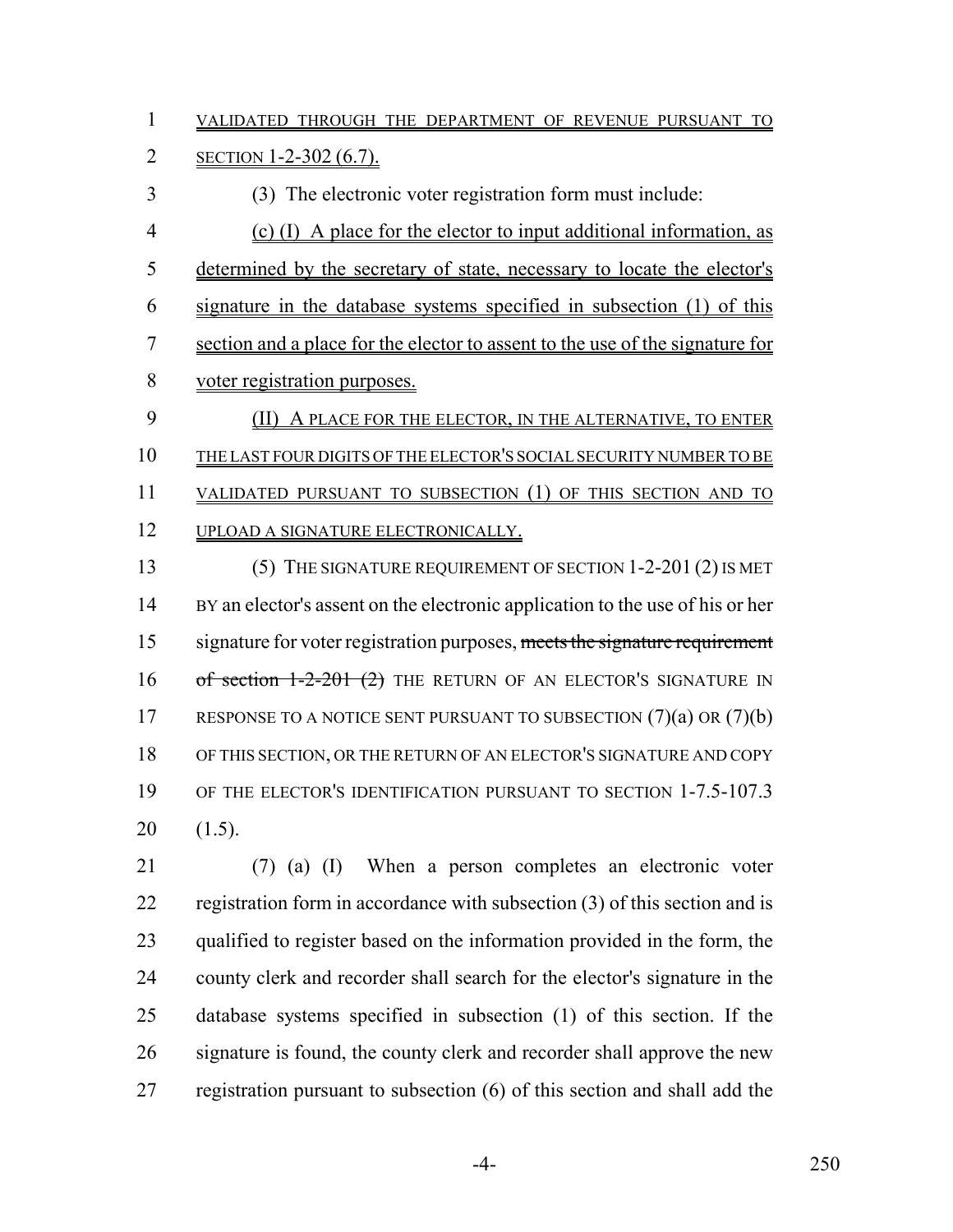elector to the computerized statewide voter registration list maintained by 2 the secretary of state pursuant to section 1-2-301 (1).

 (II) IF A SIGNATURE IS NOT FOUND, BUT THE ELECTOR PROVIDED THE LAST FOUR DIGITS OF THE ELECTOR'S SOCIAL SECURITY NUMBER, THE COUNTY CLERK AND RECORDER SHALL:

 (A) APPROVE THE NEW REGISTRATION PURSUANT TO SUBSECTION (6) OF THIS SECTION AND SHALL ADD THE ELECTOR TO THE COMPUTERIZED STATEWIDE VOTER REGISTRATION LIST MAINTAINED BY THE SECRETARY OF STATE PURSUANT TO SECTION 1-2-301 (1); AND

 (B) SEND TO THE ELECTOR'S ADDRESS OF RECORD, BY NONFORWARDABLE MAIL, NOTICE THAT THE ELECTOR HAS BEEN REGISTERED TO VOTE, A POSTAGE PAID PREADDRESSED RETURN FORM BY WHICH THE ELECTOR MAY RETURN A SIGNATURE, AND INFORMATION ON 14 HOW THE ELECTOR CAN UPLOAD A SIGNATURE ELECTRONICALLY.

 (b) (I) When a registered elector completes an electronic form to change his or her residence or change or withdraw his or her affiliation, the county clerk and recorder shall search for the registered elector's signature in the database systems specified in subsection (1) of this section. If the signature is found, the county clerk and recorder shall approve the change in status pursuant to subsection (6) of this section and shall make the changes indicated on the electronic form in the computerized statewide voter registration list maintained by the secretary of state pursuant to section 1-2-301 (1).

**(II)** IF A SIGNATURE IS NOT FOUND, BUT THE ELECTOR PROVIDED 25 THE LAST FOUR DIGITS OF THE ELECTOR'S SOCIAL SECURITY NUMBER, THE 26 COUNTY CLERK AND RECORDER SHALL:

**(A) APPROVE THE CHANGE IN STATUS PURSUANT TO SUBSECTION** 

-5- 250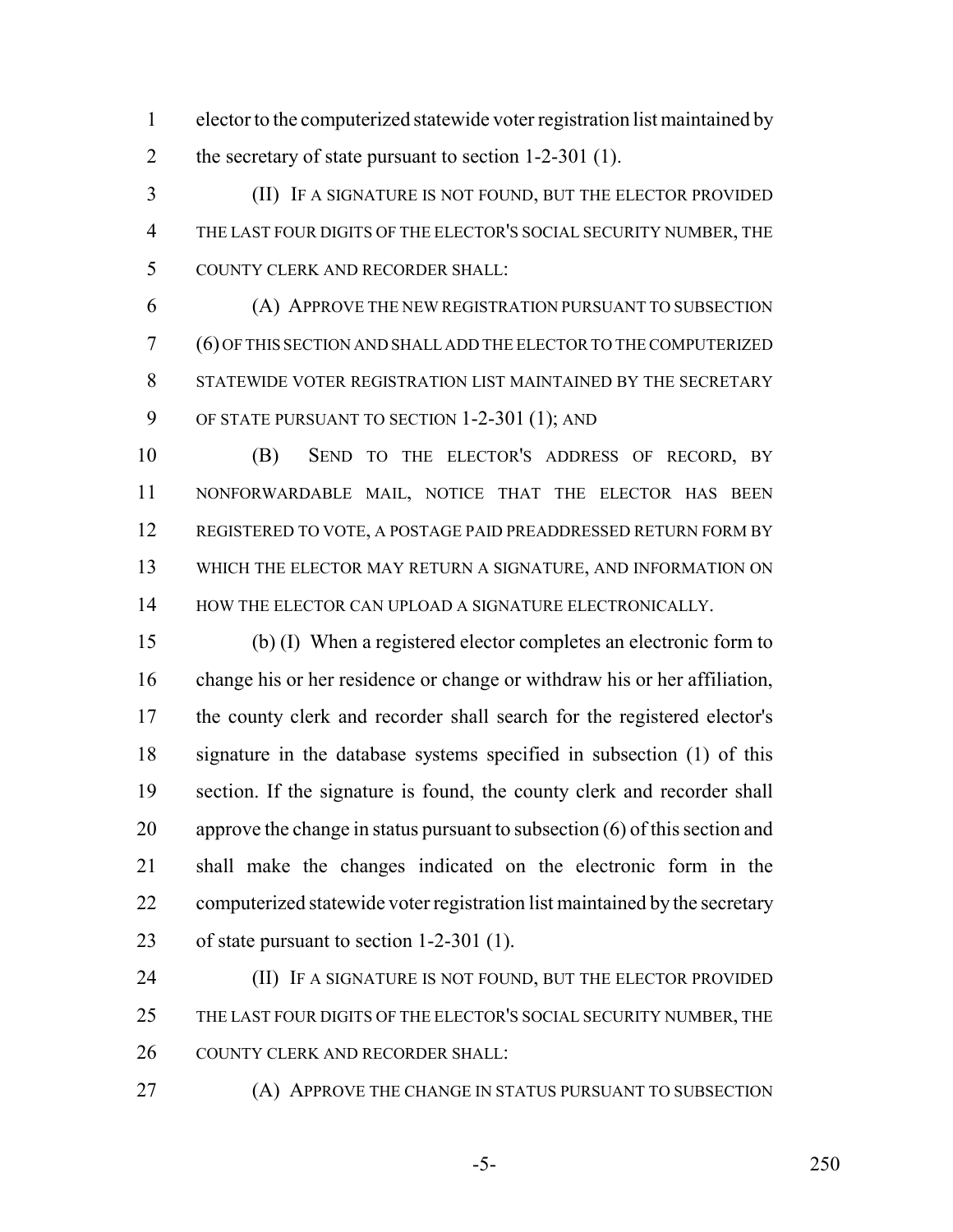(6) OF THIS SECTION AND SHALL MAKE THE CHANGES INDICATED ON THE ELECTRONIC FORM IN THE COMPUTERIZED STATEWIDE VOTER REGISTRATION LIST MAINTAINED BY THE SECRETARY OF STATE PURSUANT TO SECTION 1-2-301 (1); AND

 (B) SEND TO THE ELECTOR'S ADDRESS OF RECORD, BY NONFORWARDABLE MAIL, NOTICE OF THE CHANGE IN STATUS, A POSTAGE PAID PREADDRESSED RETURN FORM BY WHICH THE ELECTOR MAY RETURN A SIGNATURE, AND INFORMATION ON HOW THE ELECTOR CAN UPLOAD A SIGNATURE ELECTRONICALLY.

 (c) (II) A change or withdrawal of affiliation made in accordance with this section applies to an election if the elector completes the 12 electronic form no later than twenty-nine TWENTY-TWO days before the 13 election; except that, if the twenty-ninth TWENTY-SECOND day before an election is a Saturday, Sunday, or legal holiday, the change or withdrawal applies if made by the next day that is not a Saturday, Sunday, or legal holiday.

17 (d) (I) IF A NOTICE PROVIDED UNDER SUBSECTION  $(7)(a)(II)$  OR (7)(b)(II) OF THIS SECTION IS RETURNED AS UNDELIVERABLE WITHIN TWENTY DAYS AFTER THE COUNTY CLERK AND RECORDER MAILS THE NOTICE, THE PERSON'S REGISTRATION OR CHANGE IN STATUS IS CANCELLED 21 AND THE PERSON IS DEEMED NEVER TO HAVE REGISTERED OR CHANGED 22 STATUS. IF THE NOTICE IS RETURNED AS UNDELIVERABLE AFTER TWENTY DAYS AFTER THE COUNTY CLERK AND RECORDER MAILS THE NOTICE, THE PERSON'S REGISTRATION IS MARKED INACTIVE.

25 (II) NOTWITHSTANDING SUBSECTION (7)(d)(I) OF THIS SECTION, IF 26 A PERSON VOTES IN AN ELECTION AFTER SUBMITTING THE APPLICATION FOR REGISTRATION OR CHANGE IN STATUS BUT BEFORE THE NOTICE IS

-6- 250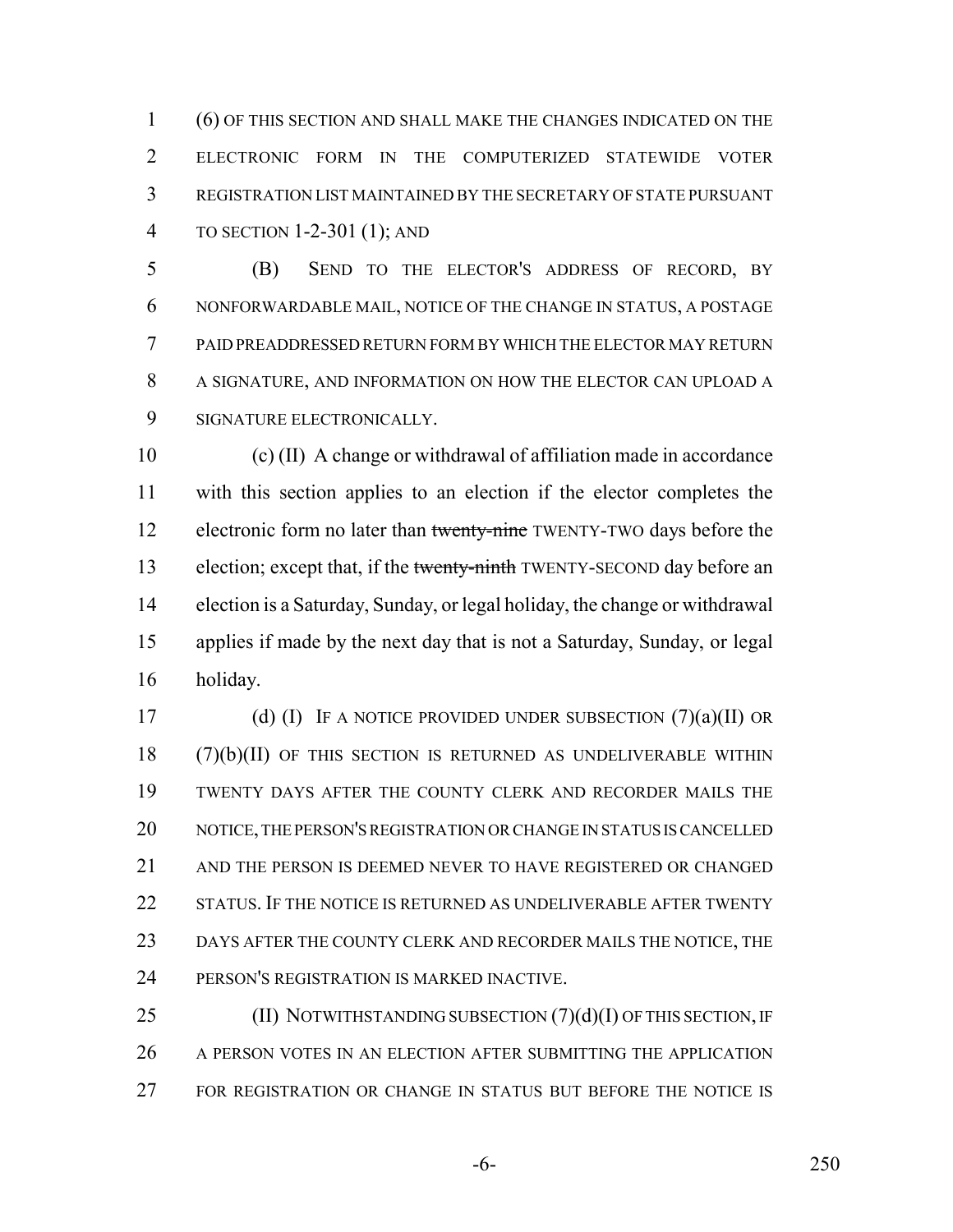RETURNED AS UNDELIVERABLE, THE PERSON'S REGISTRATION OR CHANGE IN STATUS SHALL NOT BE CANCELLED AND THE REGISTRATION SHALL NOT BE MARKED INACTIVE.

 **SECTION 4.** In Colorado Revised Statutes, 1-2-302, **amend** (6.7) as follows:

 **1-2-302. Maintenance of computerized statewide voter registration list - confidentiality.** (6.7) The department of revenue shall enter into an agreement with the federal commissioner of social security for the purpose of verifying applicable information in accordance with the requirements of section 303 (a)(5)(B)(ii) of the federal "Help America Vote Act of 2002", 52 U.S.C. sec. 20901 et seq. ON OR BEFORE MARCH 12 1, 2022, THE DEPARTMENT OF REVENUE SHALL PROVIDE ACCESS TO THE DEPARTMENT OF STATE FOR VERIFICATION OF A PERSON'S NAME, DATE OF 14 BIRTH, AND THE LAST FOUR DIGITS OF THE PERSON'S SOCIAL SECURITY NUMBER PURSUANT TO THE AGREEMENT ENTERED INTO UNDER THIS SECTION TO ALLOW REAL-TIME INTERACTIVE VALIDATION OF ONLINE 17 VOTER REGISTRATION APPLICANTS PURSUANT TO SECTION 1-2-202.5.

 **SECTION 5.** In Colorado Revised Statutes, 1-2-213.3, **amend** (8) as follows:

 **1-2-213.3. Transfer of new voter registration records from department of revenue.** (8) AFTER THE TWENTY-DAY PERIOD DESCRIBED 22 IN SUBSECTION (7) OF THIS SECTION PASSES, THE REGISTRATION INFORMATION OF A PERSON REGISTERED PURSUANT TO THIS SECTION, INCLUDING THE FACT THAT THE PERSON WAS REGISTERED THROUGH A VOTER REGISTRATION AGENCY, BECOMES A REGISTRATION RECORD THAT MUST BE MAINTAINED AND MADE AVAILABLE FOR PUBLIC INSPECTION IN ACCORDANCE WITH SECTION 1-2-227. Information relating to the return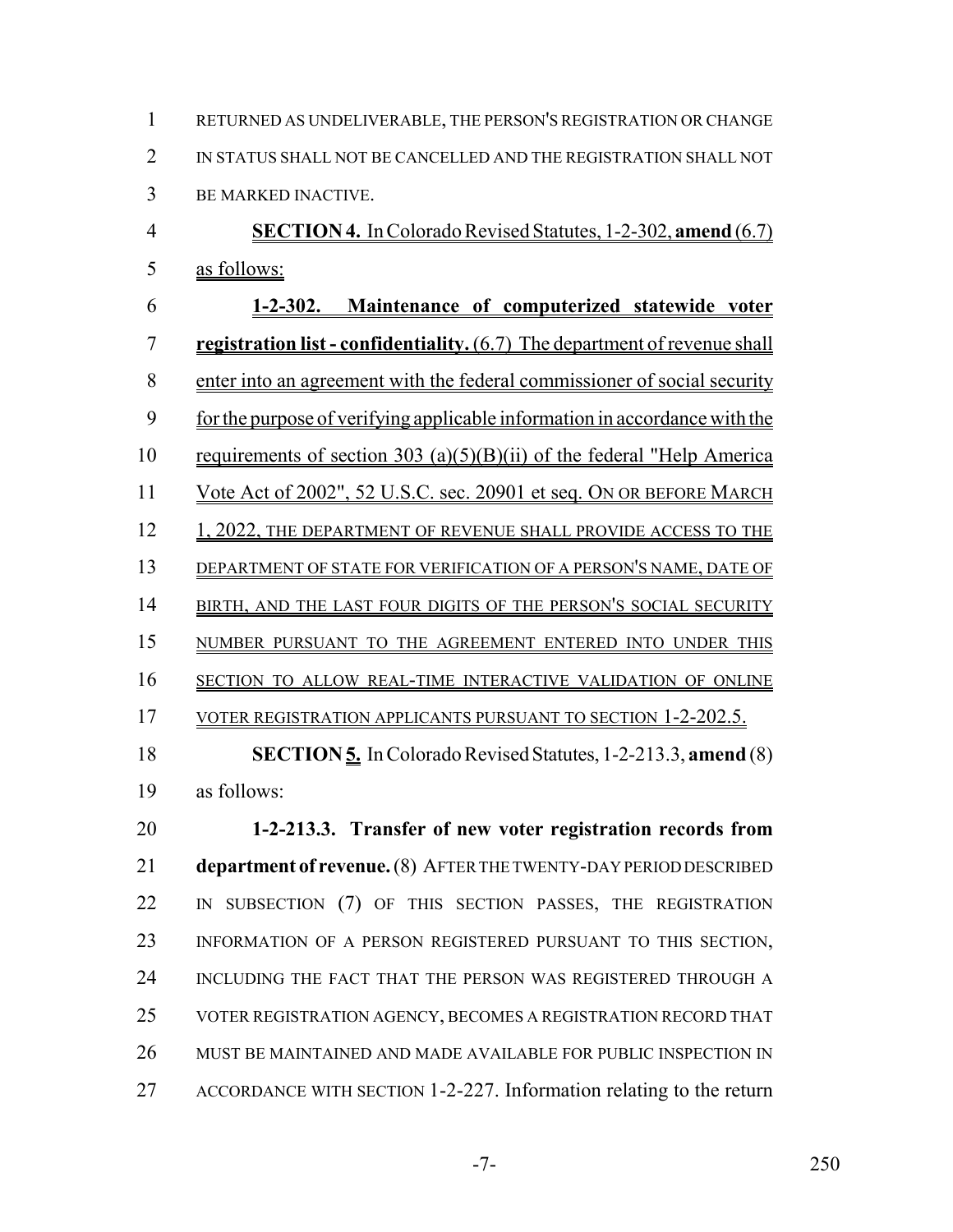of a notice form BY A PERSON declining to be registered or preregistered AND INFORMATION RELATING TO THE SPECIFIC AGENCY AT WHICH A PERSON WAS REGISTERED PURSUANT TO THIS SECTION IS NOT A PUBLIC RECORD SUBJECT TO PUBLIC INSPECTION AND shall not be used for any purpose other than voter registration statistics.

 **SECTION 6.** In Colorado Revised Statutes, 1-2-213.5, **add** (1)(c) as follows:

 **1-2-213.5. State institutions of higher education - electronic voter registration option - information to students.** (1) (c) EACH 10 STATE INSTITUTION OF HIGHER EDUCATION SUBJECT TO SUBSECTION (1)(a) OF THIS SECTION SHALL, DURING THE FIRST FULL WEEK OF EACH FALL SEMESTER AND DURING THE LAST FULL WEEK OF EACH SPRING SEMESTER, PROVIDE BY E-MAIL TO EACH ENROLLED STUDENT INFORMATION ON VOTER ELIGIBILITY AND ON HOW TO REGISTER TO VOTE OR UPDATE THEIR VOTER REGISTRATION INFORMATION IN THE STATEWIDE VOTER REGISTRATION DATABASE.

 **SECTION 7.** In Colorado Revised Statutes, 1-2-217.7, **amend** 18 (4)(a)(II) and (4)(a)(III); and **repeal** (4)(a)(IV) as follows:

 **1-2-217.7. Registration on or immediately prior to election day - locations - rules - legislative declaration.** (4) **Registration at voter service and polling centers.** (a) An elector may register and vote prior to an election or on election day if the elector:

 (II) Completes and signs a voter registration application in the 24 form prescribed by the secretary of state by rule, which application must include the questions contained in section 1-2-204 (2); AND

 (III) Completes and signs the self-affirmation specified in section  $27 \t 1-2-205$ . and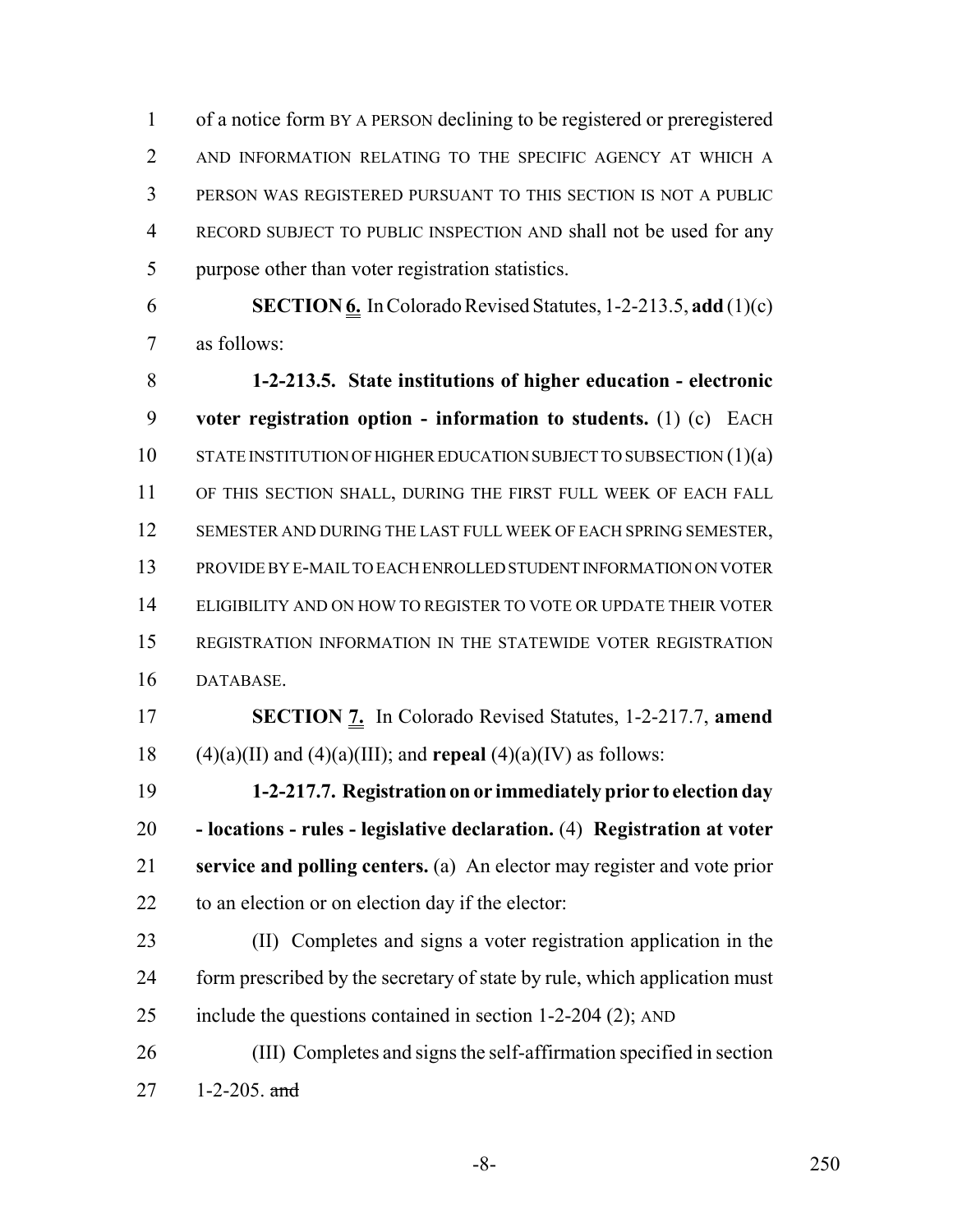(IV) Completes and signs the affidavit described in paragraph (b) 2 of this subsection (4).

 **SECTION 8.** In Colorado Revised Statutes, 1-2-219, **amend** (1) as follows:

# **1-2-219. Changing or withdrawing declaration of affiliation.**

 (1) Any eligible elector desiring to change or withdraw the elector's affiliation may do so by completing and signing a prescribed request for the change or withdrawal and filing it with the county clerk and recorder or by submitting a personal letter written by the elector to the county clerk and recorder at any time up to and including the twenty-ninth TWENTY-SECOND day preceding a primary election; except that, if the 12 twenty-ninth TWENTY-SECOND day before the primary election is a Saturday, Sunday, or legal holiday, the change or withdrawal applies if made by the next day that is not a Saturday, Sunday, or legal holiday. The prescribed form or personal letter for the change must include the elector's printed name, address within the county, birth date, THE LAST FOUR DIGITS OF THE ELECTOR'S social security number, if the elector wishes to state it, and signature, the date, the elector's previous affiliation status, and the requested change in affiliation status. A prescribed form must be furnished by the county clerk and recorder upon the elector's oral or written request. Upon receiving the request, the county clerk and recorder shall change the elector's affiliation on his or her registration record. If the affiliation is withdrawn, the designation on the elector's registration record must be changed to "unaffiliated". If an elector changes affiliation, the elector is entitled to vote, at any primary election, 26 only the ballot of the political party to which the elector is currently affiliated. A change or withdrawal of affiliation may not be made by

-9- 250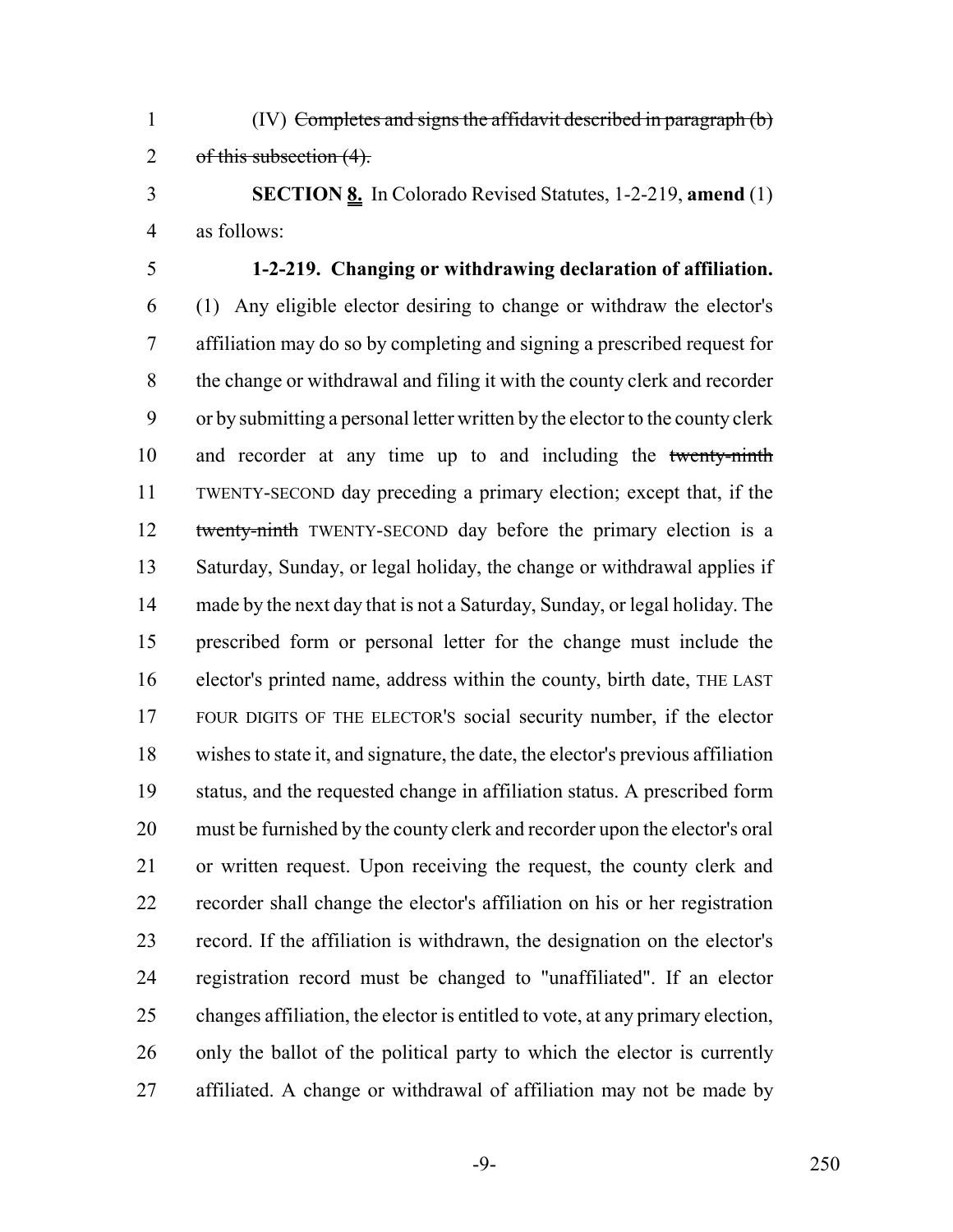anyone other than the elector. Notwithstanding any other provision of law, a declaration or change of affiliation made by an unaffiliated elector in accordance with this section must be deferred if the elector has already been mailed a primary election ballot packet. The deadline by which the elector must declare, change, or withdraw an affiliation as specified in this subsection (1) only applies to a primary election and does not apply to a general or coordinated election.

 **SECTION 9.** In Colorado Revised Statutes, 1-2-222, **amend** (1), (3), and (4) as follows:

 **1-2-222. Errors in recording of affiliation.** (1) If an elector goes to the elector's legal voting place to vote at any primary election or to the 12 office of the county clerk and recorder and contends that an error has been made in the recording of the elector's affiliation in the statewide voter registration system or that the affiliation has been unlawfully changed or withdrawn, the election judges or the county clerk and recorder shall allow the elector to make and sign an affidavit, which shall be substantially in the form provided in subsection (4) of this section. Any election judge or the county clerk and recorder has authority to administer the oath and take the acknowledgment of the elector's affidavit. When the affidavit is completed, the county clerk and recorder shall make the 21 change as specified in the affidavit using the date  $\sigma$  PROVIDED BY THE ELECTOR ON the affidavit as the new affiliation date.

 (3) For the purposes of determining the eligibility of candidates 24 for nomination in accordance with sections  $1-4-601$  (4)(a) and  $1-4-801$  (4), the eligibility of persons to vote at any precinct caucus, assembly, or convention in accordance with section 1-3-101, or the eligibility of persons to sign petitions in accordance with section 1-4-801 (2), the date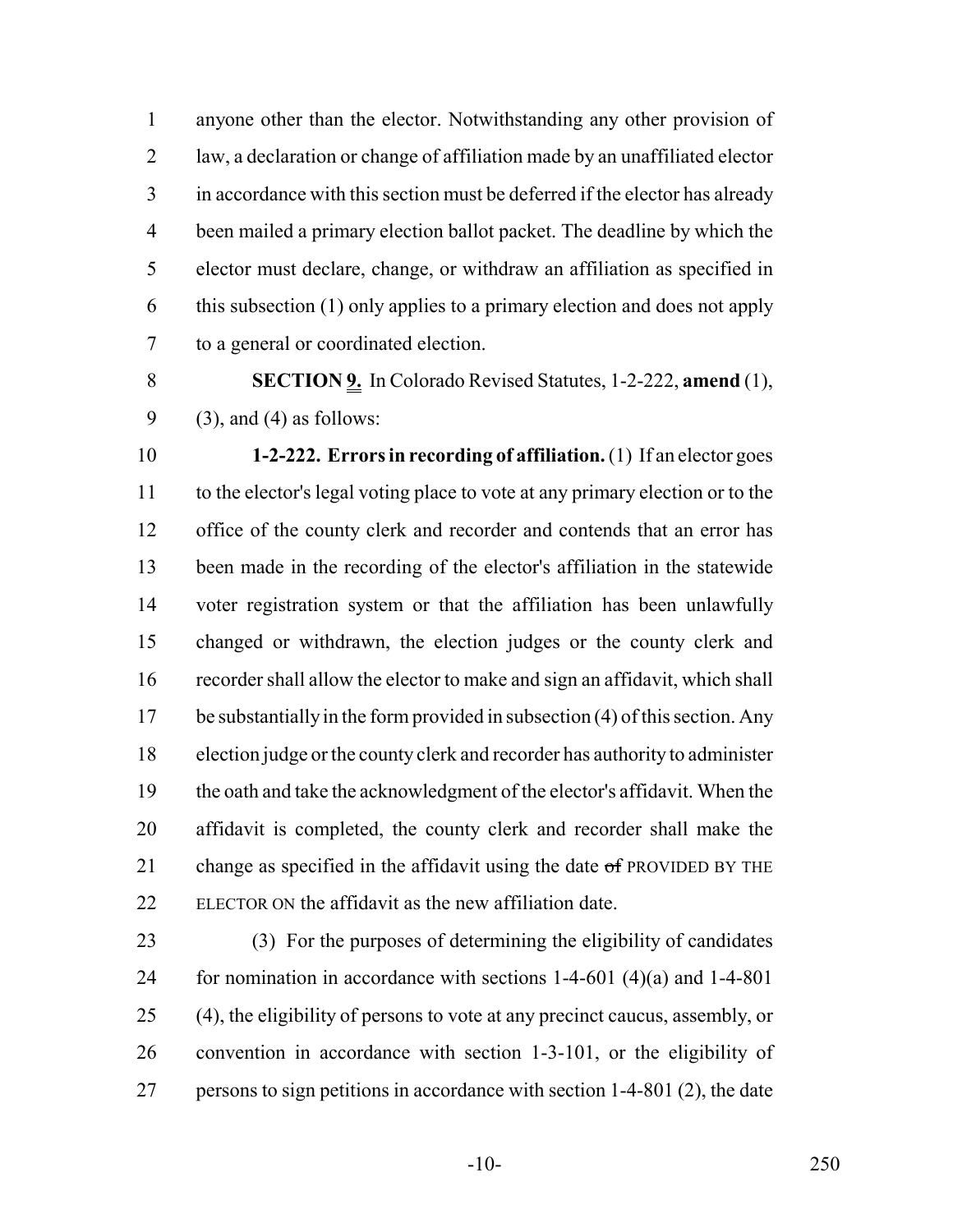1 of declaration of the party affiliation of the elector shall MUST be the date 2 of the declaration which the elector alleges by affidavit to have been 3 erroneously recorded or unlawfully changed or withdrawn BE THE CORRECT DATE OF AFFILIATION. (4) Printed affidavit forms shall MUST be furnished to the election judges of the various election precincts. The affidavit form must be substantially as follows: STATE OF COLORADO ) ) ss. County of ...........................................................) 11 I, .................., believing an error has been made as to the recording of my party affiliation, or a change unlawfully made, or a withdrawal unlawfully made in the statewide voter registration system, do 14 solemnly swear, or affirm, that the party affiliation as now shown in the statewide voter registration system is an error, or has been unlawfully changed, or has been unlawfully withdrawn and that my correct party affiliation should be .................... instead of .................... and request that the party affiliation be corrected in the statewide voter registration system. My correct affiliation was made on or before .................... (date). at .................... (place). Dated .................... Signed .................... 23 Subscribed and sworn to before me this ............ day of ............... 20.... .................................................................. Election Judge or County Clerk Precinct ....................................................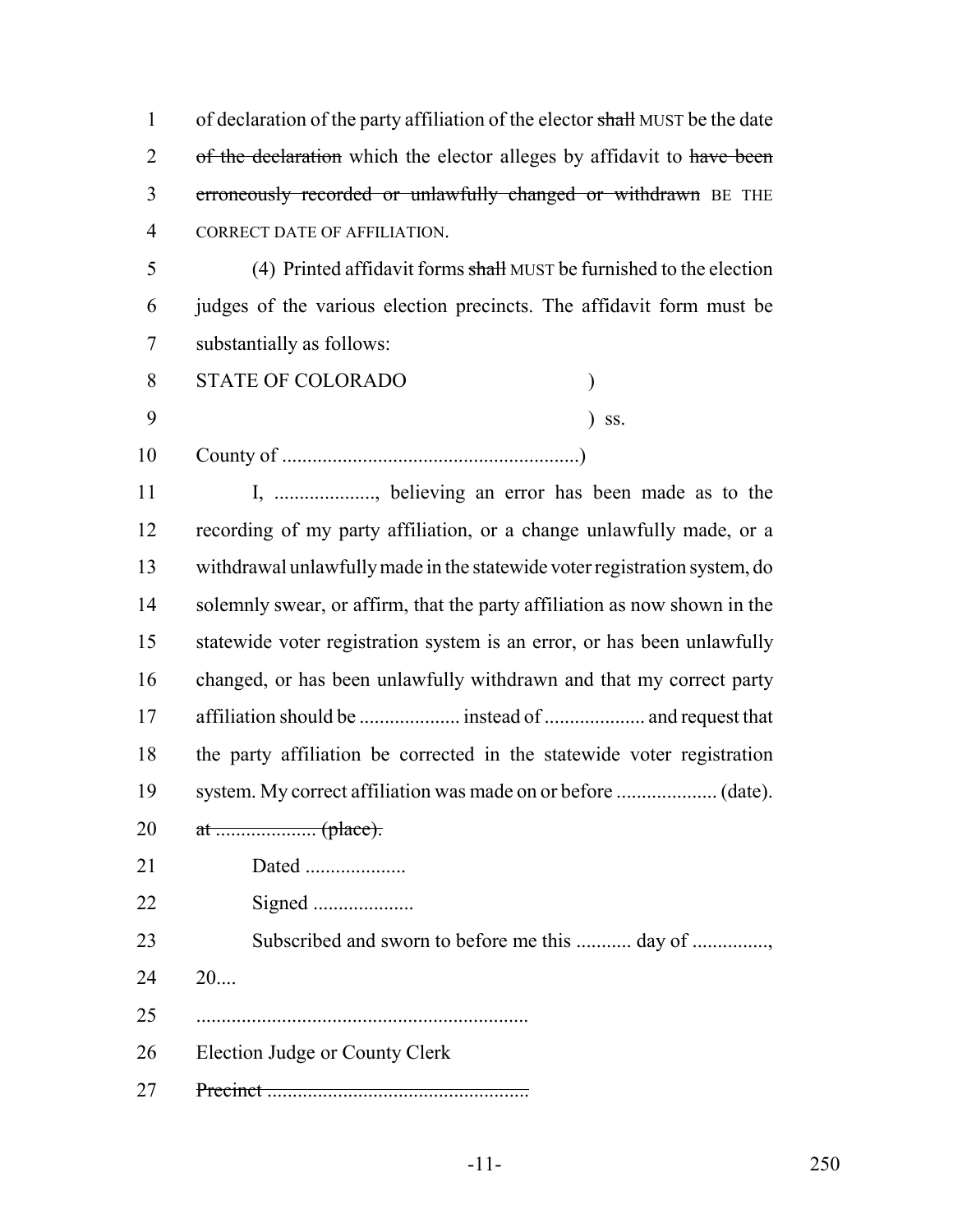County ......................................................

 **SECTION 10.** In Colorado Revised Statutes, 1-2-502.5, **amend** (4)(c) and (8); and **add** (7.5) as follows:

 **1-2-502.5. Transfer of voter registration information to secretary of state.** (4) If the record is complete for purposes of voter registration, the county clerk and recorder shall send to the person's address of record, by nonforwardable mail, notice that the person has been registered to vote and a postage paid preaddressed return form by which the person may:

 (c) Provide a signature if, at the time the elector applied for medical assistance, the person did not use a Colorado driver's license or identification number and did not provide an electronic copy of their 13 signature. THE FORM MUST INCLUDE INFORMATION ON HOW THE ELECTOR CAN UPLOAD A SIGNATURE ELECTRONICALLY.

 (7.5) (a) SUBJECT TO COMPLIANCE WITH ALL APPLICABLE FEDERAL LAWS AND REGULATIONS, THE DEPARTMENT OF HEALTH CARE POLICY AND FINANCING SHALL PROVIDE TO THE SECRETARY OF STATE, ON A SCHEDULE ESTABLISHED BY THE SECRETARY OF STATE, NOTICE OF ANY REGISTERED ELECTOR WHO INFORMS THE DEPARTMENT OF A CHANGE OF NAME OR ADDRESS.UPON RECEIVING NOTICE OF THE CHANGE OF NAME OR ADDRESS, THE SECRETARY OF STATE SHALL PROVIDE THE INFORMATION TO THE 22 COUNTY CLERK AND RECORDER OF THE COUNTY IN WHICH THE ELECTOR RESIDES.

24 (b) THE COUNTY CLERK AND RECORDER OF THE COUNTY IN WHICH THE ELECTOR RESIDES SHALL CHANGE THE REGISTRATION RECORD OF THE ELECTOR TO REFLECT THE CHANGE OF NAME AND ADDRESS, MARK THE REGISTRATION RECORD AS "ACTIVE", AND SEND TO THE ELECTOR'S

-12- 250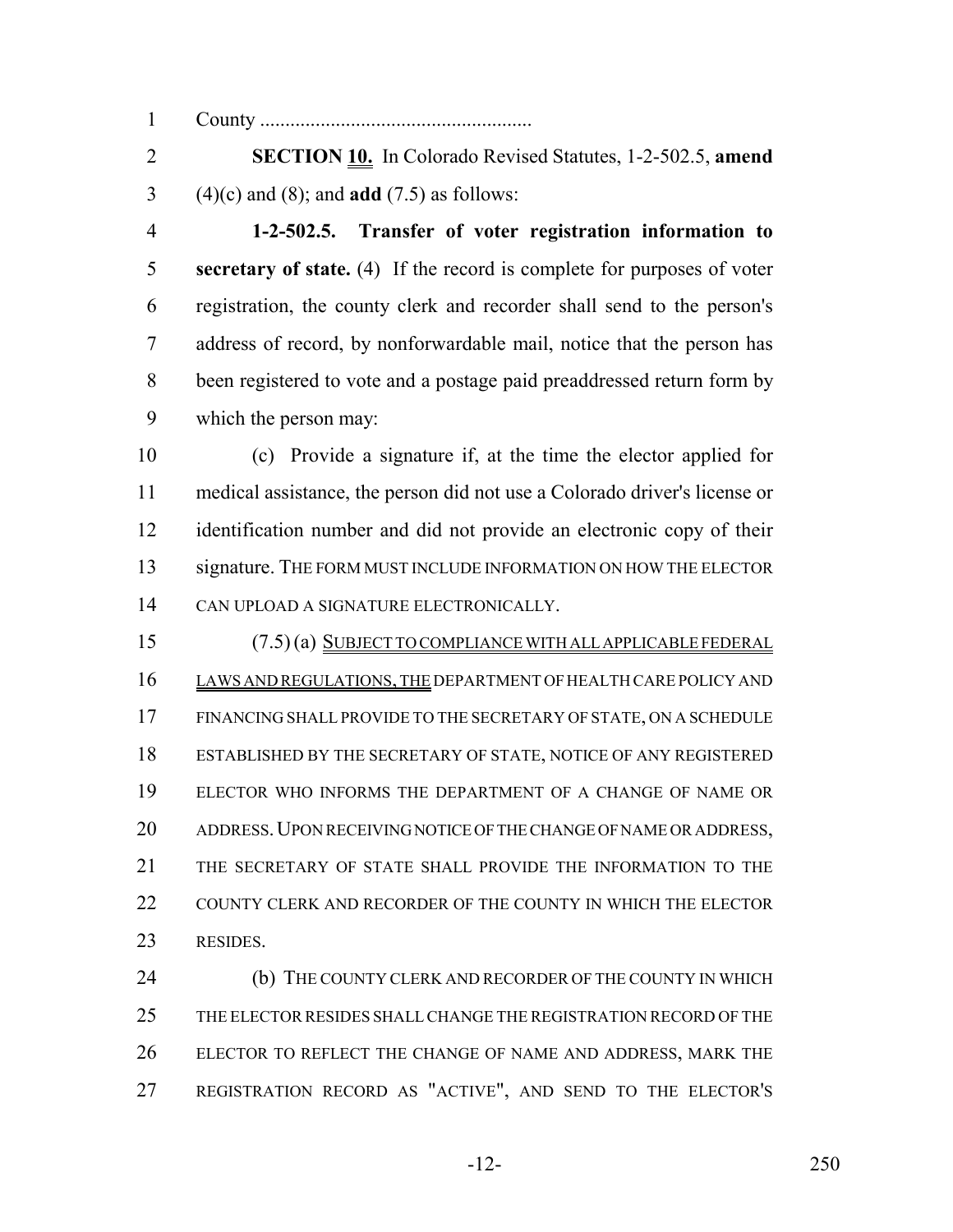ADDRESS OF RECORD, BY FORWARDABLE MAIL, NOTICE OF THE CHANGE, A POSTAGE PAID PREADDRESSED RETURN FORM BY WHICH THE ELECTOR MAY VERIFY OR CORRECT THE INFORMATION, AND INFORMATION ON HOW THE ELECTOR CAN RETURN A SIGNATURE OR UPLOAD A SIGNATURE ELECTRONICALLY IF THE ELECTOR DOES NOT HAVE A SIGNATURE ON FILE.

 (c) IF THE ELECTOR RETURNS THE FORM DESCRIBED IN SUBSECTION (7.5)(b) OF THIS SECTION AND INDICATES THAT THE CHANGE WAS IN ERROR, THE APPROPRIATE COUNTY CLERK AND RECORDER SHALL IMMEDIATELY CORRECT THE ELECTOR'S PREVIOUSLY UPDATED 10 INFORMATION IN THE STATEWIDE VOTER REGISTRATION DATABASE.

 (8) AFTER THE TWENTY-DAY PERIOD DESCRIBED IN SUBSECTION (7) OF THIS SECTION PASSES, THE REGISTRATION INFORMATION OF A PERSON REGISTERED PURSUANT TO THIS SECTION, INCLUDING THE FACT THAT THE PERSON WAS REGISTERED THROUGH A VOTER REGISTRATION AGENCY, BECOMES A REGISTRATION RECORD THAT MUST BE MAINTAINED AND MADE AVAILABLE FOR PUBLIC INSPECTION IN ACCORDANCE WITH SECTION 1-2-227. Information relating to the return of a notice form BY A PERSON declining to be registered AND INFORMATION RELATING TO THE SPECIFIC AGENCY AT WHICH A PERSON WAS REGISTERED PURSUANT TO THIS SECTION IS NOT A PUBLIC RECORD SUBJECT TO INSPECTION AND shall not be used for any purpose other than voter registration statistics.

 **SECTION 11.** In Colorado Revised Statutes, 1-3-101, **amend** 23  $(1)(a)$  and  $(3)(a)$  as follows:

 **1-3-101. Party affiliation required - residence.** (1) (a) In order to vote at any precinct caucus, assembly, or convention of a political party, the elector must be a resident of the precinct for twenty-two days, must be registered to vote no later than twenty-two days before the

-13- 250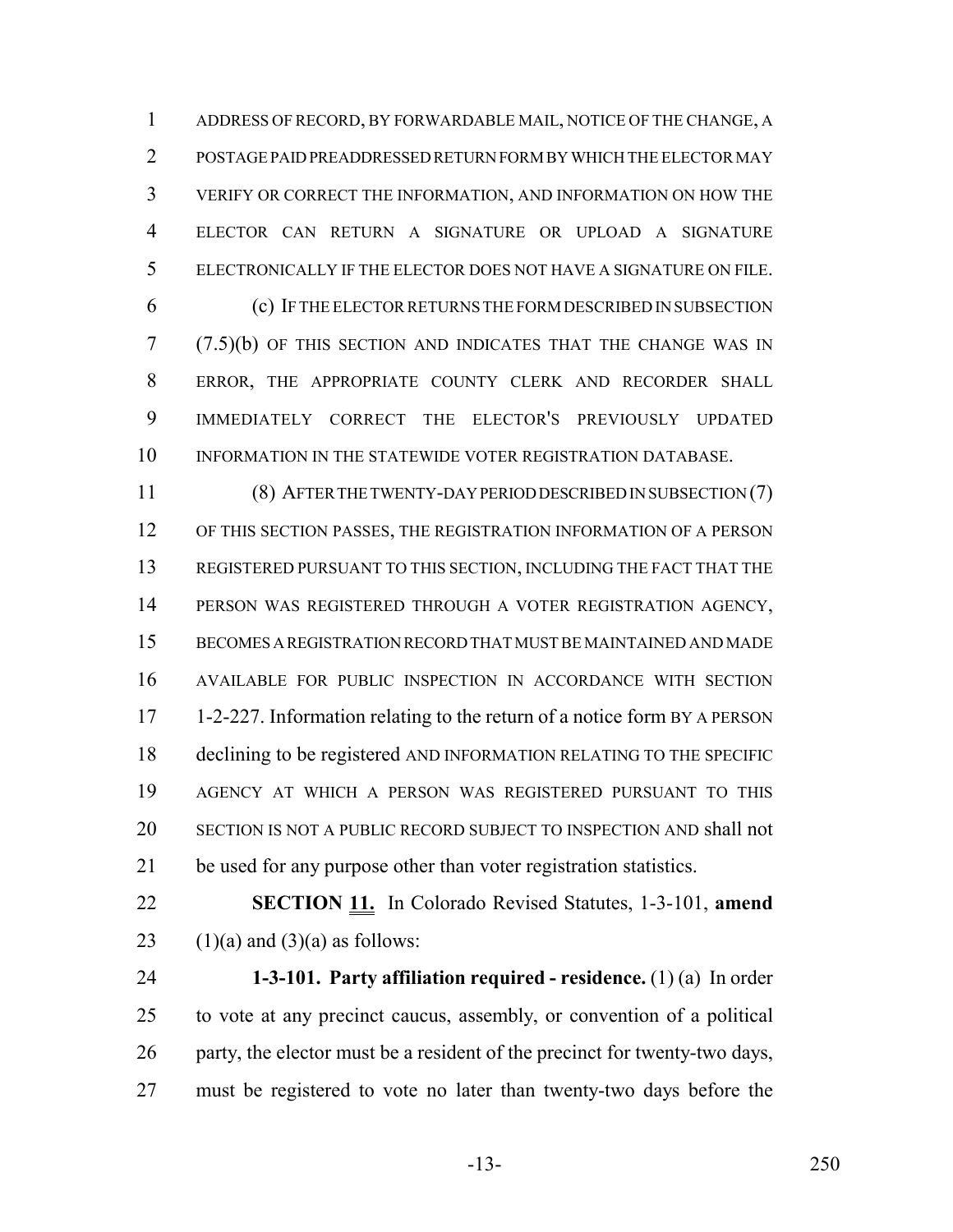caucus, assembly, or convention, and must be affiliated with the political party holding the caucus, assembly, or convention for at least twenty-two days as shown in the statewide voter registration system; except that any registered elector who has attained the age of eighteen years or who has become a naturalized citizen during the twenty-two days immediately preceding the meeting may vote at any caucus, assembly, or convention even though the elector has been affiliated with the political party for less 8 than twenty-two days. Any IF ALLOWED BY A POLITICAL PARTY'S RULES, 9 A preregistrant who is seventeen years of age on the date of a caucus and 10 who will be eighteen years of age on the date of the next general election 11 may either vote at any caucus, assembly, or convention or be elected as 12 a delegate to any assembly or convention IF THE PREREGISTRANT HAS 13 BEEN A RESIDENT OF THE PRECINCT FOR TWENTY-TWO DAYS BEFORE THE CAUCUS, ASSEMBLY, OR CONVENTION, AND HAS BEEN AFFILIATED WITH THE POLITICAL PARTY HOLDING THE CAUCUS, ASSEMBLY, OR CONVENTION FOR AT LEAST TWENTY-TWO DAYS AS SHOWN IN THE STATEWIDE VOTER REGISTRATION SYSTEM; EXCEPT THAT A PREREGISTRANT WHO PREREGISTERED WITHIN THE TWENTY-TWO DAYS IMMEDIATELY PRECEDING THE MEETING MAY VOTE AT ANY CAUCUS, ASSEMBLY, OR 20 CONVENTION even though the elector PREREGISTRANT has been affiliated with the political party for less than twenty-two days.

 (3) (a) No later than twenty-one days prior to the date of the precinct caucus, or eighteen days prior to the date of the precinct caucus in a year in which a political party's precinct caucus is held on the first Saturday following the presidential primary election, the county clerk and recorder shall furnish without charge to each major political party in the county a list of the registered electors in the county who are affiliated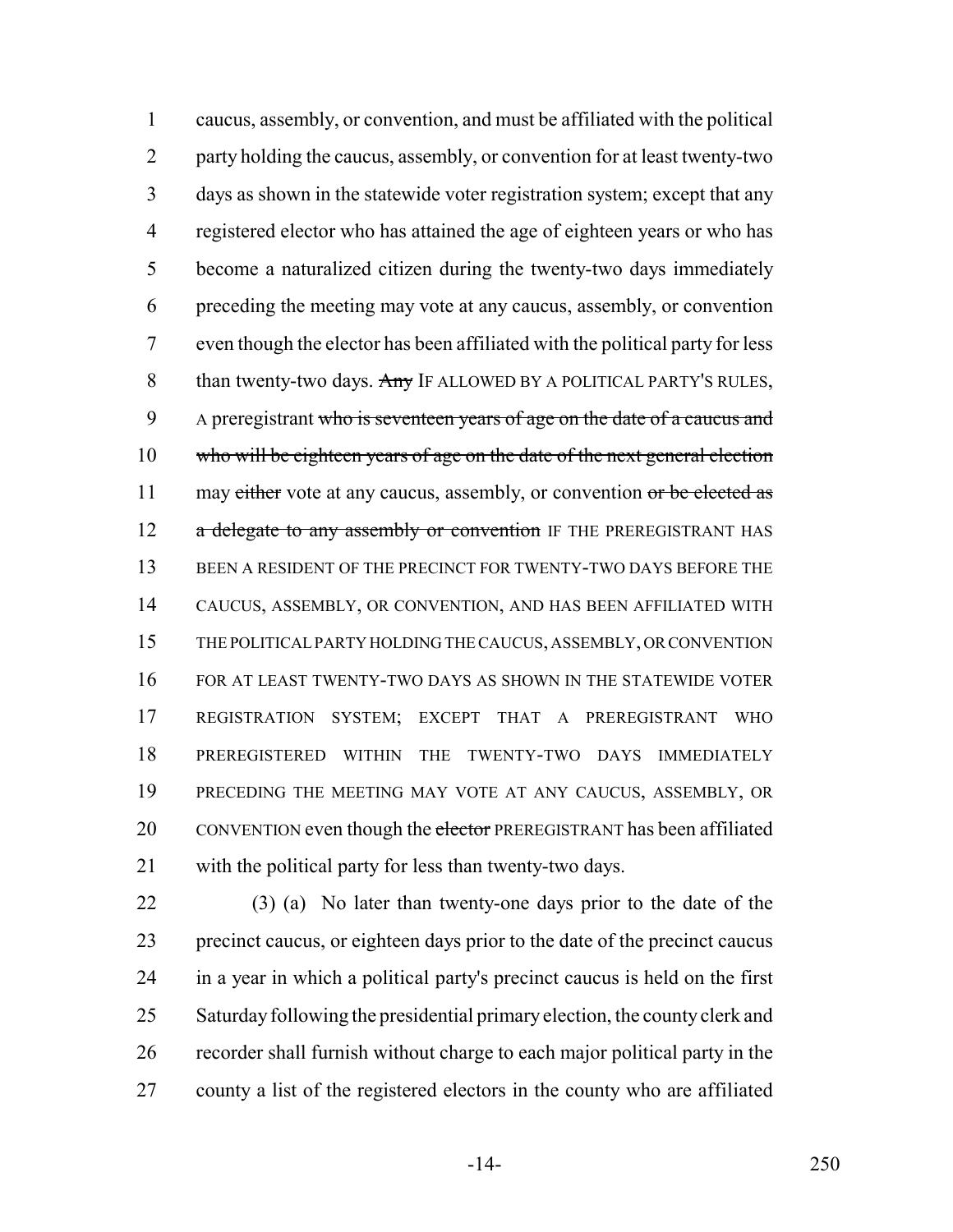1 with that political party. NOTWITHSTANDING SECTION 1-2-227 (2), THE 2 LIST MUST INCLUDE PREREGISTRANTS WHOSE INFORMATION IS OTHERWISE 3 CONFIDENTIAL.

4 **SECTION 12.** In Colorado Revised Statutes, 1-3-102, **amend** 5 (1)(a)(I) and (2)(a); **repeal** (1)(a)(III); and **add** (5) as follows:

6 **1-3-102. Precinct caucuses.** (1) (a) (I) Precinct committee 7 persons and delegates to county assemblies shall MUST be elected at 8 precinct caucuses that shall MUST be held in a public place or in a private 9 home that is open to the public during the caucus in or proximate to each 10 precinct at a time and place to be fixed by the county central committee 11 or executive committee of each political party. Except as otherwise 12 provided by subparagraph  $(HI)$  of this paragraph  $(a)$ , The precinct 13 caucuses shall MUST be held on the first Tuesday in March, in each 14 even-numbered year which day shall be known as "precinct caucus day" 15 ON A DATE NO EARLIER THAN THE FIRST TUESDAY IN MARCH AND NO 16 LATER THAN THE FIRST SATURDAY AFTER THE FIRST TUESDAY IN MARCH. 17 THE COUNTY CENTRAL COMMITTEE SHALL NOTIFY THE SECRETARY OF 18 STATE AND THE CLERK AND RECORDER OF EACH COUNTY IN THE STATE OF 19 THE PRECINCT CAUCUS DATE ON OR BEFORE JANUARY 2 OF THE YEAR IN 20 WHICH THE ELECTION IS HELD.

21 (III) In a year in which a presidential election will be held, a 22 political party may, by decision of its state central committee, hold its 23 precinct caucuses on the first Saturday following the presidential primary 24 election. The committee shall notify the secretary of state and the clerk 25 and recorder of each county in the state of the decision on or before 26 January 2 of the year in which the election will be held.

27 (2) (a) The participants at the precinct caucus shall also elect two

-15- 250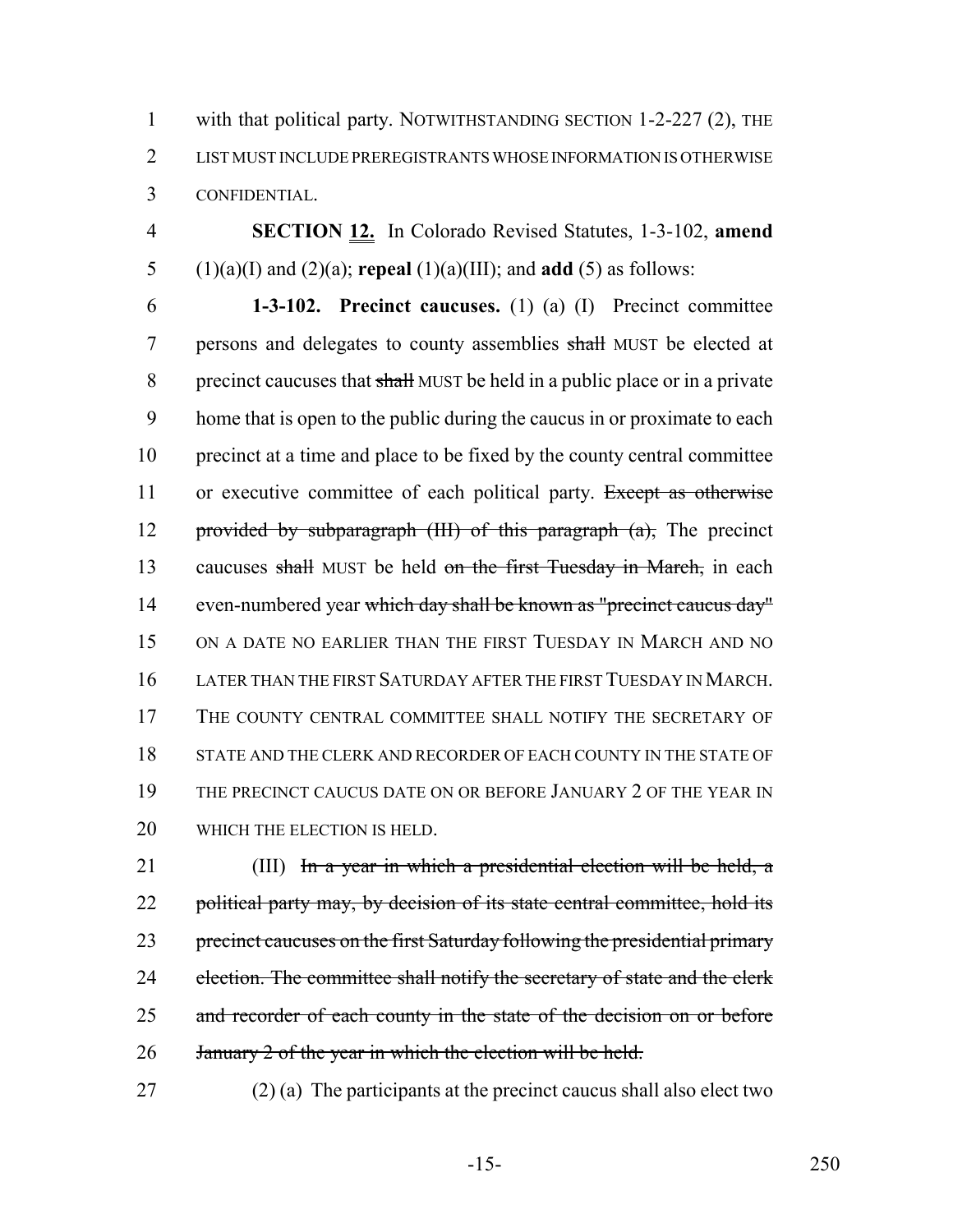precinct committeepersons. Any person eighteen years of age or older, OR A PERSON SIXTEEN YEARS OF AGE OR OLDER WHO IS PREREGISTERED TO VOTE, may be a candidate for the office of precinct committeeperson if he or she has been a resident of the precinct for twenty-two days and has been affiliated with the political party holding the precinct caucus for a period of at least twenty-two days preceding the date of the precinct caucus; except that any person who has attained the age of eighteen years, HAS ATTAINED THE AGE OF SIXTEEN YEARS AND HAS PREREGISTERED TO VOTE, or who has become a naturalized citizen during the twenty-two days immediately preceding the precinct caucus may be a candidate for the office of precinct committeeperson even though he or she has been affiliated with the political party for less than twenty-two days as shown in the statewide voter registration system. The two people receiving the 14 highest number of votes at the caucus for precinct committeeperson are elected as the precinct committeepersons of the precinct. If two or more candidates for precinct committeeperson receive an equal and the second highest number of votes, or if three or more candidates receive an equal and the highest number of votes, the election must be determined by lot by those candidates. All disputes regarding the election of precinct committeepersons are determined by the credentials committees of the respective party assemblies. The names of the committeepersons elected must be certified to the county assembly of the political party by the 23 officers of the caucus. The county assembly shall ratify the list of 24 committeepersons. The presiding officer and secretary of the county assembly shall file a certified list of the names and addresses, by precinct, of those persons elected as precinct committeepersons with the county clerk and recorder within four days after the date of the county assembly.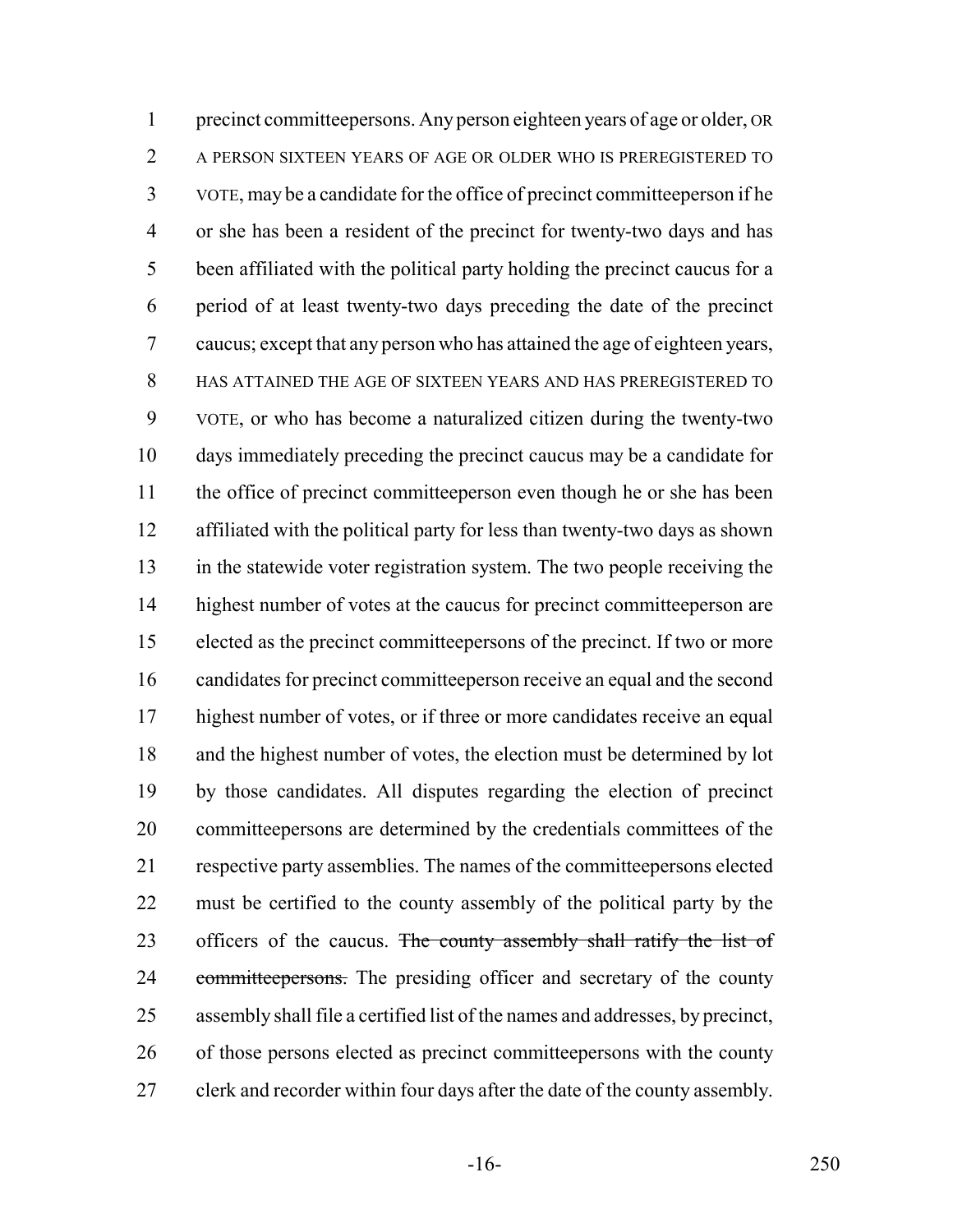(5) NOTWITHSTANDING ANY PROVISION TO THE CONTRARY, A PARTICIPANT AT A PRECINCT CAUCUS MAY PARTICIPATE REMOTELY, INCLUDING CASTING THE PARTICIPANT'S VOTE BY E-MAIL, MAIL, TELEPHONE, OR THROUGH AN INTERNET-BASED APPLICATION IF ALLOWED BY THE PARTY'S RULES.

 **SECTION 13.** In Colorado Revised Statutes, 1-3-103, **amend**  $7 \quad (1)(a)$ ; and **add** (11) as follows:

 **1-3-103. Party committees.** (1) (a) At its own precinct caucus, each political party shall elect two committeepersons for each election precinct as provided in section 1-3-102. Each committeeperson shall hold 11 the position for a term of two years after the date of the election, and each 12 shall serve until a successor is duly elected or appointed and commences the term of office. In case of a vacancy in the office of precinct committeeperson, THE VACANCY MAY BE FILLED BY the members of the 15 county central committee vacancy committee. shall select a successor to **fill the vacancy** IF THE COUNTY CENTRAL COMMITTEE VACANCY COMMITTEE DOES NOT FILL THE VACANCY WITHIN THIRTY DAYS OF THE VACANCY OCCURRING, THE VACANCY MAY BE FILLED BY THE RECOMMENDATION OF THE COUNTY CHAIR, SUBJECT TO RATIFICATION BY THE COUNTY CENTRAL COMMITTEE. IF THE COUNTY CHAIR DOES NOT FILL THE VACANCY WITHIN SIXTY DAYS OF THE VACANCY OCCURRING, THE VACANCY MAY BE FILLED BY RECOMMENDATION OF THE STATE CHAIR, SUBJECT TO RATIFICATION BY THE COUNTY CENTRAL COMMITTEE. The 24 person selected shall MUST be a resident of the precinct in which the vacancy occurred.

 (11) IF A CENTRAL COMMITTEE OF A JURISDICTION FAILS TO SELECT A VACANCY COMMITTEE, THE CENTRAL COMMITTEE OF THE JURISDICTION

-17- 250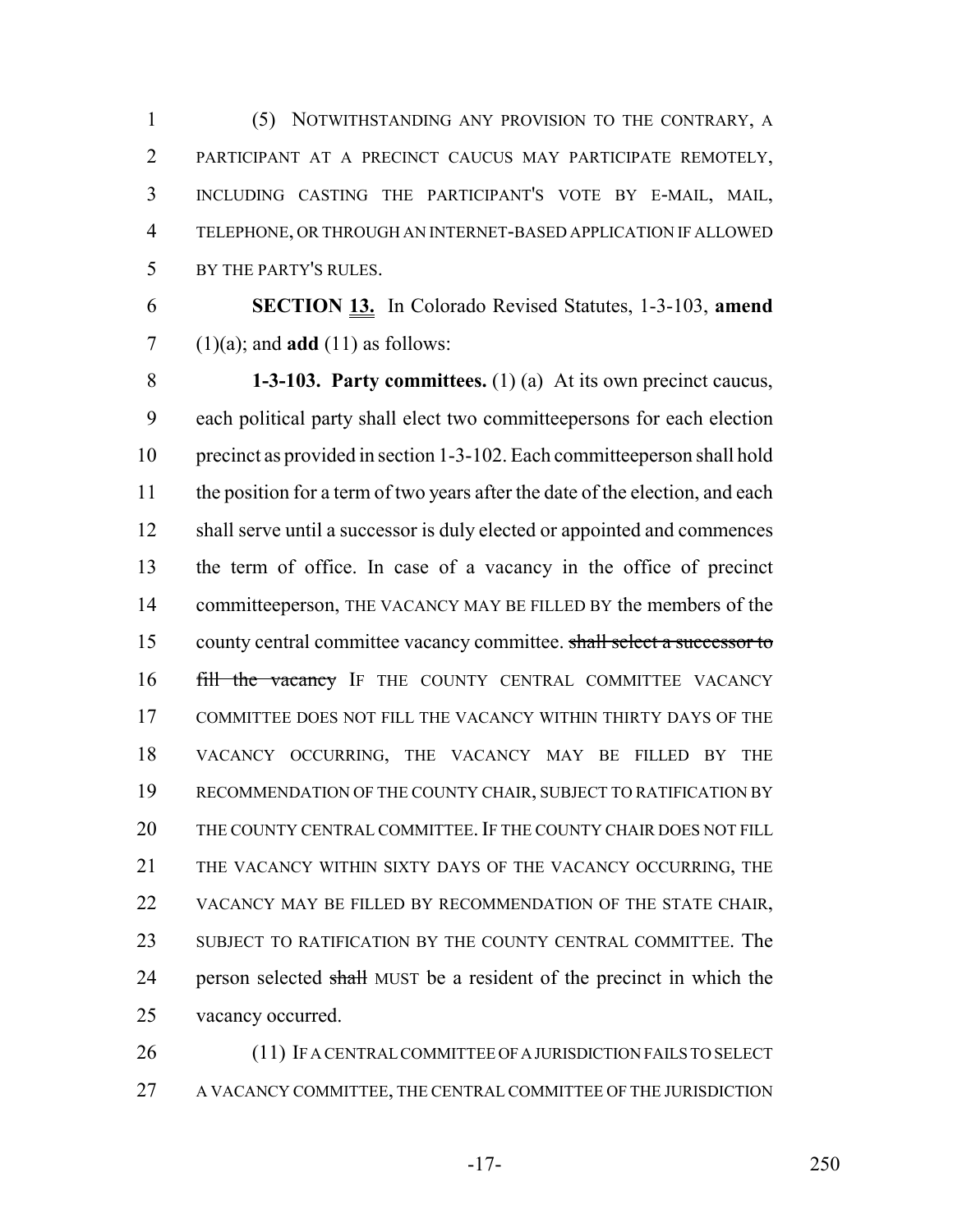SERVES AS THE VACANCY COMMITTEE.

 **SECTION 14.** In Colorado Revised Statutes, 1-4-502, **amend** (3)(a) as follows:

 **1-4-502. Methods of nomination for partisan candidates.** (3) For general elections:

 (a) The nomination of a major political party for lieutenant governor shall be made by the party's candidate for governor. No later than seven days after the official statewide election results for the primary election are certified pursuant to section 1-10-105 (1), the party's candidate for governor shall select a candidate for lieutenant governor AND SHALL FILE A WRITTEN NOMINATION OF THE CANDIDATE WITH THE SECRETARY OF STATE. Other nominations for the office of lieutenant governor may be made by petition for nomination of an unaffiliated candidate as provided in section 1-4-802 or by a minor political party as provided in section 1-4-1304 (2).

 **SECTION 15.** In Colorado Revised Statutes, 1-4-601, **add** (1.5) as follows:

 **1-4-601. Designation of candidates for primary election - repeal.** (1.5) TO BE NAMED AS A CANDIDATE FOR DESIGNATION BY ASSEMBLY, A PERSON MUST PROVIDE NOTICE AS FOLLOWS WITHIN THIRTY DAYS BEFORE THE ASSEMBLY, UNLESS OTHERWISE PROVIDED BY PARTY RULES:

 (a) A PERSON SEEKING DESIGNATION BY A COUNTY ASSEMBLY 24 MUST PROVIDE NOTICE TO THE COUNTY CHAIR;

 (b) A PERSON SEEKING DESIGNATION BY A MULTI-COUNTY DISTRICT ASSEMBLY MUST PROVIDE NOTICE TO THE MULTI-COUNTY 27 DISTRICT CHAIR AND THE STATE CHAIR; AND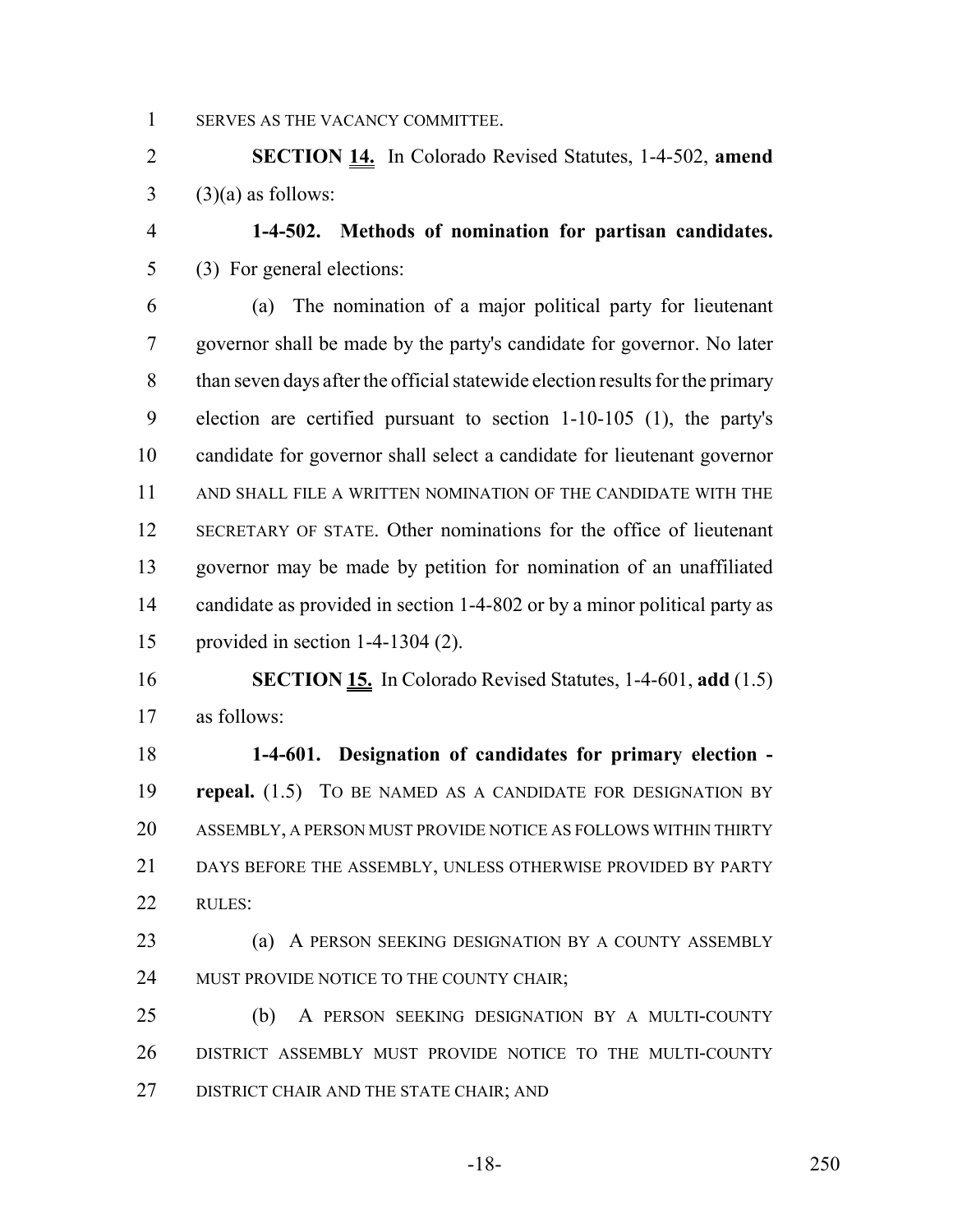1 (c) A PERSON SEEKING DESIGNATION BY THE STATE ASSEMBLY 2 MUST PROVIDE NOTICE TO THE STATE CHAIR.

3 **SECTION 16.** In Colorado Revised Statutes, 1-4-602, **amend** 4 (1)(a)(I); and **add** (1)(a)(IV) and (7) as follows:

 **1-4-602. Delegates to party assemblies - definition.** 6 (1) (a) (I) Except as provided in subsection  $(1)(a)(III)$  SUBSECTION (1)(a)(IV) of this section, county assemblies shall MUST be held no later 8 than twenty-five TWENTY-ONE days after precinct caucuses. If a political party holds its precinct caucuses on the first Tuesday in February in a year 10 in which a presidential election will be held, the county assemblies of the 11 political party shall be held not less than fifteen days nor more than fifty 12 days after the precinct caucuses. The county central committee or executive committee shall fix the number of delegates from each precinct 14 to participate in the county assembly pursuant to the procedure for the selection of delegates contained in the state party central committee's bylaws or rules. The persons receiving the highest number of votes at the 17 precinct caucus shall be the delegates to the county assembly from the precinct. If two or more candidates receive an equal number of votes for the last available place in the election of delegates to county assemblies 20 at the precinct caucuses, the delegate shall MUST be determined by lot by the candidates. Except as provided in subsections (2) and (6) of this section, delegates to all other party assemblies shall be selected by the respective county assemblies from among the members of the county assemblies pursuant to the state party central committee's bylaws or rules. (IV) IF ALLOWED BY THE PARTY'S RULES, A COUNTY ASSEMBLY

26 MAY BE HELD ON THE SAME DAY AS PRECINCT CAUCUSES ON A DATE 27 ALLOWED PURSUANT TO SECTION 1-3-102 (1)(a)(I). THE COUNTY CENTRAL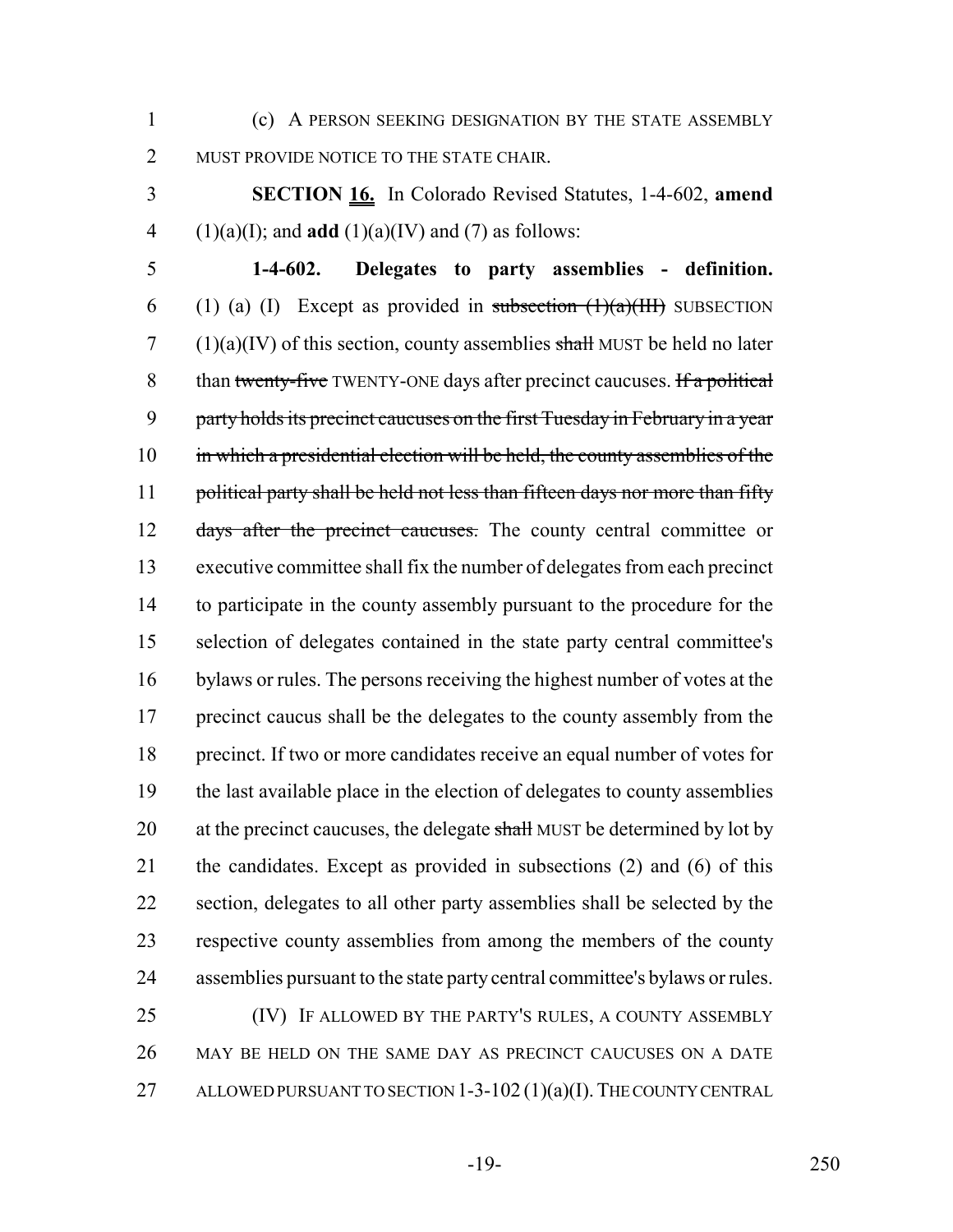COMMITTEE OR EXECUTIVE COMMITTEE SHALL NOTIFY THE SECRETARY OF 2 STATE AND THE CLERK AND RECORDER OF EACH COUNTY OF THE DECISION ON OR BEFORE JANUARY 2 OF THE YEAR IN WHICH THE ELECTION WILL BE HELD.

 (7) NOTWITHSTANDING ANY PROVISION TO THE CONTRARY, A PARTICIPANT AT A COUNTY ASSEMBLY MAY PARTICIPATE REMOTELY, INCLUDING CASTING THE PARTICIPANT'S VOTE BY E-MAIL, MAIL, TELEPHONE, OR THROUGH AN INTERNET-BASED APPLICATION IF ALLOWED BY THE PARTY'S RULES.

 **SECTION 17.** In Colorado Revised Statutes, 1-4-801, **amend** 11 (5)(a) and (6) as follows:

 **1-4-801. Designation of party candidates by petition.** (5) (a) Party petitions shall not be circulated nor any signatures be 14 obtained prior to the third Tuesday in January. Except as provided in 15 subsection  $(5)(b)(I)$  of this section, Petitions must be filed no later than THE CLOSE OF BUSINESS ON the third Tuesday in March.

 (6) A candidate for a presidential primary election shall not begin circulating petitions before the first Monday in November of the year preceding the year in which the presidential primary election is held. A candidate must file a petition no later than THE CLOSE OF BUSINESS ON the eighty-fifth day before the date of the presidential primary election.

 **SECTION 18.** In Colorado Revised Statutes, 1-4-802, **amend** 23 (1)(b) and (1)(f)(II) as follows:

 **1-4-802. Petitions for nominating minor political party and unaffiliated candidates for a partisan office.** (1) Candidates for partisan public offices to be filled at a general or congressional vacancy election who do not wish to affiliate with a major political party may be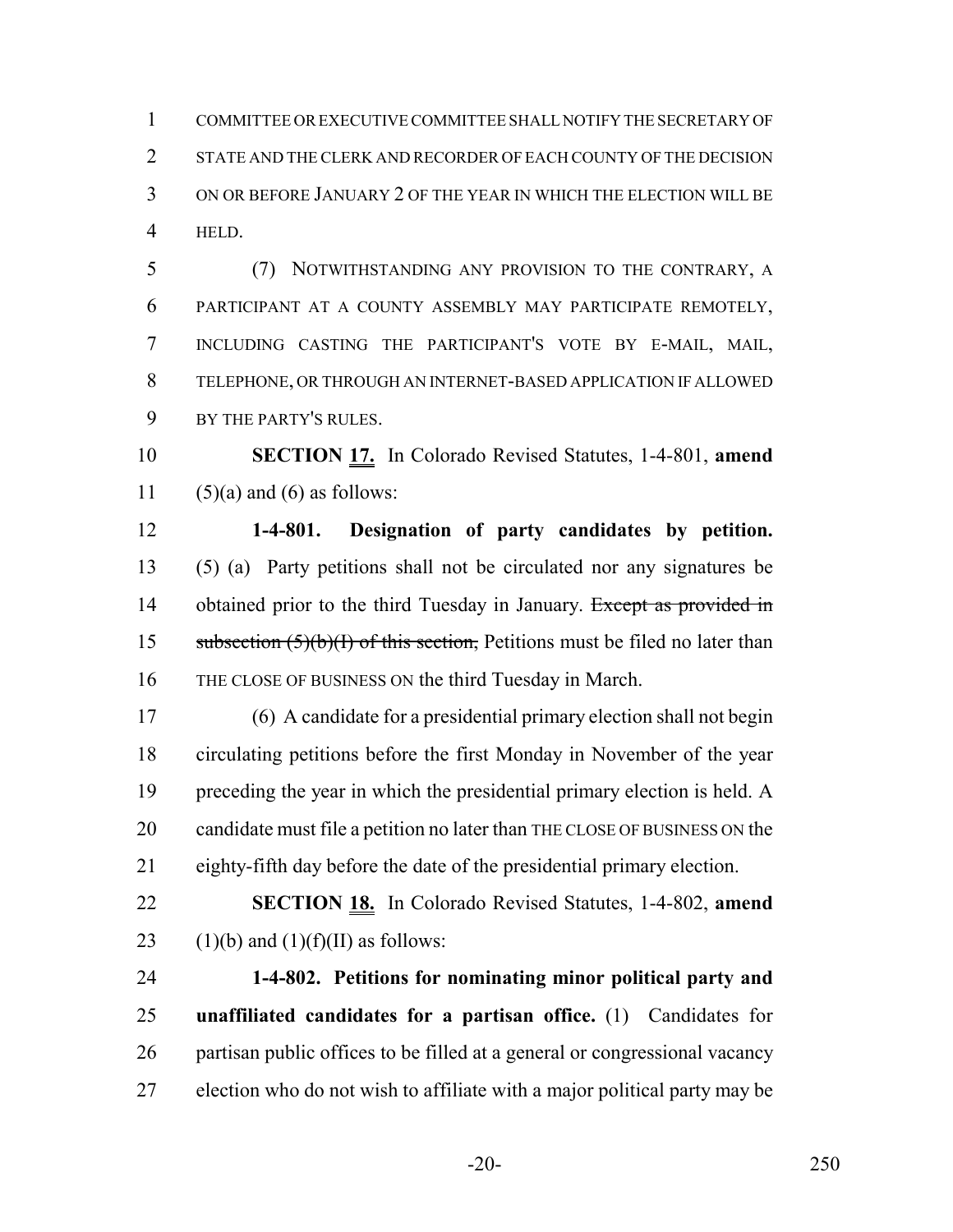nominated, other than by a primary election or a convention, in the following manner:

3 (b) Each petition shall MUST contain only the name of one candidate for one office; except that any petition for a candidate for 5 president of the United States shall MUST also include a candidate for vice president, and a candidate for governor shall MUST also include a candidate for lieutenant governor, and together they shall be considered joint candidates at the general election. In the case of nominations for 9 electors of president and vice president of the United States, the names of 10 the joint candidates may be added to the political or other name 11 designated on THE JOINT CANDIDATES SHALL SUBMIT A LIST OF PRESIDENTIAL ELECTORS ENDORSED BY THE ELECTORS, AND THE NAMES OF THE PRESIDENTIAL ELECTORS MUST BE ADDED TO the petition.

 (f) (II) Petitions to nominate candidates of minor political parties 15 shall MUST be filed no later than eighty-five days THE CLOSE OF BUSINESS ON THE EIGHTY-FIFTH DAY before the primary election as specified in section 1-4-101.

 **SECTION 19.** In Colorado Revised Statutes, **amend** 1-4-903 as follows:

 **1-4-903. Approval of petition.** No petition shall be circulated until it has been approved as meeting the requirements of this section as 22 to form. The secretary of state or the official with whom the petitions are to be filed shall approve or disapprove a petition as to form by the close of the second business day following submission of the proposed petition. The secretary of state or official, as applicable, shall mail OR E-MAIL written notice of the action taken to the person who submitted the petition on the day the action is taken.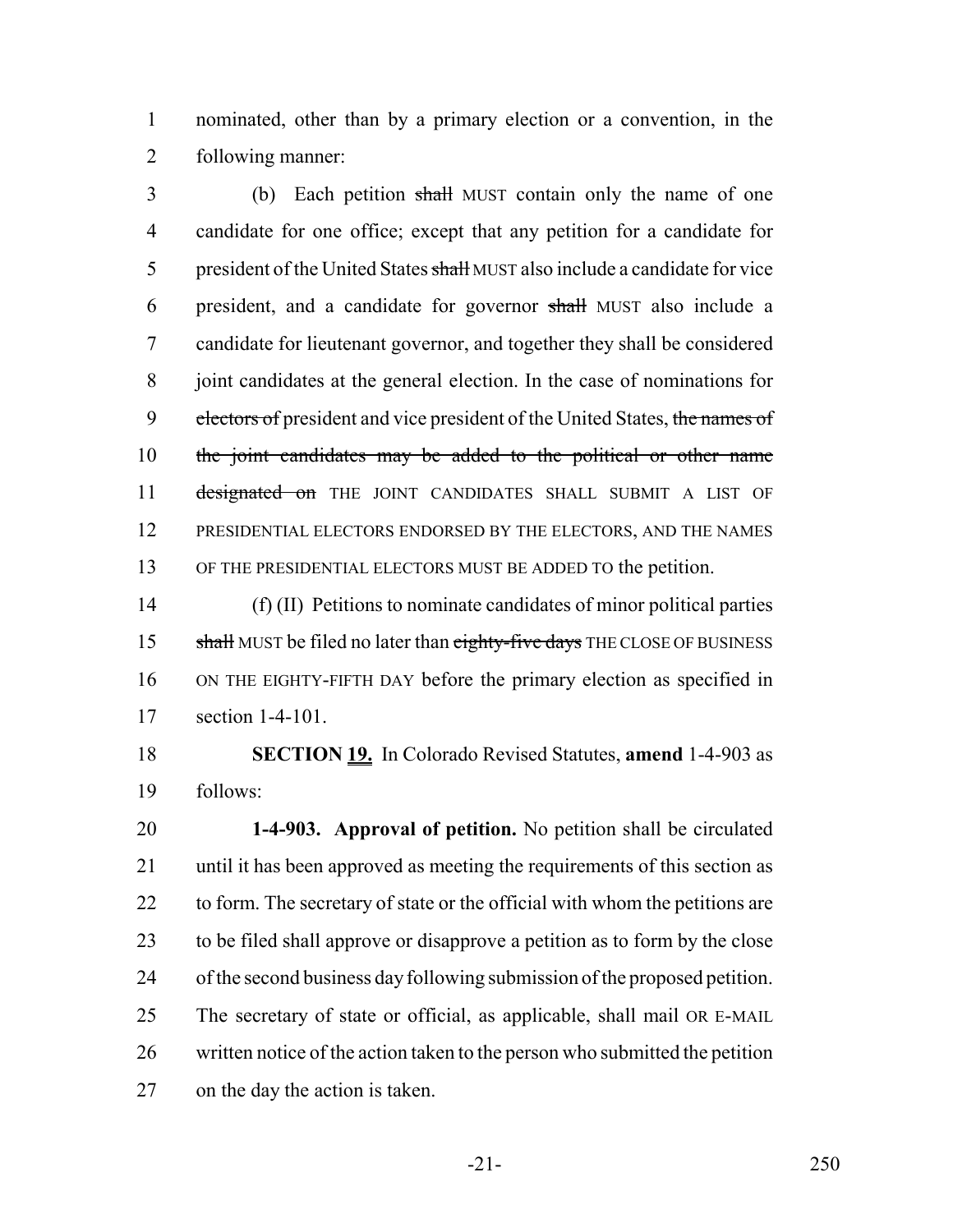**SECTION 20.** In Colorado Revised Statutes, 1-4-904, **amend** 2 (2)(a) and (4) as follows:

 **1-4-904. Signatures on the petitions.** (2) (a) For petitions to nominate candidates from a major political party in a partisan election, each signer must be affiliated with the major political party named in the petition and shall state the following to the circulator: That the signer has been affiliated with the major political party named in the petition for at least twenty-nine TWENTY-TWO days as shown in the statewide voter registration system and that the signer has not signed any other petition 10 for any other candidate for the same office.

 (4) Any person, except a circulator, may assist an elector who is physically unable to sign the petition in completing the information on the petition as required by law. On the petition, immediately following the 14 name of the disabled elector, the person providing assistance shall both 15 sign, PROVIDE THE PERSON'S ADDRESS, and shall state that the assistance was given to the disabled elector.

 **SECTION 21.** In Colorado Revised Statutes, 1-4-905, **amend** (2)(b)(I) as follows:

 **1-4-905. Circulators - requirements - affidavits - notarization - training.** (2) (b) (I) A notary public shall not notarize an affidavit 21 required under subsection  $(2)(a)$  of this section unless:

 (A) The circulator is in the physical presence of the notary public; AND

 (B) The circulator has dated the affidavit and fully and accurately completed all of the personal information on the affidavit required by 26 subsection  $(2)(a)$  of this section. and

27  $(C)$  The circulator presents a form of identification as defined in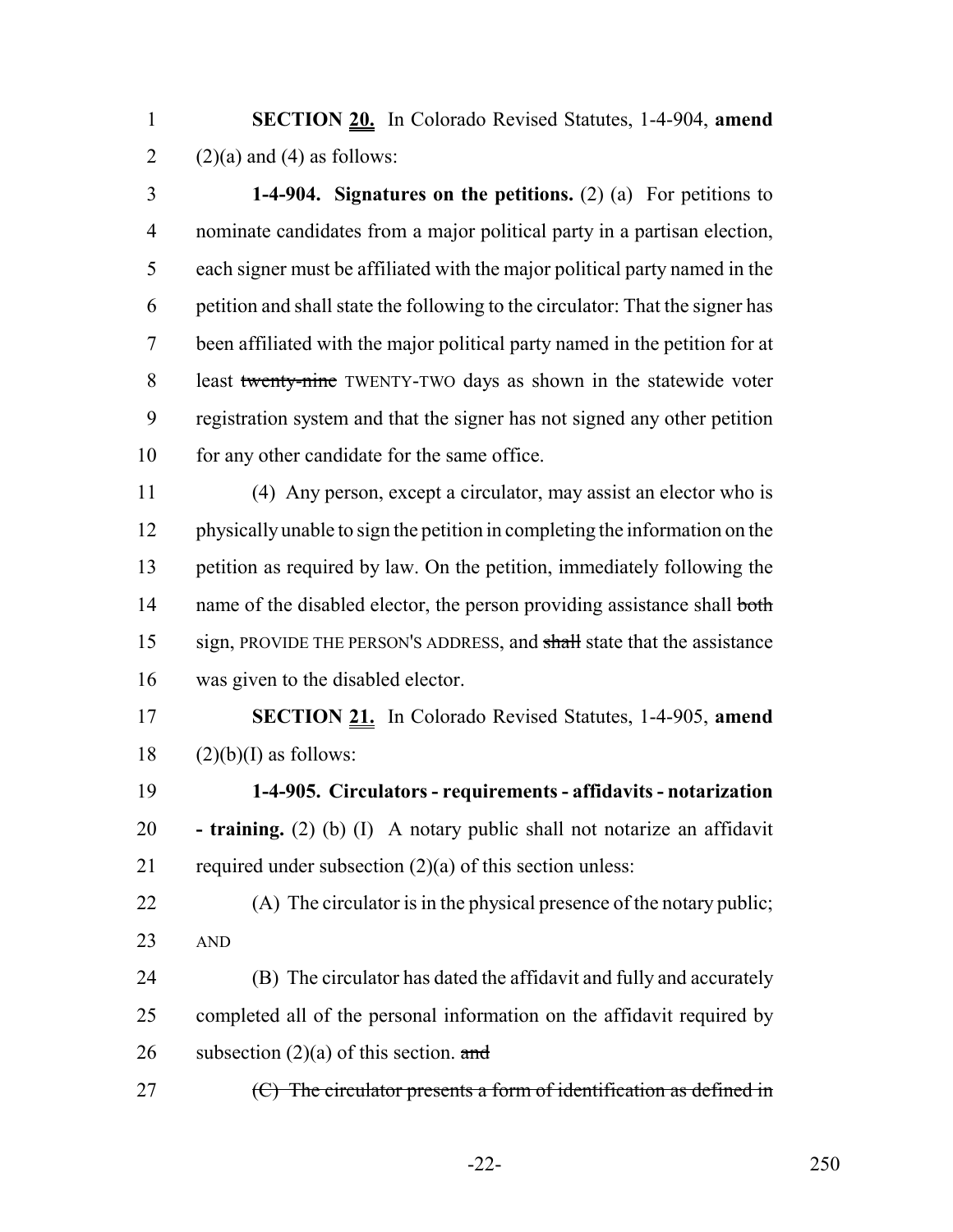1 section 1-1-104 (19.5).

 **SECTION 22.** In Colorado Revised Statutes, 1-4-905.5, **amend** (1)(c), (2)(a), (2)(b)(I), (3)(d), (4)(a)(I), (4)(a)(III), and (5); and **add** (1)(d) as follows:

 **1-4-905.5. Petition entities - requirements - violations - definitions.** (1) As used in this section:

 (c) "Petition entity" means any person or committee that DIRECTLY OR INDIRECTLY provides payment to a circulator to circulate a petition to nominate a candidate OR TO RECALL AN ELECTED OFFICER IN ACCORDANCE 10 WITH ARTICLE 12 OF THIS TITLE 1.

 (d) "RECALL COMMITTEE" MEANS THE COMMITTEE OF SIGNERS DESCRIBED IN SECTION 1-12-108 (2)(b).

 (2) (a) It is unlawful for any petition entity to provide payment to 14 a circulator to circulate a petition to nominate a candidate OR TO RECALL AN ELECTED OFFICER without first obtaining a license from the secretary of state.

 (b) (I) The secretary of state may deny a license if he or she finds that the petition entity or any of its principals have been found, in a 19 judicial or administrative proceeding, to have authorized or knowingly 20 permitted any of the acts set forth in subsection  $(2)(c)$  of this section, OR 21 TO HAVE KNOWINGLY CONTRACTED WITH A PETITION ENTITY THAT HAS BEEN FOUND, IN A JUDICIAL OR ADMINISTRATIVE PROCEEDING, TO HAVE AUTHORIZED OR KNOWINGLY PERMITTED ANY OF THE ACTS SET FORTH IN 24 SUBSECTION  $(2)(c)$  OF THIS SECTION.

 (3) (d) If, after a hearing, the secretary of state finds that a petition entity violated a provision of subsection (2)(c) of this section OR CONTRACTED WITH A PETITION ENTITY THAT VIOLATED A PROVISION OF

-23- 250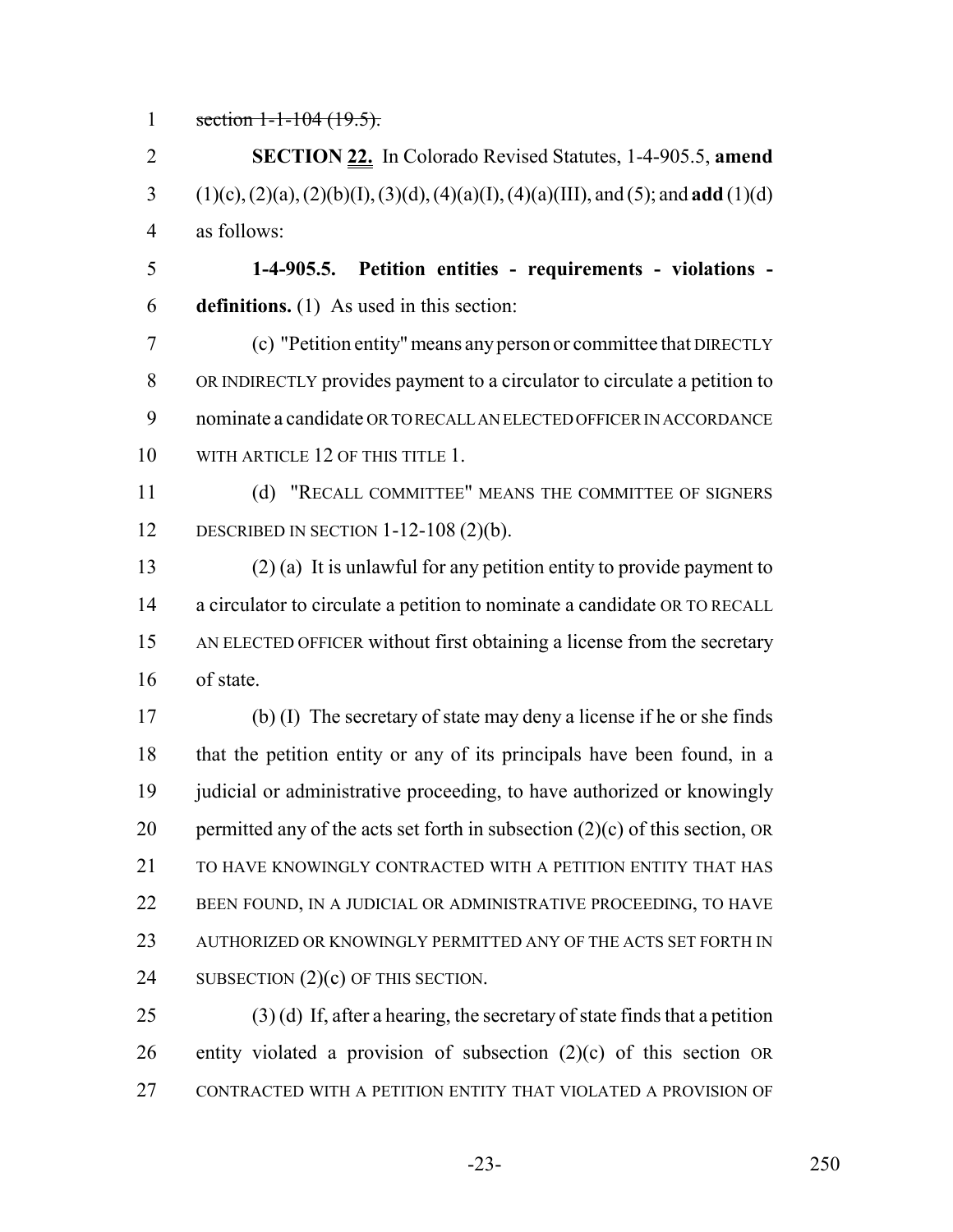1 SUBSECTION  $(2)(c)$  OF THIS SECTION, the secretary shall revoke the entity's license for not less than ninety days or more than one hundred eighty days. Upon finding any subsequent violation of a provision of subsection  $(2)(c)$  of this section, the secretary shall revoke the petition entity's license for not less than one hundred eighty days or more than one year. The secretary shall consider all circumstances surrounding the violations in fixing the length of the revocations.

 (4) (a) The secretary of state shall issue a decision on any application for a new or reinstated license within ten business days after a petition entity files an application. The application must be on a form prescribed by the secretary and must include, at a minimum:

 (I) The name of any candidate, or candidate committee, OR RECALL COMMITTEE for which a petition will be circulated by circulators coordinated or paid by the petition entity;

 (III) The name and signature of the designated agent of the 16 petition entity for the candidate,  $\sigma$ r candidate committee, OR RECALL COMMITTEE.

 (5) A petition entity shall ensure that a petition circulated by the 19 entity is delivered to the candidate,  $\sigma$  candidate committee, OR RECALL COMMITTEE no later than three days before the deadline for the candidate 21 to file the petition.

 **SECTION 23.** In Colorado Revised Statutes, 1-4-1101, **amend** 23  $(1)$  as follows:

 **1-4-1101. Write-in candidate affidavit of intent.** (1) A person who wishes to be a write-in candidate for an office in an election shall file an affidavit of intent stating that he or she desires the office and is qualified to assume its duties if elected. A write-in candidate for governor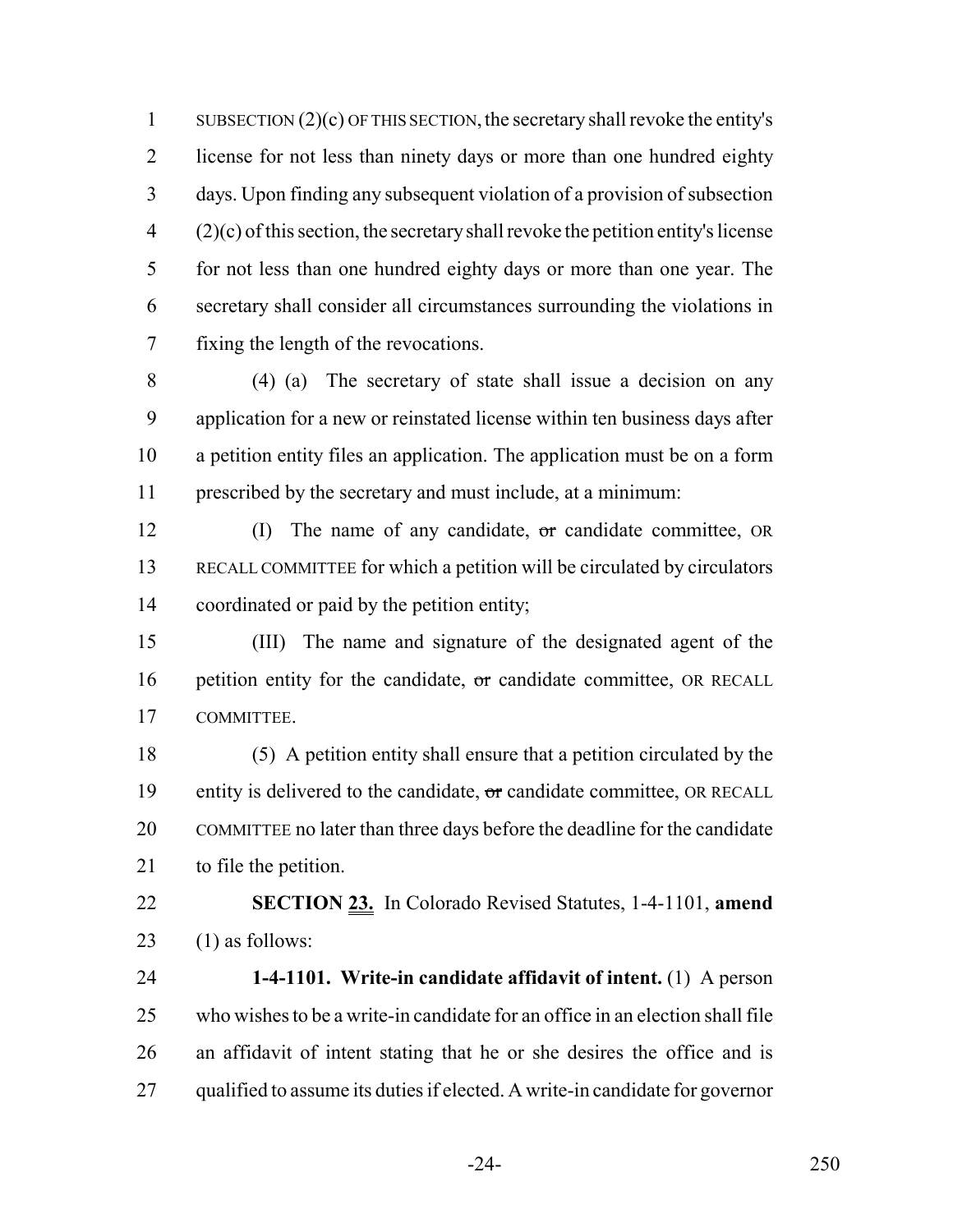shall designate in the affidavit a write-in candidate for lieutenant governor. A WRITE-IN CANDIDATE FOR PRESIDENT OF THE UNITED STATES IN THE GENERAL ELECTION SHALL DESIGNATE IN THE AFFIDAVIT A WRITE-IN CANDIDATE FOR VICE PRESIDENT OF THE UNITED STATES AND SHALL INCLUDE A LIST OF PRESIDENTIAL ELECTORS ENDORSED BY THE ELECTORS. The affidavit shall be filed with the secretary of state if it is for a statewide office, a seat in congress, a seat in the general assembly, the office of district attorney, or any other district office of state concern. The affidavit shall be filed with the county clerk and recorder if it is for a county office and with the designated election official if it is for a local office.

 **SECTION 24.** In Colorado Revised Statutes, 1-4-1012, **repeal as added by House Bill 21-1001** (2) as follows:

 **1-4-1012. Remote participation in vacancy committee meetings.** (2) This section is repealed, effective December 31, 2021.

 **SECTION 25.** In Colorado Revised Statutes, 1-4-1203, **amend** 17  $(2)(b)$  and  $(5)$  as follows:

 **1-4-1203. Presidential primary elections - when - conduct.** (2) (b) An unaffiliated eligible elector may vote in a political party's presidential primary election without affiliating with that party or may declare an affiliation with a political party to the election judges at the presidential primary election in accordance with section 1-7-201. Notwithstanding any other provision of law, no elector affiliated with a major or minor political party or political organization may change or withdraw his or her affiliation in order to vote in the presidential primary election of another political party unless the elector has changed or 27 withdrawn such affiliation no later than the twenty-ninth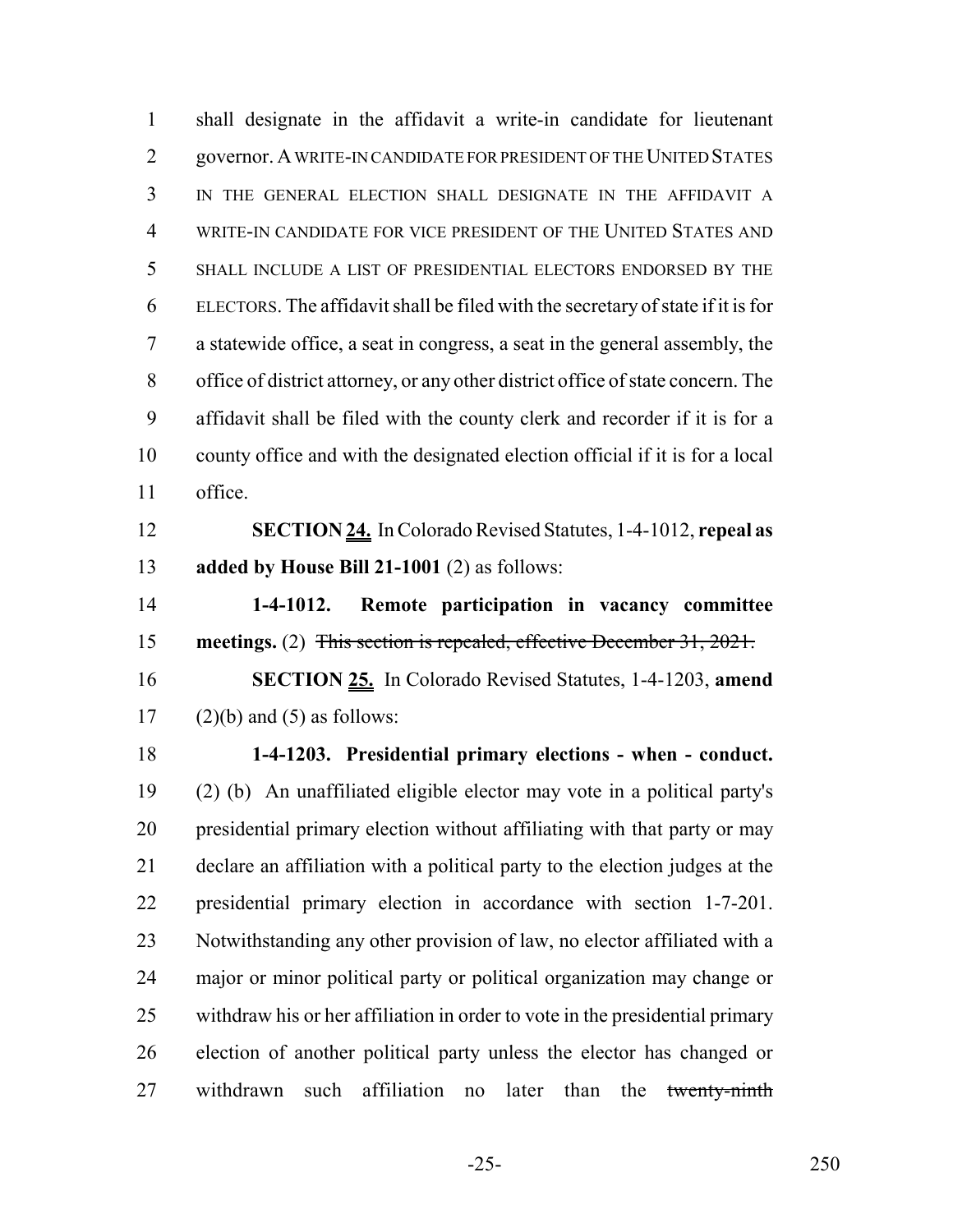TWENTY-SECOND day preceding the presidential primary election as provided in section 1-2-219 (1).

 (5) If, at the close of business on the sixtieth day before a 4 presidential primary election, there is not EVERY POLITICAL PARTY HAS NO more than one candidate for president affiliated with  $\alpha$  THE political party WHO IS certified to the presidential primary ballot pursuant to section 1-4-1204 (1) or who has filed a write-in candidate statement of intent pursuant to 1-4-1205, the secretary of state may cancel the presidential 9 primary election for that political party ALL POLITICAL PARTIES and 10 declare that THE candidate FOR EACH POLITICAL PARTY the winner of the 11 presidential primary election of such FOR THAT political party.

 **SECTION 26.** In Colorado Revised Statutes, **amend** 1-4-1206 as follows:

 **1-4-1206. Presidential primary ballots - survey of returns.** Each county clerk and recorder shall survey all returns received from the presidential primary election in all county precincts in accordance with 17 article 10 of this title 1. FOR COUNTIES THAT CONTAIN MORE THAN ONE UNITED STATES CONGRESSIONAL DISTRICT, THE RETURNS MUST INDICATE 19 THE NUMBER OF VOTES CAST IN EACH PRECINCT FOR EACH CANDIDATE; 20 EXCEPT THAT, IF THE TOTAL NUMBER OF VOTES CAST AND COUNTED IN 21 ANY PRECINCT IS LESS THAN TEN, THE RETURNS FOR ALL SUCH PRECINCTS 22 IN THE COUNTY MUST BE REPORTED TOGETHER. FOR COUNTIES THAT 23 CONTAIN ONLY ONE UNITED STATES CONGRESSIONAL DISTRICT, THE RETURNS MAY INDICATE THE NUMBER OF VOTES CAST IN THE COUNTY FOR EACH CANDIDATE. **SECTION 27.** In Colorado Revised Statutes, 1-4-1302, **amend**

(1) and (3); and **repeal** (4)(c) as follows: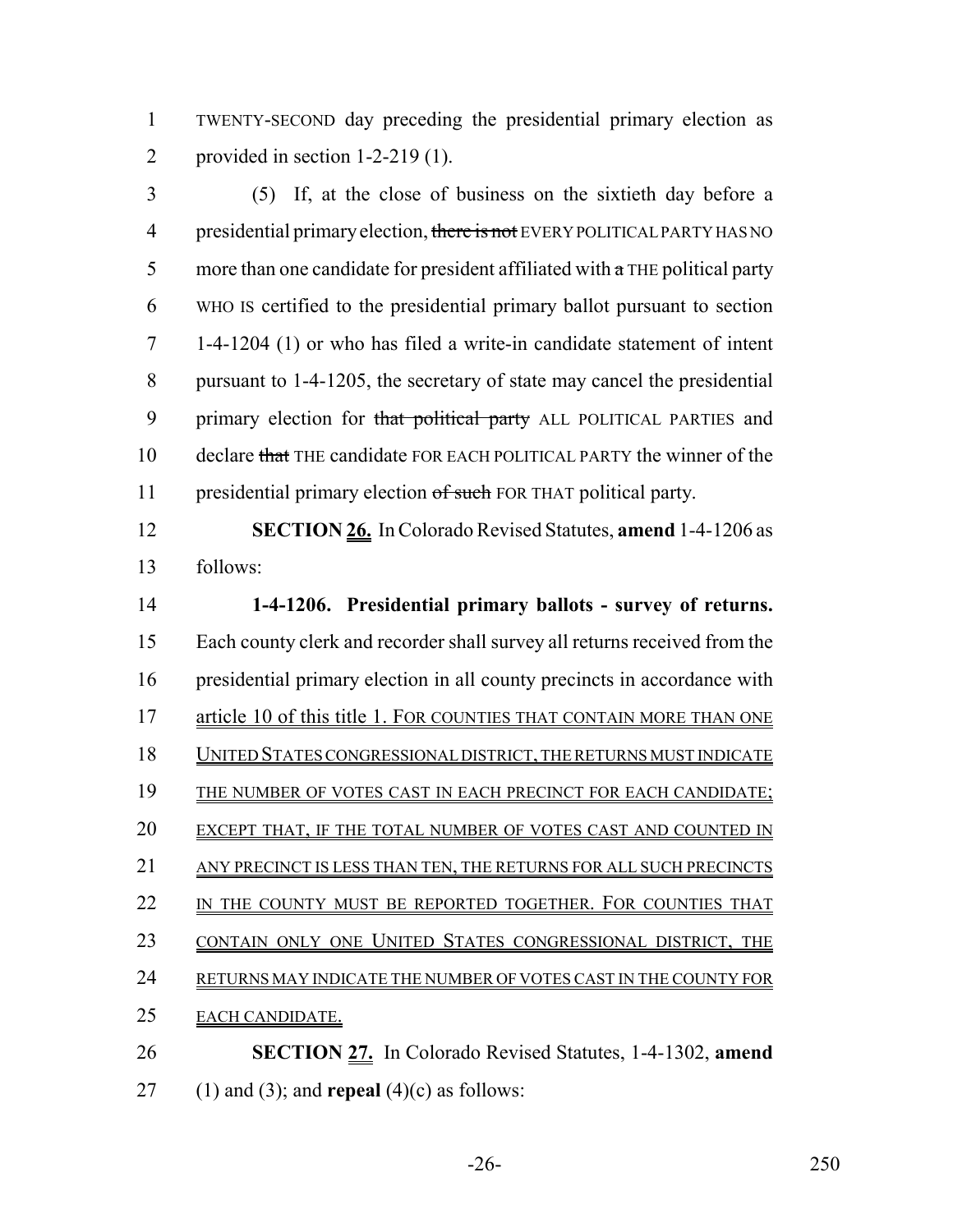**1-4-1302. Petition to qualify as a minor political party.** (1) A 2 petition to qualify as a minor political party shall MUST be signed by at least ten thousand registered electors and shall be submitted to the secretary of state no later than THE CLOSE OF BUSINESS ON the second Friday in the January of the election year for which the minor political party seeks to qualify.

7 (3) Each registered elector signing a petition pursuant to this 8 section shall print the elector's name and address, including the street and 9 number, if any. There shall MUST be attached to each petition an affidavit 10 of a registered elector PERSON WHO IS A CITIZEN OF THE UNITED STATES 11 AND AT LEAST EIGHTEEN YEARS OF AGE who circulated the petition 12 stating:

13 (a) The elector's CIRCULATOR's address;

14 (b) That the elector is a registered elector CIRCULATOR IS A 15 CITIZEN OF THE UNITED STATES AND AT LEAST EIGHTEEN YEARS OF AGE;

16 (c) That the elector CIRCULATOR circulated the petition;

17 (d) That each signature on the petition was affixed in the elector's 18 CIRCULATOR'S presence and is the signature of the person whose name it 19 purports to be; and

20 (e) That, to the best of the elector's CIRCULATOR's knowledge and 21 belief, each of the persons signing the petition was a registered elector at 22 the time of signing.

23 (4) (c) In case a petition to allow a minor political party to 24 nominate candidates is not sufficient, it may be amended once at any time 25 prior to  $3$  p.m. on the seventh day following the date of the notification 26 of insufficiency. If such petition is amended prior to  $3 p.m.$  on the seventh 27 day following the notification of insufficiency, the secretary of state shall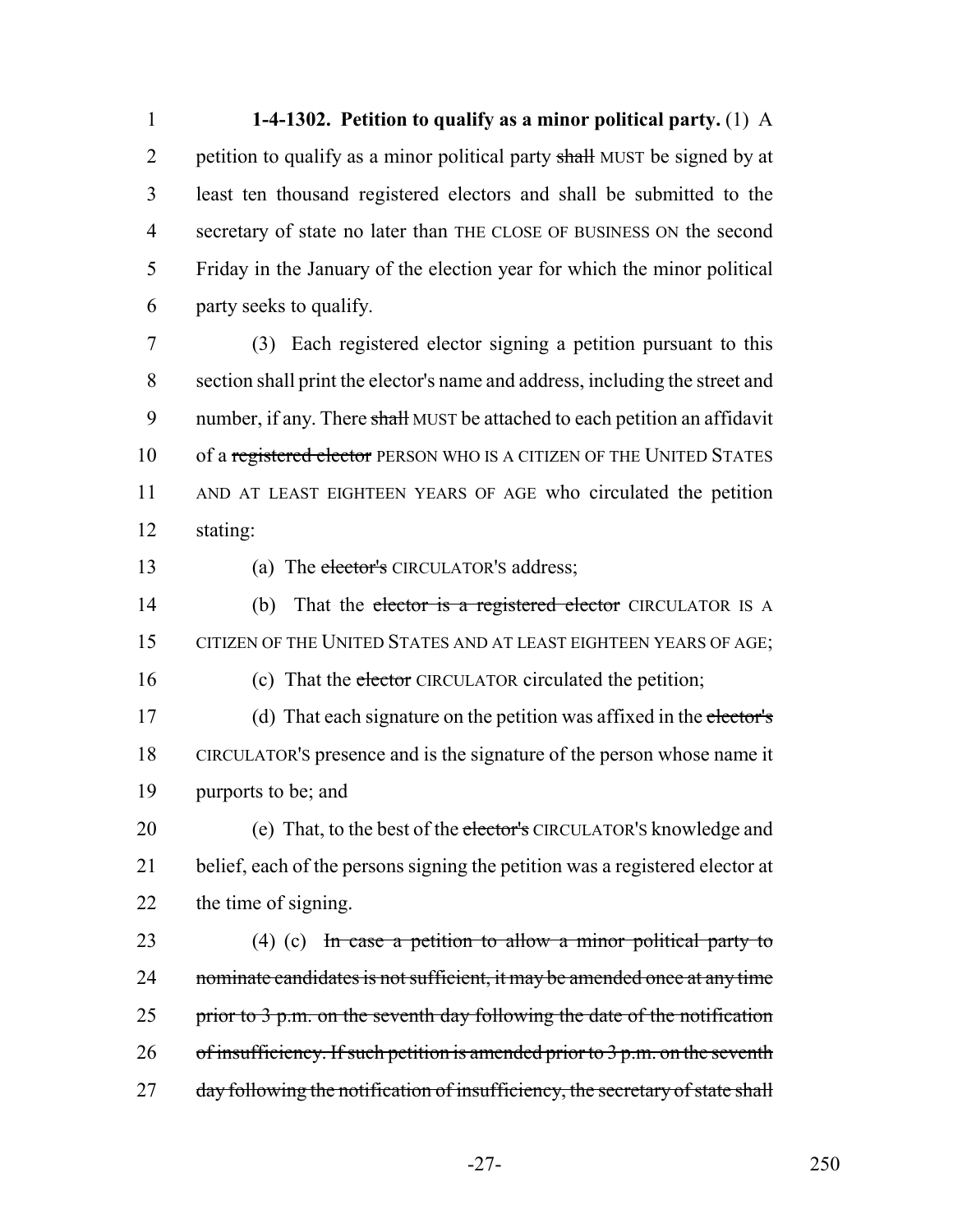notify the minor political party of whether the petition is sufficient or 2 insufficient no later than the fourteenth day following the date of the notification of insufficiency.

 **SECTION 28.** In Colorado Revised Statutes, 1-5-102.9, **amend** 5 (1)(b.5)(V), (1)(c)(I)(H), (2)(a) introductory portion, (3)(k), (3)(l), (3)(m), and (5)(d); **repeal** (6); and **add** (1)(c)(I)(J), (1)(c)(I)(K), (2)(a.5), 7 and  $(3)(n)$  as follows:

 **1-5-102.9. Voter service and polling centers - number required - services provided - drop-off locations - definition.** 10 (1) (b.5) (V) (A) As used in this subsection (1)(b.5), the number of enrolled students at a campus is the highest number of all full-time, part-time, graduate, and undergraduate students, not including students solely registered for online courses and concurrent enrollment students, during the fall semester of the year of the previous general election according to data collected by the department of higher education. The department of higher education shall provide the data to the secretary of 17 state on or before December 1 of each general election year. except that, 18 the department of higher education shall provide the data for the fall 19 semester of 2018 to the secretary of state on or before October 1, 2019. The secretary of state shall determine from the data which campuses meet the enrollment thresholds for the next general election.

**(B)** NOTWITHSTANDING SUBSECTION  $(1)(b.5)(V)(A)$  OF THIS SECTION, DUE TO THE IMPACT OF THE COVID-19 PANDEMIC, FOR ANY ELECTION FOR WHICH THE NUMBER OF ENROLLED STUDENTS WOULD BE 25 BASED ON DATA FROM THE FALL SEMESTER OF 2020, THE SECRETARY OF STATE SHALL USE DATA FOR THE FALL SEMESTER OF 2019 INSTEAD OF DATA FROM THE FALL SEMESTER OF 2020 TO DETERMINE THE NUMBER OF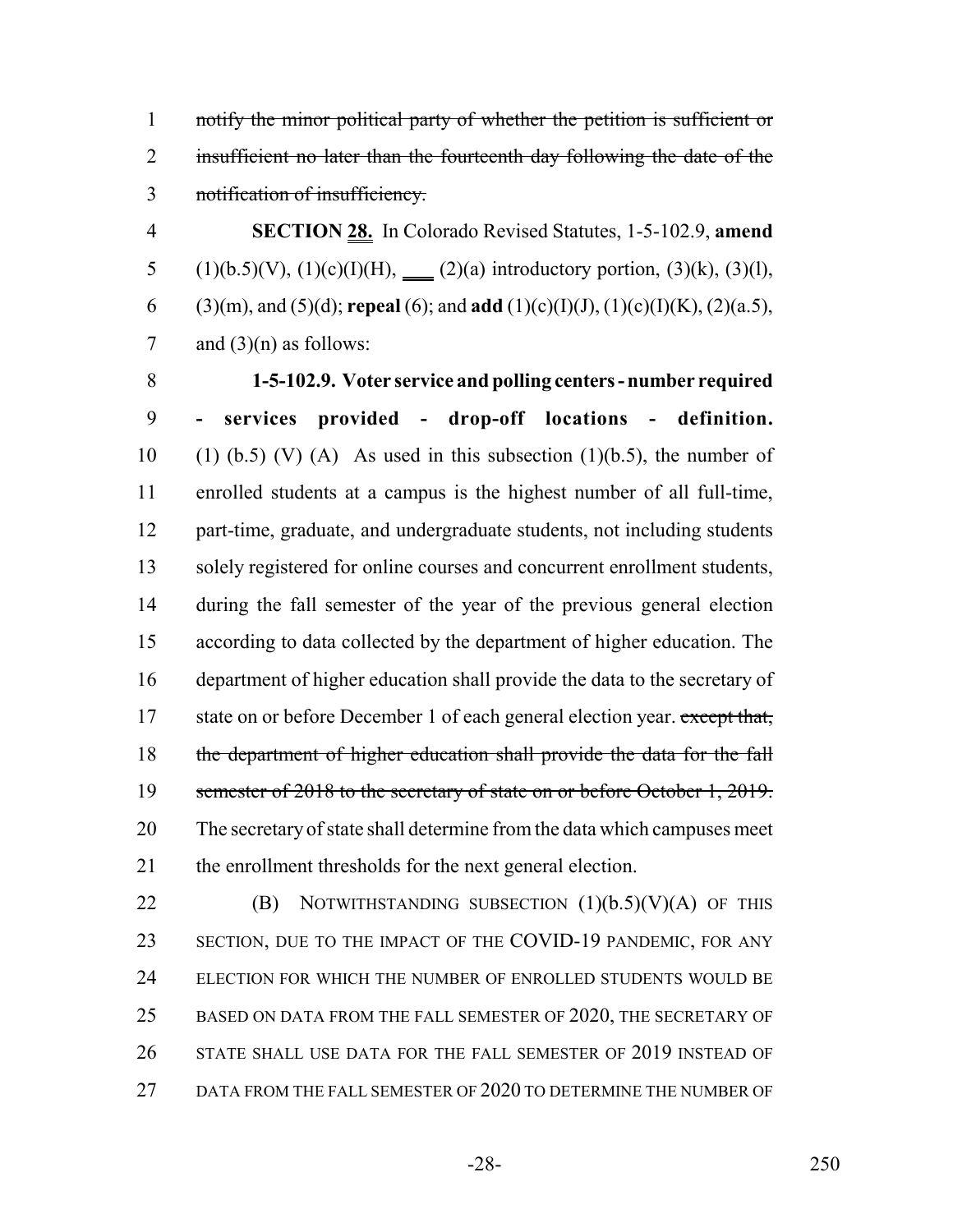1 ENROLLED STUDENTS FOR PURPOSES OF SUBSECTION  $(1)(b.5)(I)$  OF THIS SECTION. THE DEPARTMENT OF HIGHER EDUCATION SHALL PROVIDE THE DATA FOR THE FALL SEMESTER OF 2019 TO THE SECRETARY OF STATE ON OR BEFORE OCTOBER 1, 2021.

 (c) (I) In designating voter service and polling center locations pursuant to this subsection (1), each county clerk and recorder shall consider the following factors to address the needs of the county:

 (H) When private locations are considered or designated as voter service and polling centers in accordance with section 1-5-105 (3), methods and standards to ensure the security of voting conducted at such 11 locations; and

 (J) IF A PROPOSED LOCATION WAS USED IN A PREVIOUS ELECTION, THE NUMBER OF ELECTORS THAT USED THE LOCATION IN THE PREVIOUS ELECTION AND THE RECORDED WAIT TIMES AT THE LOCATION, OR THE NUMBER OF ELECTORS AND RECORDED WAIT TIMES AT NEARBY LOCATIONS; AND

 (K) THE NEED TO PLACE VOTER SERVICE AND POLLING CENTERS IN POPULATION CENTERS THAT HAD LOWER VOTER TURNOUT IN PREVIOUS ELECTIONS.

 (2) Voter service and polling centers must be open, at a minimum, 22 for the fifteen-day period prior to and including the day of the election as follows:

24 (a) In a county described in section  $1-5-102.9$  (1)(a)(I) or (1)(a)(II) 25 SUBSECTION  $(1)(a)(I)$  OR  $(1)(a)(II)$  OF THIS SECTION:

(3) Each voter service and polling center must provide:

(k) Mail ballots to requesting electors, INCLUDING A SUFFICIENT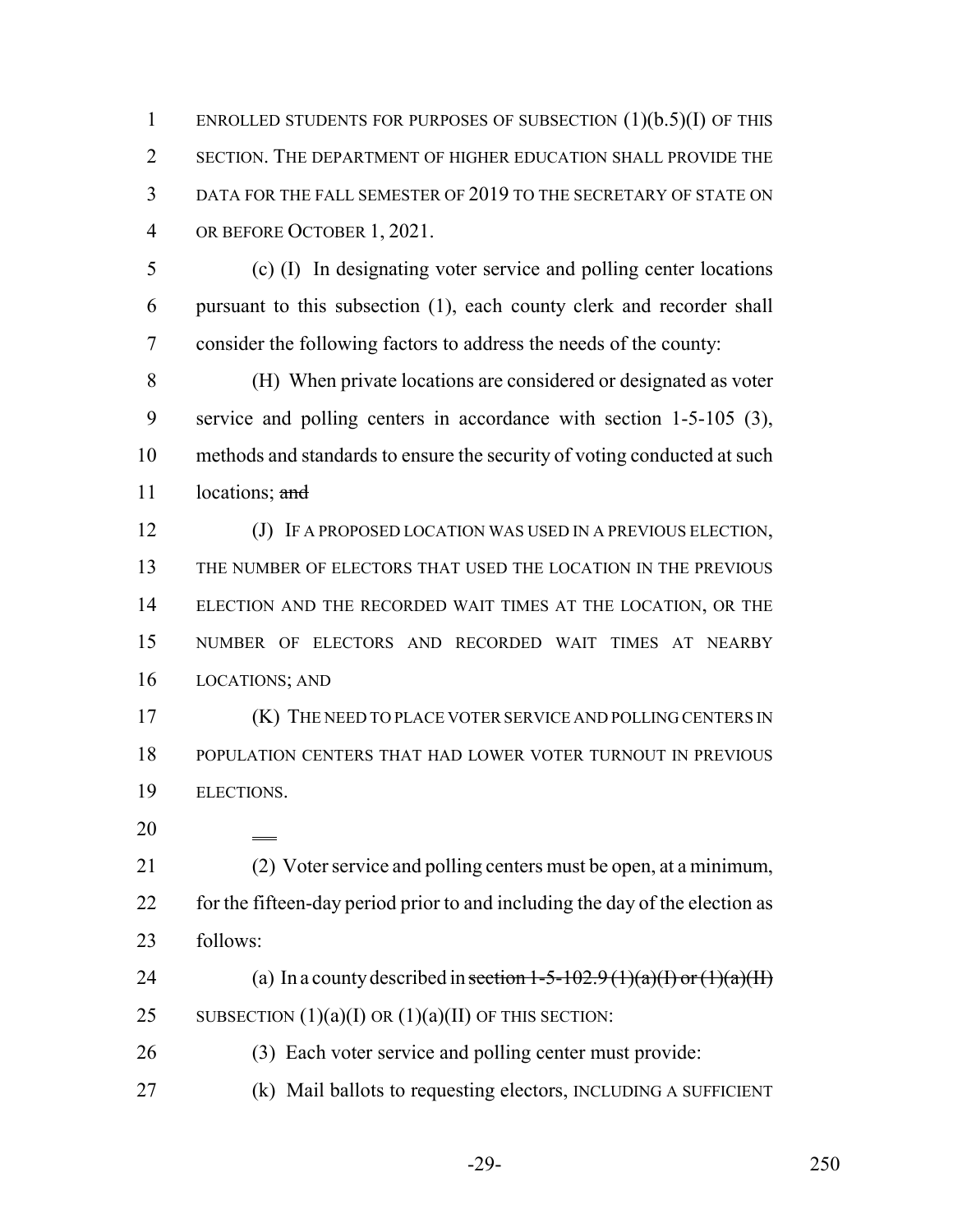SUPPLY OF REPLACEMENT BALLOTS OR THE ABILITY TO PRINT A SUFFICIENT 2 NUMBER OF BALLOTS ON DEMAND TO PROVIDE TO REGISTERED ELECTORS IN THE EVENT THERE ARE TECHNICAL PROBLEMS ACCESSING THE CENTRALIZED STATEWIDE VOTER REGISTRATION SYSTEM MAINTAINED PURSUANT TO SECTION 1-2-301;

 (l) The ability to accept mail ballots that are deposited by electors; and

 (m) The ability of a person to cast a provisional ballot; AND (n) THE ABILITY OF A PERSON TO OBTAIN AND RETURN A FORM PURSUANT TO SECTION 1-7.5-107.3 (2)(a) CONFIRMING THE PERSON RETURNED A BALLOT OR TO PROVIDE A COPY OF IDENTIFICATION OR A 12 SIGNATURE IN ACCORDANCE WITH SECTION 1-2-502.5 (4)(c), 1-7.5-107 (3.5)(d), OR 1-7.5-107.3 (1.5), IN ORDER TO CURE A BALLOT THE PERSON PREVIOUSLY CAST.

15 (5) (d) (I) The placement and security of each drop box shall MUST be determined by each county, SUBJECT TO THE REQUIREMENTS OF 17 SUBSECTION  $(5)(d)(II)$  OF THIS SECTION AND in accordance with the secretary of state's current security rules. Counties are encouraged to establish drop boxes in community-based locations.

**(II) A COUNTY CLERK AND RECORDER SHALL NOT ESTABLISH A**  DROP BOX AT A POLICE STATION, SHERIFF'S OFFICE, OR TOWN MARSHAL'S OFFICE; EXCEPT THAT:

 (A) A COUNTY CLERK AND RECORDER MAY ESTABLISH A DROP BOX IN A MULTIPURPOSE BUILDING THAT INCLUDES EITHER THE COUNTY CLERK AND RECORDER'S OFFICE OR THE MUNICIPAL CLERK'S OFFICE AND ALSO INCLUDES A POLICE STATION, SHERIFF'S OFFICE, OR TOWN MARSHAL'S OFFICE; AND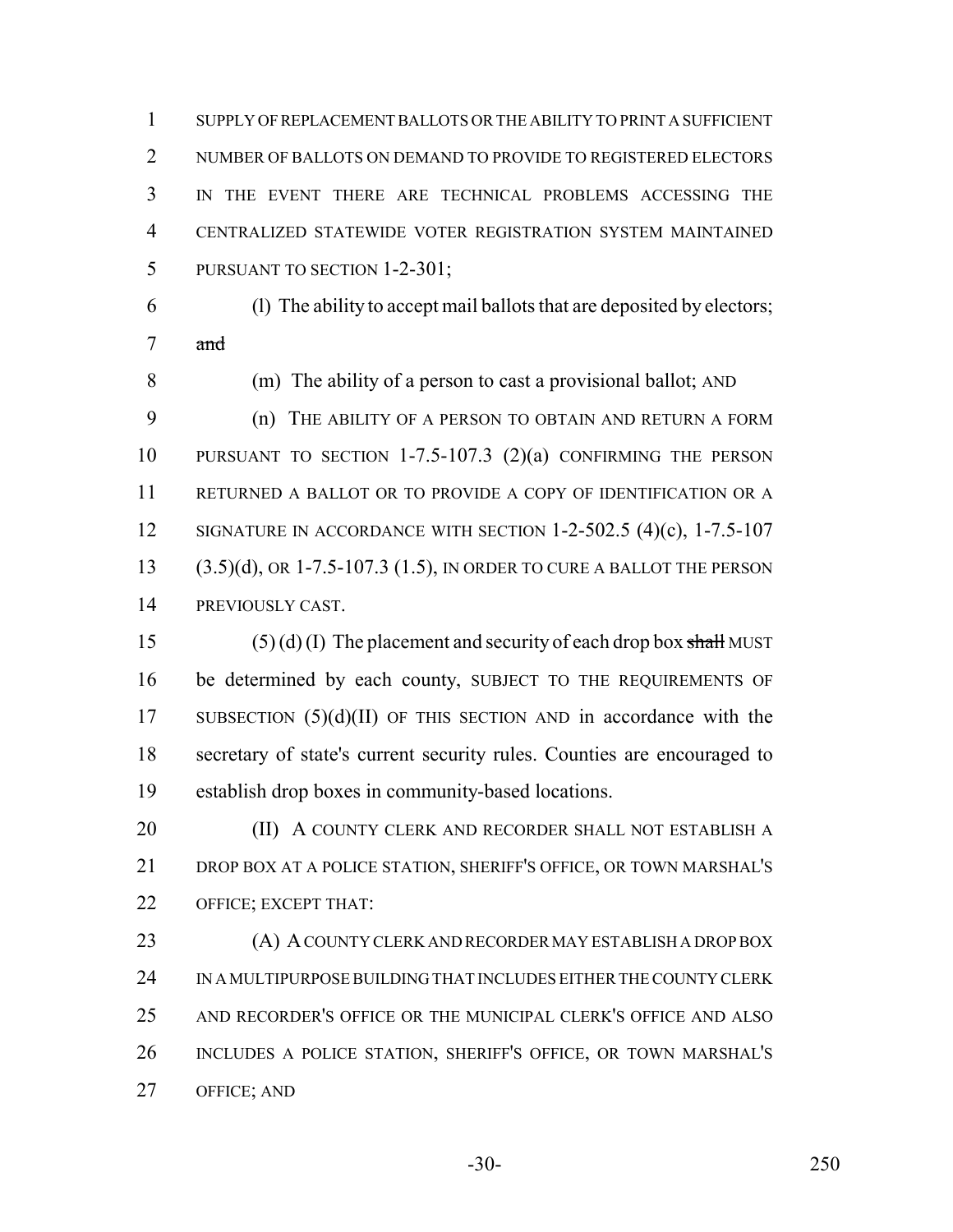(B) THE REQUIREMENTS OF THIS SUBSECTION (5)(d)(II) DO NOT APPLY TO A DROP BOX THAT WAS ESTABLISHED ON OR BEFORE THE EFFECTIVE DATE OF THIS SUBSECTION  $(5)(d)(II)$ .

 (6) A county clerk and recorder may apply to the secretary of state for a waiver of any of the requirements of subsection (5) of this section for the 2020 general election no later than one hundred twenty days prior to the election. In determining whether to grant or deny a waiver request, the secretary of state may consider the following:

 (a) The number and location of drop boxes that will be provided 10 by the county in the election;

 (b) The number and location of drop-off locations that will be 12 provided by the county in the election; and

 (c) Whether the county clerk and recorder made reasonable 14 attempts to meet the requirements of this section.

 **SECTION 29.** In Colorado Revised Statutes, 1-5-103, **amend** (1) as follows:

 **1-5-103. Changes in boundaries - partisan elections.** (1) Changes in the boundaries of precincts or the creation of new 19 precincts for partisan elections shall MUST be completed no later than 20 twenty-nine days prior to the precinct caucus day FIRST TUESDAY IN MARCH, except in cases of precinct changes resulting from changes in county boundaries.

 **SECTION 30.** In Colorado Revised Statutes, 1-5-106, **amend** (1) as follows:

 **1-5-106. Polling location or drop-off location - designation by sign.** (1) (a) All polling locations must be designated by a sign SIGNS 27 conspicuously posted PURSUANT TO SUBSECTION (1)(b) OF THIS SECTION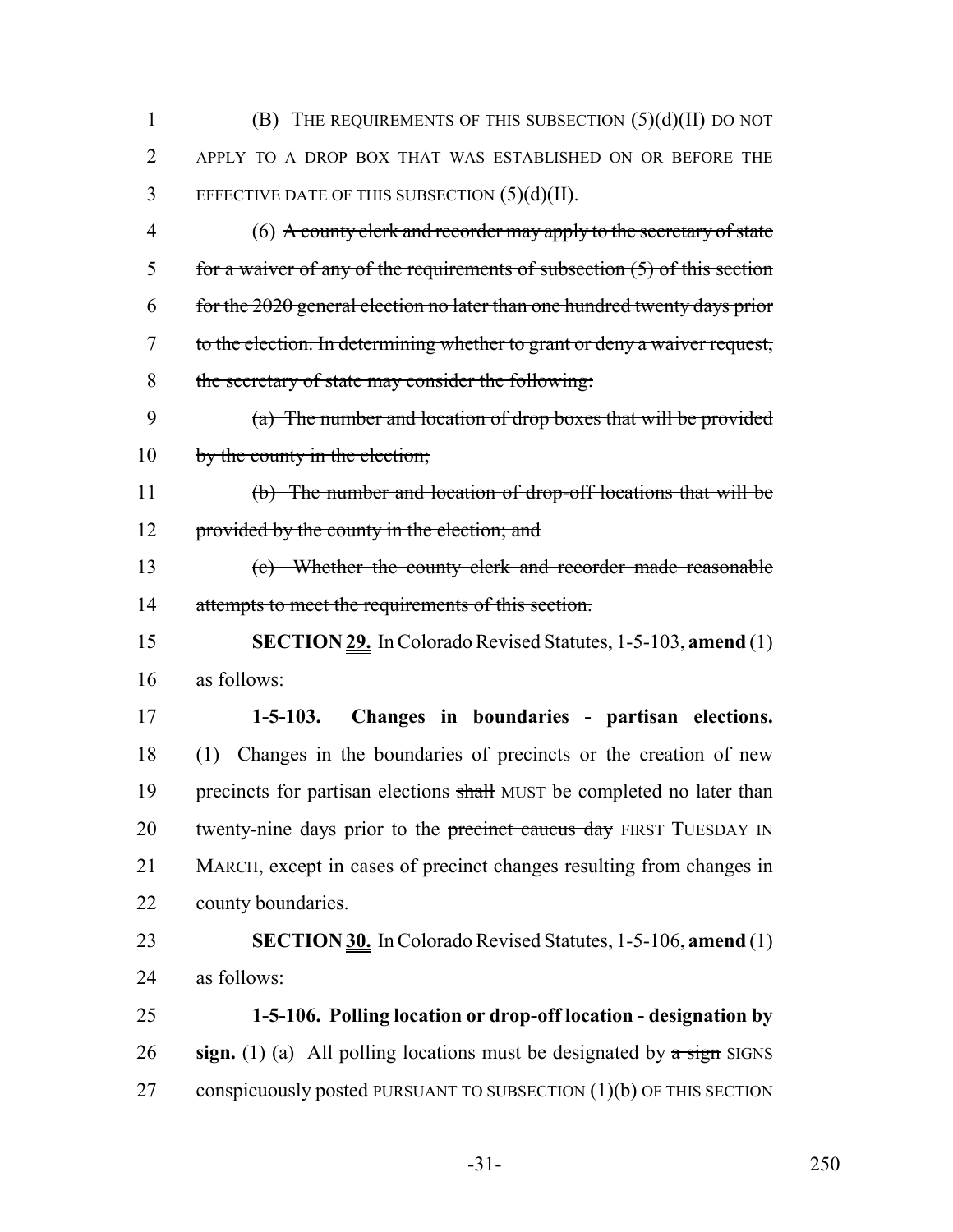at least twenty days before each election and during the period polling locations are open. The sign shall be substantially in the following form: "Polling place/voter service and polling center for county ....". The 4 lettering on the sign shall MUST be black on a white background. The 5 letters and numerals of the title shall MUST be at least four inches in 6 height. In addition, the sign shall MUST state the hours the polling location will be open.

 (b) AT A MINIMUM, EACH POLLING LOCATION MUST BE MARKED BY AT LEAST ONE OUTDOOR SIGN AT EACH ENTRANCE TO THE PARKING LOT OR BUILDING WHERE THE POLLING LOCATION IS LOCATED AND INDOOR SIGNS SUFFICIENT TO LOCATE THE POLLING LOCATION ONCE INSIDE THE BUILDING.

 **SECTION 31.** In Colorado Revised Statutes, 1-6-114, **add** (4) as follows:

 **1-6-114. Judges - oath required - electioneering prohibited.** (4) A PERSON SHALL NOT ENGAGE IN ELECTIONEERING, AS DEFINED IN SECTION 1-13-714, OR WEAR OR DISPLAY APPAREL, BUTTONS, OR OTHER MATERIALS THAT PROMOTE OR OPPOSE A POLITICAL PARTY, CANDIDATE, BALLOT ISSUE, OR BALLOT QUESTION WHILE SERVING AS AN ELECTION JUDGE.

 **SECTION 32.** In Colorado Revised Statutes, 1-7-101, **add** (1.5) as follows:

 **1-7-101. Hours of voting on election day.** (1.5) EACH DROP BOX MUST BE OPEN UNTIL 7 P.M. ON ELECTION DAY. EACH DROP BOX MUST REMAIN OPEN AFTER 7 P.M. UNTIL EVERY ELIGIBLE ELECTOR WHO WAS IN LINE AT THE DROP BOX AT OR BEFORE 7 P.M. HAS BEEN ALLOWED TO DEPOSIT ALL BALLOTS THE PERSON BROUGHT IN THE DROP BOX, SUBJECT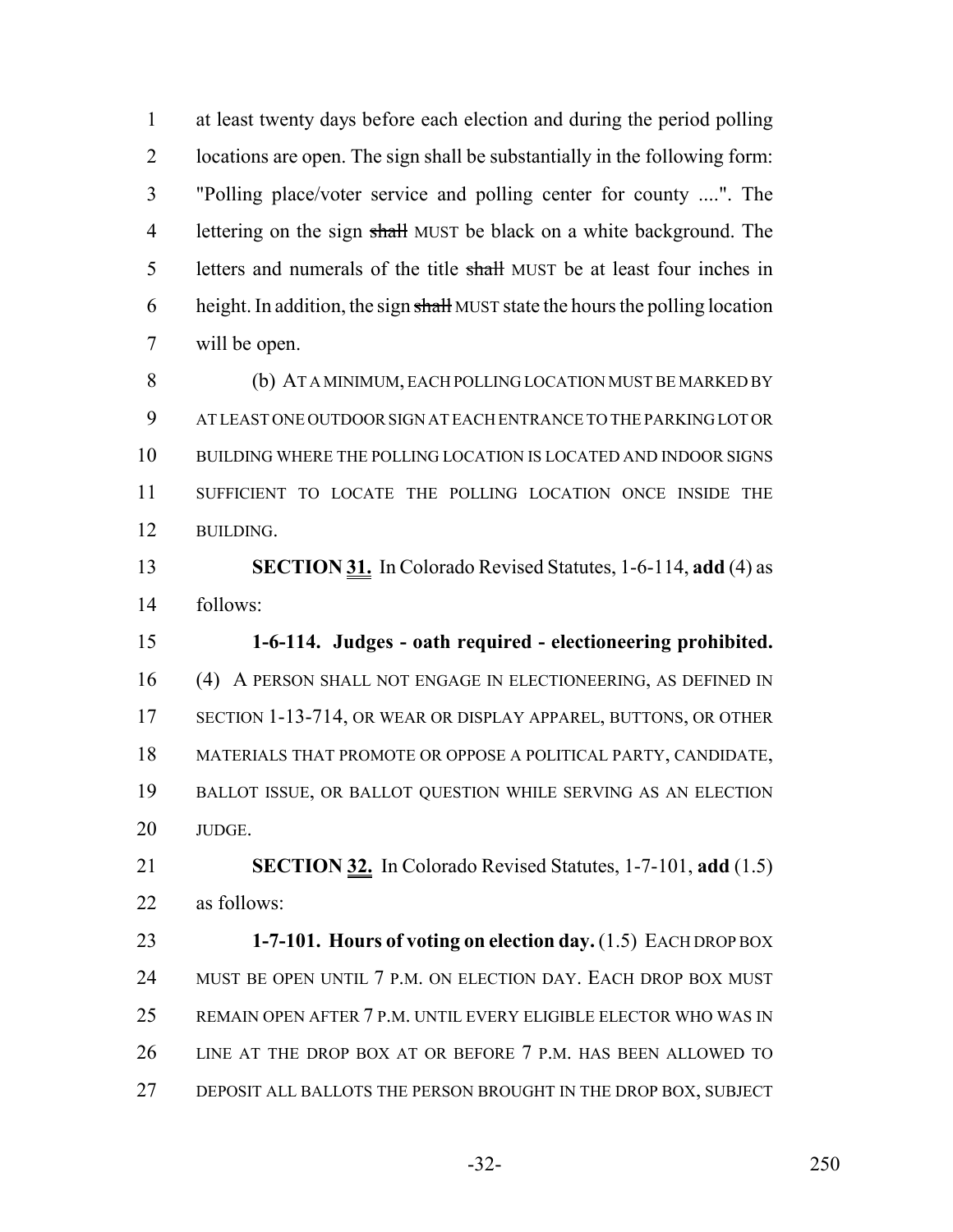1 TO THE LIMITATION SET FORTH IN SECTION  $1-7.5-107$  (4)(b)(I)(B).

 **SECTION 33.** In Colorado Revised Statutes, 1-7-105, **amend** (1) as follows:

 **1-7-105. Watchers at primary elections.** (1) Each political party participating in a primary election shall be entitled to have a watcher in each precinct in the county. The STATE CHAIR OR THE chairperson of the county central committee of each political party shall certify the persons selected as watchers on forms provided by the county clerk and recorder and submit the names of the persons selected as watchers to the county clerk and recorder. To the extent possible, the STATE CHAIR OR chairperson shall submit the names by the close of business on the Friday immediately preceding the election.

 **SECTION 34.** In Colorado Revised Statutes, 1-7-110, **amend** (1) as follows:

 **1-7-110. Preparing to vote in person.** (1) (a) When an elector appears in person to vote, a signature card containing the elector's name and residential address, as they appear in the statewide voter registration system created in section 1-2-301, shall be completed. UNLESS AN ELECTOR IS REGISTERING FOR THE FIRST TIME OR UPDATING THE ELECTOR'S VOTER REGISTRATION INFORMATION, THE ELECTOR SHALL NOT BE REQUIRED TO PROVIDE ANY INFORMATION ON THE SIGNATURE CARD IN ADDITION TO THE ELECTOR'S NAME, RESIDENTIAL ADDRESS, AND SIGNATURE.

 (b) Except as provided in subsection (4) of this section, an eligible elector desiring to vote in person shall show his or her identification as defined in section 1-1-104 (19.5), verify the information that appears on 27 the signature card, sign the signature card, and give the signature card to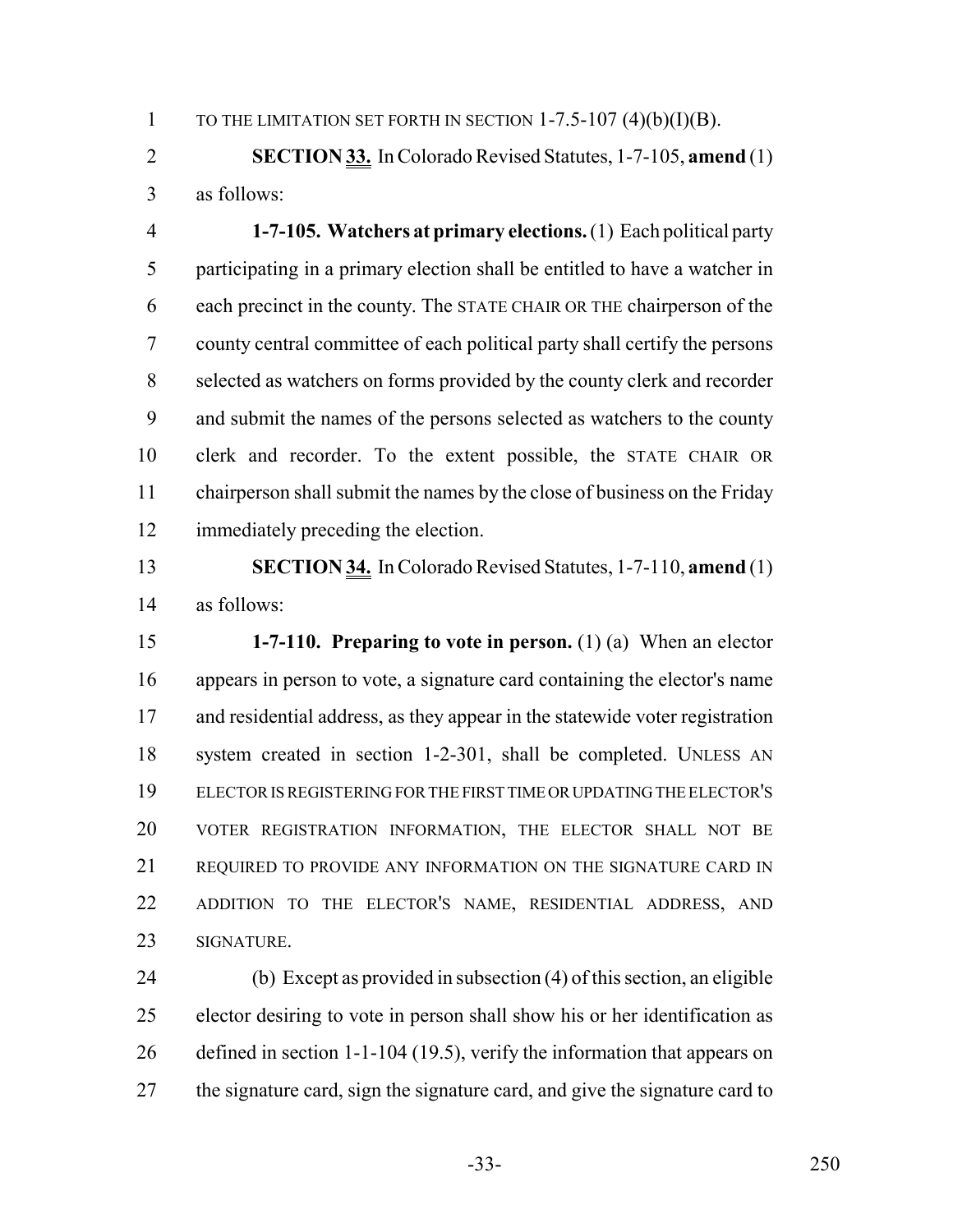one of the election judges. An eligible elector who is unable to write may request assistance from one of the election judges, who shall also sign the signature card and witness the eligible elector's mark. The signature card 4 shall MUST provide:

5 I, ....................., state AFFIRM under penalty of perjury that 6 I am A UNITED STATES CITIZEN AND an eligible elector; that 7 **my name and I** HAVE BEEN A COLORADO RESIDENT FOR AT 8 LEAST TWENTY-TWO DAYS IMMEDIATELY BEFORE THIS 9 ELECTION; I AM REGISTERED TO VOTE AT MY sole legal 10 place of residence; are as shown on this signature card; and 11 that I have not nor will I cast a ballot by any other means in 12 this election I WILL BE AT LEAST EIGHTEEN YEARS OF AGE 13 ON ELECTION DAY; AND THIS IS THE ONLY BALLOT I HAVE 14 VOTED IN THIS ELECTION.

15 **SECTION 35.** In Colorado Revised Statutes, 1-7-515, **amend** (2) 16 as follows:

 **1-7-515. Risk-limiting audits - rules - legislative declaration - definitions.** (2) (a) Commencing with the 2017 coordinated election and Following each primary, general, coordinated, RECALL, or congressional 20 vacancy election, held thereafter, each county shall make use of a risk-limiting audit in accordance with the requirements of this section. 22 Races to be audited shall MUST be selected in accordance with procedures established by the secretary of state, and all contested races are eligible for such selection.

25 (b) Upon written application from a county, the secretary of state 26 may waive the requirements of paragraph  $(a)$  of this subsection  $(2)$  upon 27 a sufficient showing by the county that the technology in use by the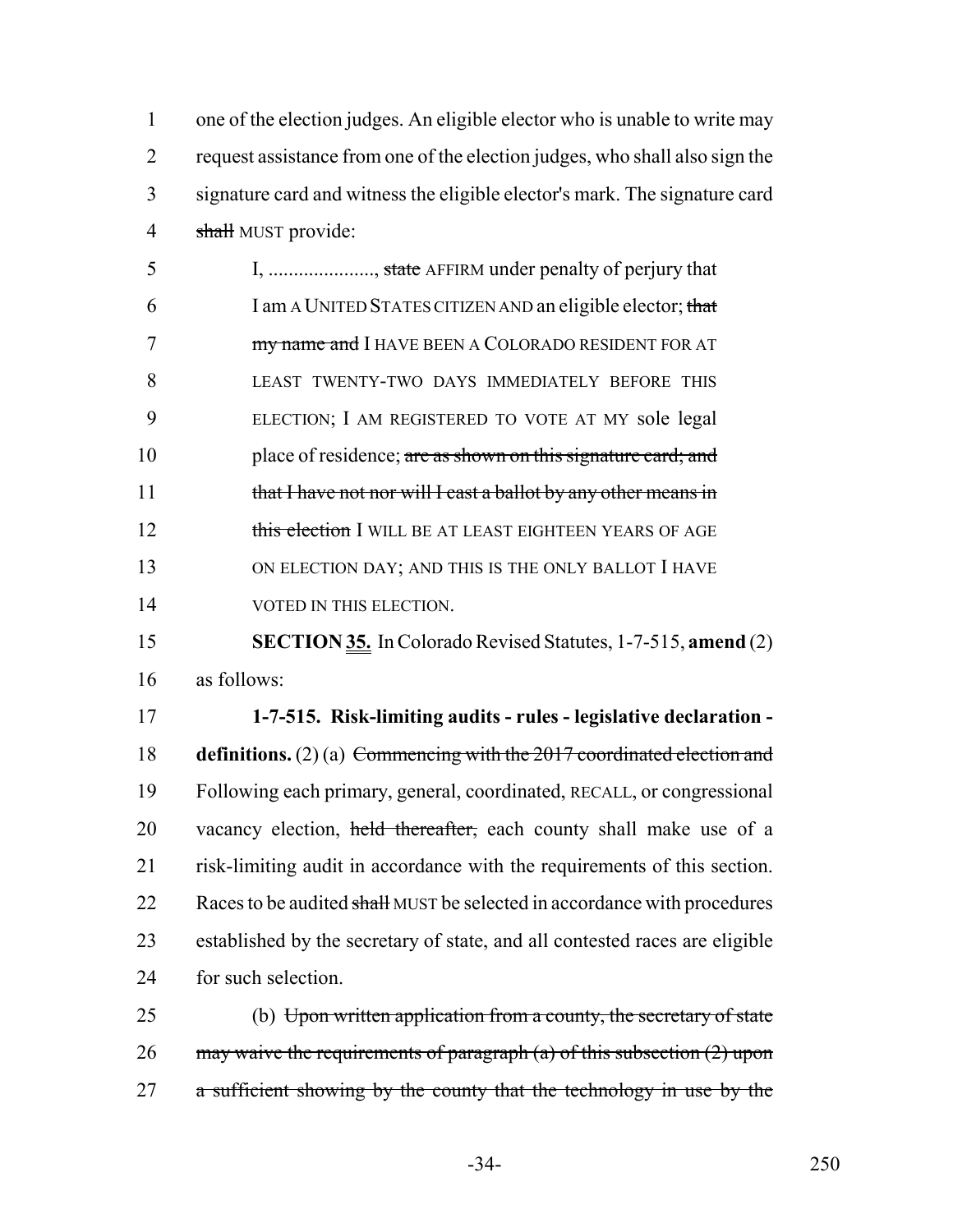- county will not enable the county to satisfy such requirements in 2 preparation for the 2017 coordinated election. **SECTION 36.** In Colorado Revised Statutes, 1-7.5-104.5, **amend** 4  $(2)(b)(I.5)$  as follows: **1-7.5-104.5. Ballots and supplies for mail voting.** (2) (b) The approved form must include, at a minimum: 7 (I.5) Instructions to ON HOW THE ELECTOR CAN provide IDENTIFICATION AND a signature for verification with the ballot for first-time electors who do not have a signature stored in the statewide voter registration system; **SECTION 37.** In Colorado Revised Statutes, 1-7.5-105, **amend**
- (1) and (2)(a); and **add** (1.3)(f.5) as follows:
- **1-7.5-105. Preelection process rules.** (1) (a) The county clerk and recorder or designated election official responsible for conducting an election that is to be by mail ballot pursuant to section 1-7.5-104 (1) shall 16 send a proposed election plan for conducting the mail ballot election to the secretary of state no later than ninety days prior to a nonpartisan election or, for any mail ballot election that is coordinated with or conducted by the county clerk and recorder, no later than one hundred 20 twenty TEN days prior to the election. The proposed plan may be based on 21 the standard plan adopted by the secretary of state by rule.
- (b) FOR EACH GENERAL ELECTION, A COUNTY CLERK AND RECORDER OR DESIGNATED ELECTION OFFICIAL SHALL SOLICIT PUBLIC COMMENT ON THE PROPOSED LOCATIONS FOR VOTER SERVICE AND POLLING CENTERS AND DROP BOXES IN AN ELECTION PLAN REQUIRED 26 PURSUANT TO SUBSECTION  $(1)(a)$  of this section. On or before the FIFTY-FIFTH DAY BEFORE THE DEADLINE TO SUBMIT THE PLAN TO THE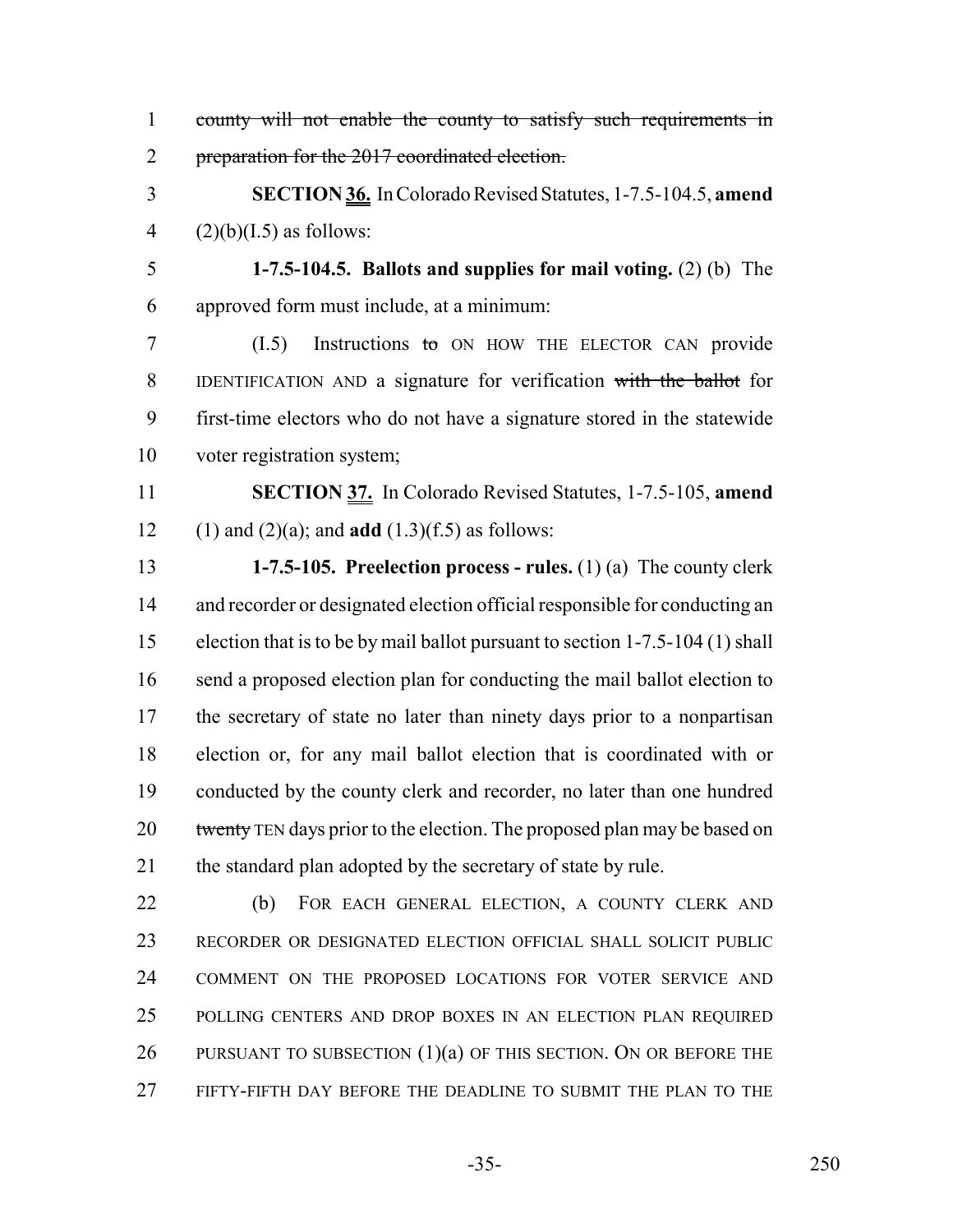SECRETARY OF STATE, THE COUNTY CLERK AND RECORDER OR DESIGNATED ELECTION OFFICIAL SHALL POST TO THE COUNTY CLERK AND RECORDER'S WEBSITE THE PROPOSED LOCATIONS FOR VOTER SERVICE AND POLLING CENTERS AND DROP BOXES. THE COUNTY CLERK AND RECORDER SHALL ACCEPT PUBLIC COMMENTS ON THE PROPOSED LOCATIONS THROUGH THE FORTIETH DAY BEFORE THE DEADLINE TO SUBMIT THE PLAN TO THE SECRETARY OF STATE.

 (1.3) The election plan required under subsection (1) of this section must include, at a minimum:

10 (f.5) THE INFORMATION REQUIRED BY SECTION 1-7.5-113.5 (2);

 (2) (a) The secretary of state shall approve or disapprove the written plan for conducting a mail ballot election, in accordance with 13 section 1-7.5-106, within fifteen TWENTY days after receiving the plan and shall provide a written notice to the affected political subdivision.

 **SECTION 38.** In Colorado Revised Statutes, 1-7.5-107, **amend** 16 (3)(a)(II), (3)(b.5)(I), and (4.3)(a)(III) as follows:

 **1-7.5-107. Procedures for conducting mail ballot election - primary elections - first-time voters casting a mail ballot after having registered by mail to vote - in-person request for ballot - repeal.** 20 (3) (a) (II) If the twenty-second day before a general, primary, or other 21 mail ballot election is a Saturday, Sunday, or STATE legal holiday, OR FEDERAL HOLIDAY RECOGNIZED BY THE UNITED STATES POSTAL SERVICE, the county clerk and recorder or designated election official may mail 24 ballot packets pursuant to subsection  $(3)(a)(I)$  of this section on the Friday immediately preceding the twenty-second day.

 (b.5) (I) (A) The return envelope must have printed on it a self-affirmation substantially in the following form: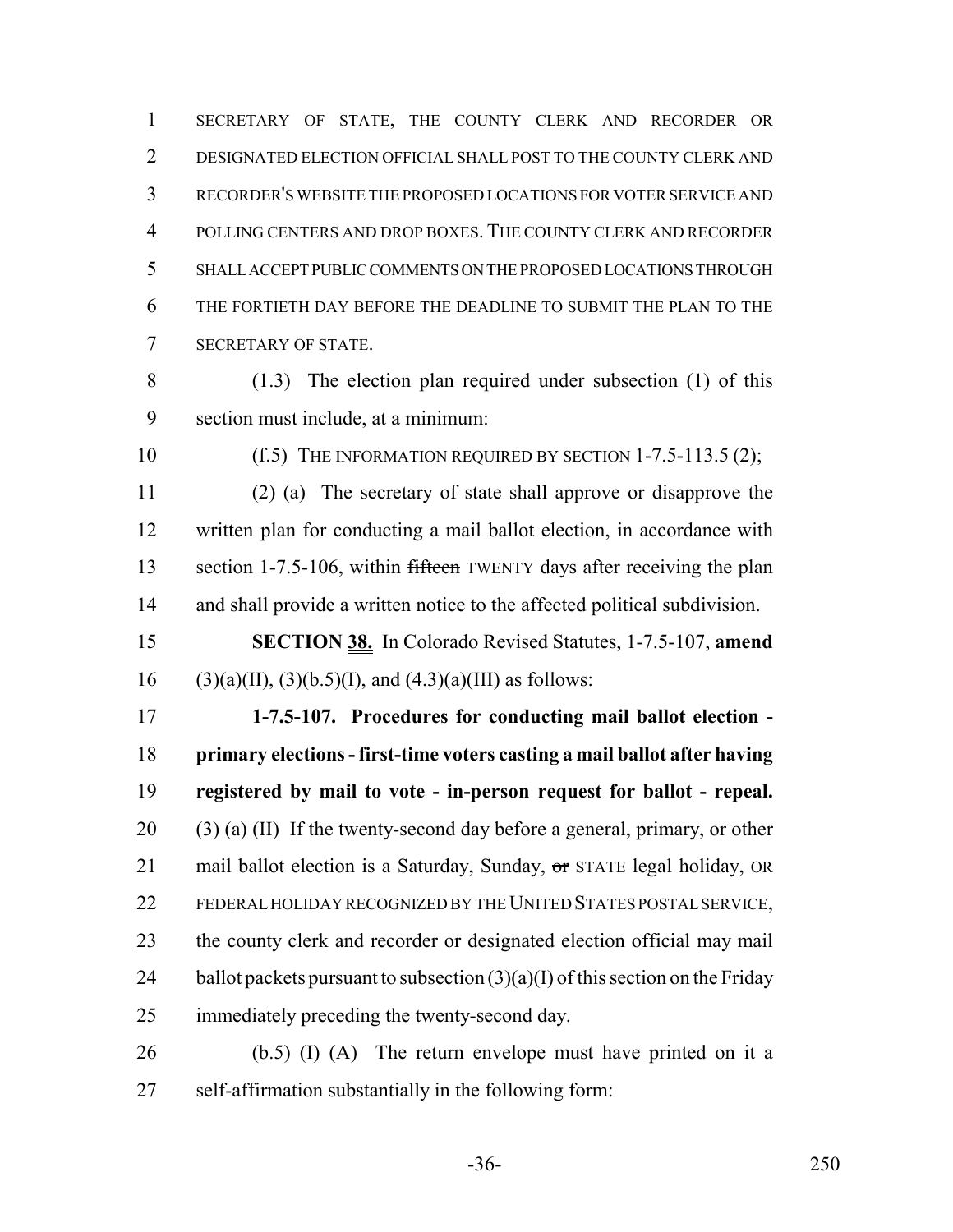| $\mathbf{1}$   | I state AFFIRM under penalty of perjury that I am A                        |
|----------------|----------------------------------------------------------------------------|
| $\overline{2}$ | UNITED STATES CITIZEN AND an eligible elector; that my                     |
| 3              | signature and name are as shown on this envelope; that I                   |
| $\overline{4}$ | have not and will not cast any vote in this election except                |
| 5              | by the enclosed ballot; and that my ballot is enclosed in                  |
| 6              | accord with the provisions of the "Uniform Election Code                   |
| 7              | of 1992 <sup>"</sup> I HAVE BEEN A COLORADO RESIDENT FOR AT                |
| 8              | LEAST TWENTY-TWO DAYS IMMEDIATELY BEFORE THIS                              |
| 9              | ELECTION; I AM REGISTERED TO VOTE AT MY SOLE LEGAL                         |
| 10             | PLACE OF RESIDENCE; I WILL BE AT LEAST EIGHTEEN YEARS                      |
| 11             | OF AGE ON ELECTION DAY; I VOTED THE BALLOT THAT WAS                        |
| 12             | ISSUED TO ME; AND THIS IS THE ONLY BALLOT I HAVE VOTED                     |
| 13             | IN THIS ELECTION".                                                         |
| 14             | .                                                                          |
| 15             | Signature of voter<br>Date                                                 |
| 16             | (B) The return envelope must have printed below the signature              |
| 17             | line the affirmation required by section $1-2-205(2)$ .                    |
| 18             | $(4.3)$ (a) (III) A county may establish additional drop-off locations     |
| 19             | at the county's discretion. Each drop-off location must be supervised in   |
| 20             | accordance with section 1-5-102.9 $\left(5\right)\left(6\right)$ (5)(f).   |
| 21             | <b>SECTION 39.</b> In Colorado Revised Statutes, 1-7.5-113, amend          |
| 22             | $(1)$ as follows:                                                          |
| 23             | 1-7.5-113. Voting at group residential facilities. (1) If a group          |
| 24             | residential facility does not have mail boxes in which a representative of |
| 25             | the United States postal service may directly deposit mail, and more than  |
| 26             | seven mail ballots are to be sent to that group residential facility, a    |
| 27             | committee consisting of one employee of the county clerk and recorder      |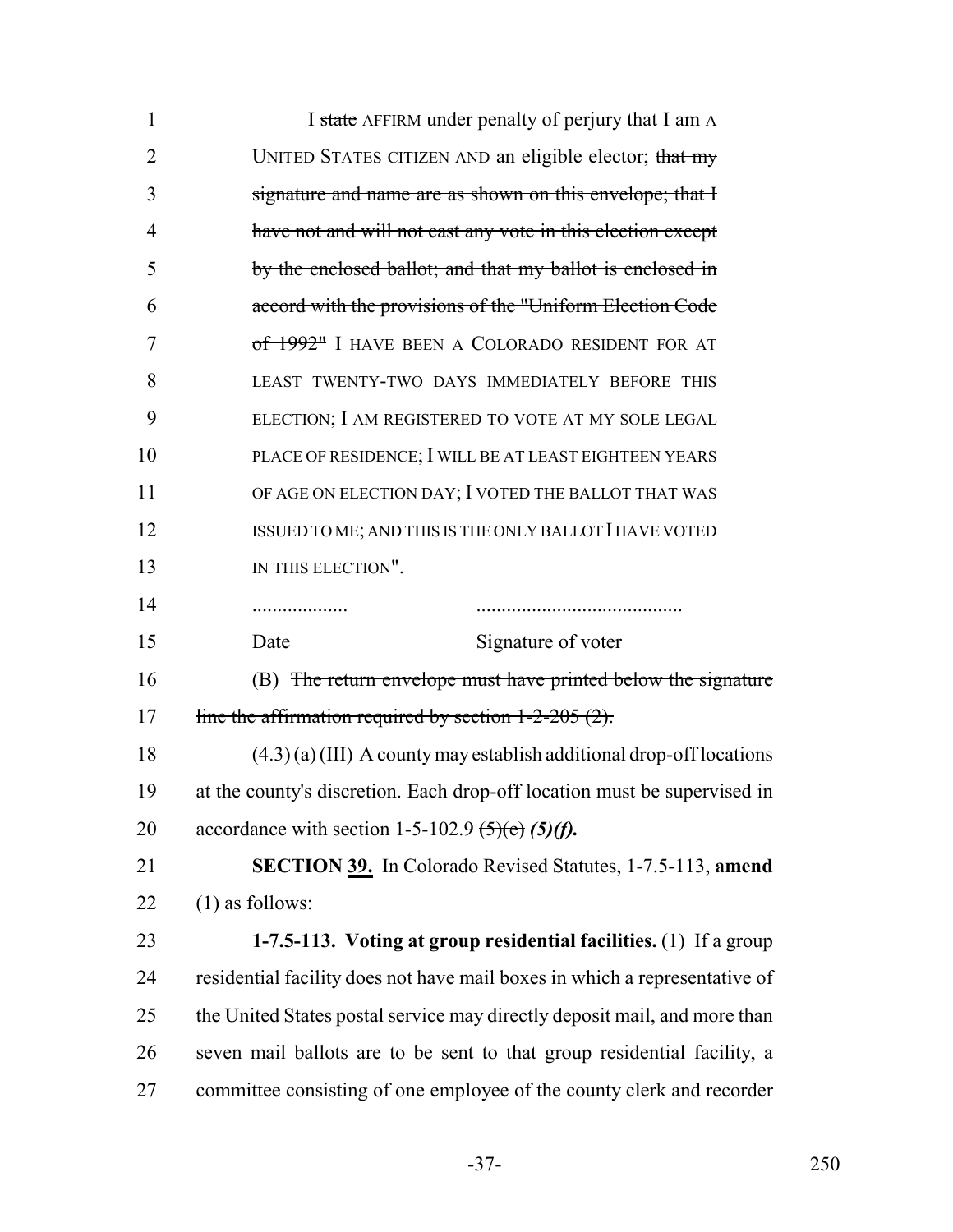of the county in which the facility is located and, where available, a representative appointed by each of the major political parties shall deliver the mail ballots and return the voted ballots to the office of the county clerk and recorder. THE DELIVERY OF BALLOTS UNDER THIS SECTION MAY BEGIN ON THE FORTY-FIFTH DAY BEFORE ELECTION DAY.

 **SECTION 40.** In Colorado Revised Statutes, **add** 1-7.5-113.5 as follows:

 **1-7.5-113.5. Voting at county jails or detention centers.** (1) EACH COUNTY CLERK AND RECORDER SHALL MAKE EFFORTS TO COORDINATE WITH THE COUNTY SHERIFF OR THE COUNTY SHERIFF'S DESIGNEE AT EACH COUNTY JAIL OR DETENTION CENTER TO FACILITATE 12 VOTING FOR ALL CONFINED ELIGIBLE ELECTORS.

 (2) THE ELECTION PLAN REQUIRED BY SECTION 1-7.5-105 MUST 14 INCLUDE THE FOLLOWING INFORMATION:

 (a) HOW THE COUNTY CLERK AND RECORDER WILL PROVIDE EACH COUNTY JAIL OR DETENTION CENTER WITH VOTER INFORMATION MATERIALS CONSISTENT WITH THE MATERIALS PROVIDED TO NON-CONFINED ELIGIBLE ELECTORS, INCLUDING AT A MINIMUM A LIST OF ACCEPTABLE FORMS OF IDENTIFICATION UNDER SECTION 1-1-104 (19.5) 20 AND THE INFORMATION REQUIRED BY SECTIONS 1-40-124.5 AND 1-40-125; AND

 (b) THE PROCESS BY WHICH THE COUNTY CLERK AND THE SHERIFF OR THE SHERIFF'S DESIGNEE WILL FACILITATE VOTER REGISTRATION AND DELIVERY AND RETRIEVAL OF MAIL BALLOTS FOR CONFINED ELIGIBLE ELECTORS.

**SECTION 41.** In Colorado Revised Statutes, 1-8.5-101, **repeal**

-38- 250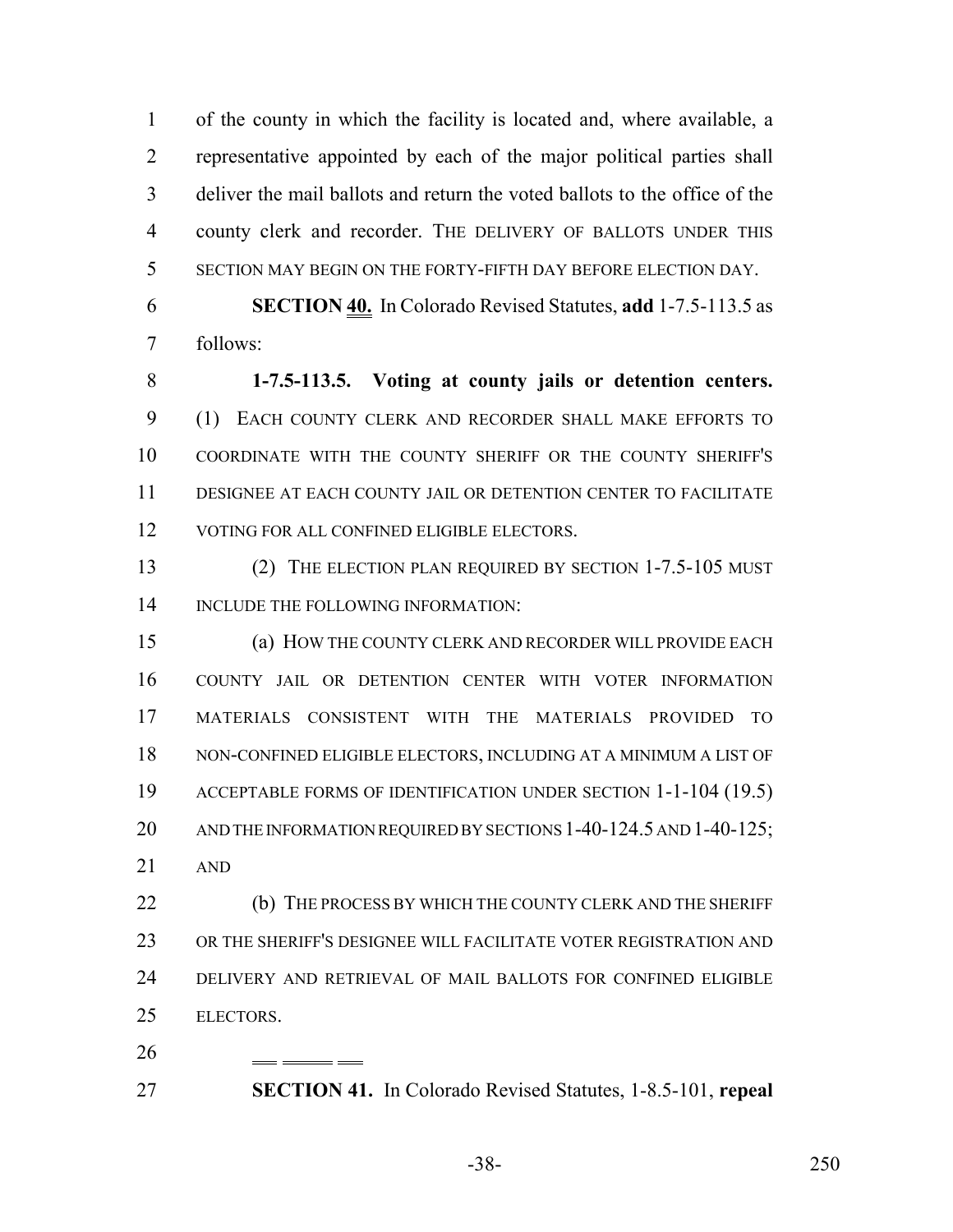1 (5) as follows:

| $\overline{2}$ | 1-8.5-101. Provisional ballot - entitlement to vote. (5) $\text{Any}$           |
|----------------|---------------------------------------------------------------------------------|
| 3              | unaffiliated elector at a primary election may cast a regular party ballot      |
| $\overline{4}$ | upon requesting such ballot from an election judge in accordance with           |
| 5              | section 1-7-201 (2.3). Any unaffiliated elector at a primary election may       |
| 6              | also cast a regular party ballot upon openly declaring to the election judge    |
| 7              | the name of the political party with which the elector wishes to affiliate      |
| 8              | pursuant to section $1-2-218.5$ or $1-7-201$ . Nothing in this section requires |
| 9              | a minor political party to allow an unaffiliated elector to vote in the         |
| 10             | primary election of such political party.                                       |
| 11             | <b>SECTION 42.</b> In Colorado Revised Statutes, 1-9-201, amend                 |
| 12             | $(1)(a)$ and $(2)$ as follows:                                                  |
| 13             | 1-9-201. Right to vote may be challenged. $(1)$ (a) A person's                  |
| 14             | right to vote at a polling location or in an election may be challenged ON      |
| 15             | ONE OR MORE OF THE FOLLOWING GROUNDS:                                           |
| 16             | (I) THE PERSON IS NOT A CITIZEN OF THE UNITED STATES;                           |
| 17             | (II) THE PERSON HAS NOT RESIDED IN THE STATE FOR TWENTY-TWO                     |
| 18             | DAYS IMMEDIATELY PRECEDING THE ELECTION;                                        |
| 19             | (III) THE PERSON WILL NOT BE EIGHTEEN YEARS OF AGE OR OLDER                     |
| 20             | ON OR BEFORE ELECTION DAY; OR                                                   |
| 21             | (IV) IF BEING A PROPERTY OWNER OR THE SPOUSE OR CIVIL UNION                     |
| 22             | PARTNER OF A PROPERTY OWNER IS REQUIRED FOR THE ELECTION, THE                   |
| 23             | PERSON IS NOT A PROPERTY OWNER OR THE SPOUSE OR CIVIL UNION                     |
| 24             | PARTNER OF A PROPERTY OWNER.                                                    |
| 25             | (2) An election judge shall challenge any person intending to vote              |
| 26             | who the judge believes is not an eligible elector AS PROVIDED IN                |
| 27             | SUBSECTION $(1)(a)$ OF THIS SECTION. In addition, challenges may be made        |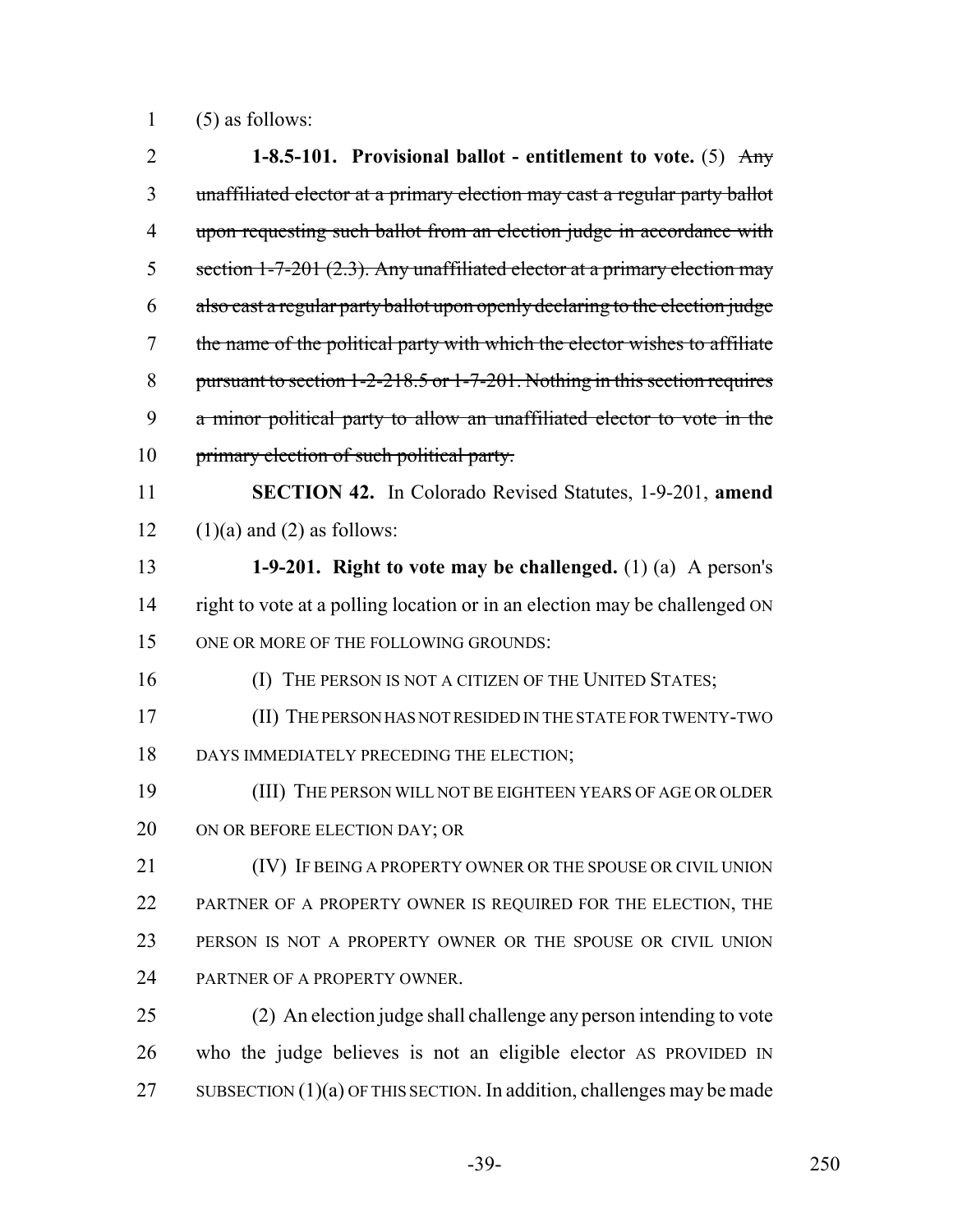by watchers or any eligible elector of the precinct AS PROVIDED IN 2 SUBSECTION  $(1)(a)$  OF THIS SECTION.

 **SECTION 43.** In Colorado Revised Statutes, **amend** 1-9-202 as follows:

 **1-9-202. Challenge to be made by written oath.** Each challenge 6 shall MUST be made by written oath shall set forth ON A FORM PROVIDED BY AN ELECTION JUDGE. THE FORM MUST INCLUDE A SPACE FOR the name of the person challenged and the specific factual basis for the challenge of the person's right to vote AS SET FORTH IN SECTION 1-9-201 (1)(a) and 10 shall MUST be signed by the challenger under penalty of perjury in the second degree, as specified in section 1-13-104. The election judges shall forthwith deliver all challenges to the designated election official. No oral 13 challenge shall be IS permitted.

 **SECTION 44.** In Colorado Revised Statutes, 1-9-203, **repeal** (6); and **add** (8) as follows:

 **1-9-203. Challenge questions asked person intending to vote.** (6) An election judge shall put all other questions to the person 18 challenged as may be necessary to test the person's qualifications as an 19 eligible elector at the election.

 (8) ONLY AN ELECTION JUDGE OR ELECTION JUDGE SUPERVISOR SHALL ASK THE QUESTIONS REQUIRED BY THIS SECTION AND COMPLETE 22 THE FORM AS REQUIRED BY SUBSECTION (7) OF THIS SECTION. IF THE CHALLENGER IS AN ELECTION JUDGE OR ELECTION JUDGE SUPERVISOR, A DIFFERENT ELECTION JUDGE OR ELECTION JUDGE SUPERVISOR SHALL ASK THE QUESTIONS AND COMPLETE THE FORM AS REQUIRED BY THE SECTION. **SECTION 45.** In Colorado Revised Statutes, **amend** 1-9-207 as follows: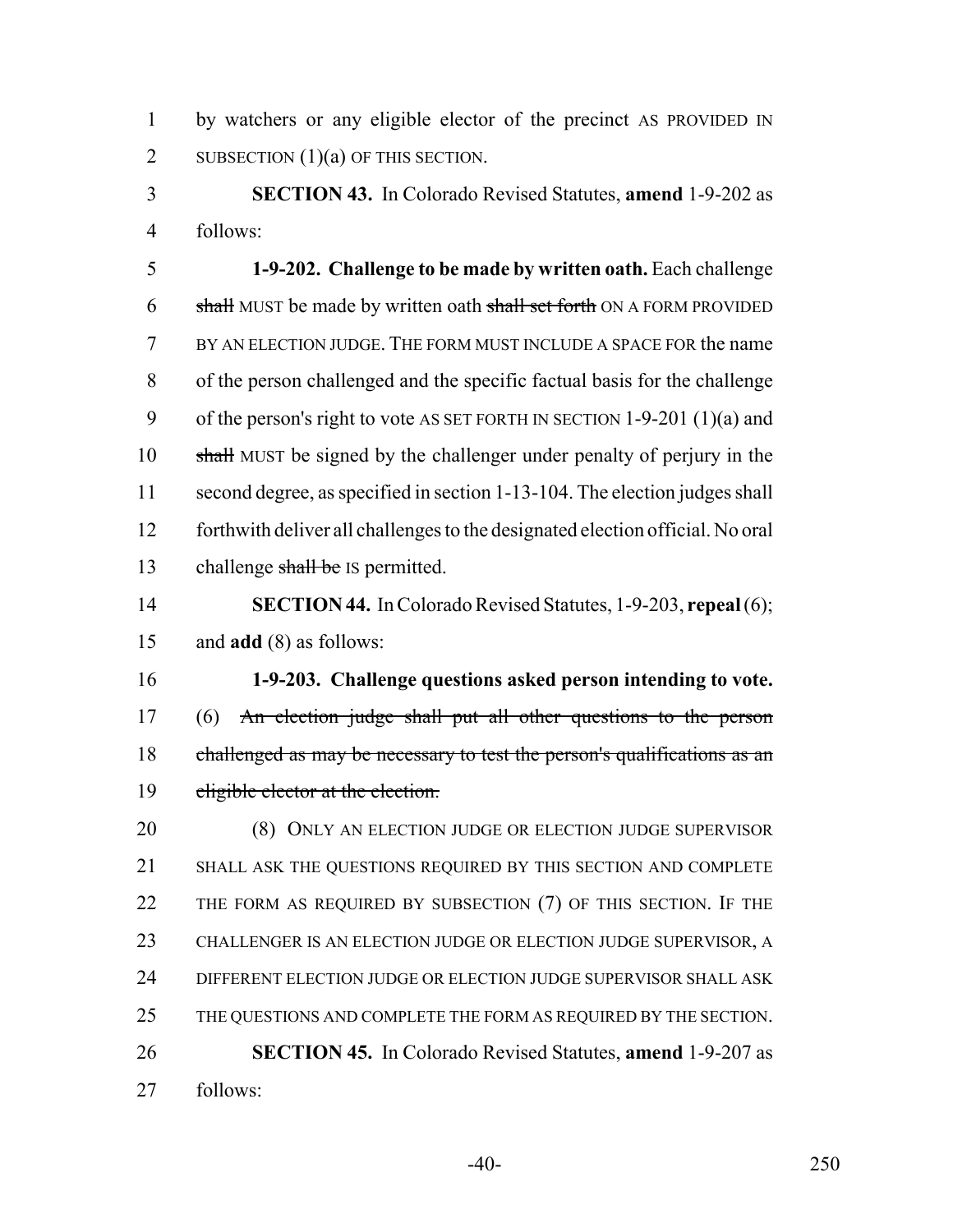**1-9-207. Challenges of ballots cast by mail.** (1) The ballot of any elector that has been cast by mail may be challenged using a challenge form signed by the challenger under penalty of perjury setting forth the name of the person challenged and the basis for the challenge. 5 Challenged ballots, except those rejected for an incomplete or incorrect 6 affidavit by an elector on the returned mail ballot envelope, forgery of a deceased person's signature on a mail ballot affidavit or submission of 8 multiple ballots, shall MUST be counted. The election judges shall forthwith deliver all challenges, together with the affidavits of the persons challenged, to the county clerk and recorder or designated election official, as applicable.

 (2) A MAIL BALLOT MAY NOT BE CHALLENGED UNDER THIS SECTION SOLELY ON THE BASIS OF THE SIGNATURE THAT APPEARS ON THE MAIL BALLOT. SIGNATURES ON MAIL BALLOTS MUST BE REVIEWED IN ACCORDANCE WITH SECTION 1-7.5-103.

 **SECTION 46.** In Colorado Revised Statutes, **amend** 1-9-208 as follows:

 **1-9-208. Challenges of provisional ballots.** The ballot of any provisional voter may be challenged using a challenge form signed by the challenger under penalty of perjury setting forth the name of the person challenged and the basis for the challenge. Challenged provisional ballots, 22 except those rejected for an incomplete, incorrect, or unverifiable 23 provisional ballot affidavit, forgery of a deceased person's signature on  $\alpha$  mail-in or mail ballot affidavit, or submission of multiple ballots, shall MUST be counted if the other requirements for counting provisional ballots are satisfied. The election judges shall deliver all challenges, 27 together with the affidavits of the persons challenged, to the county clerk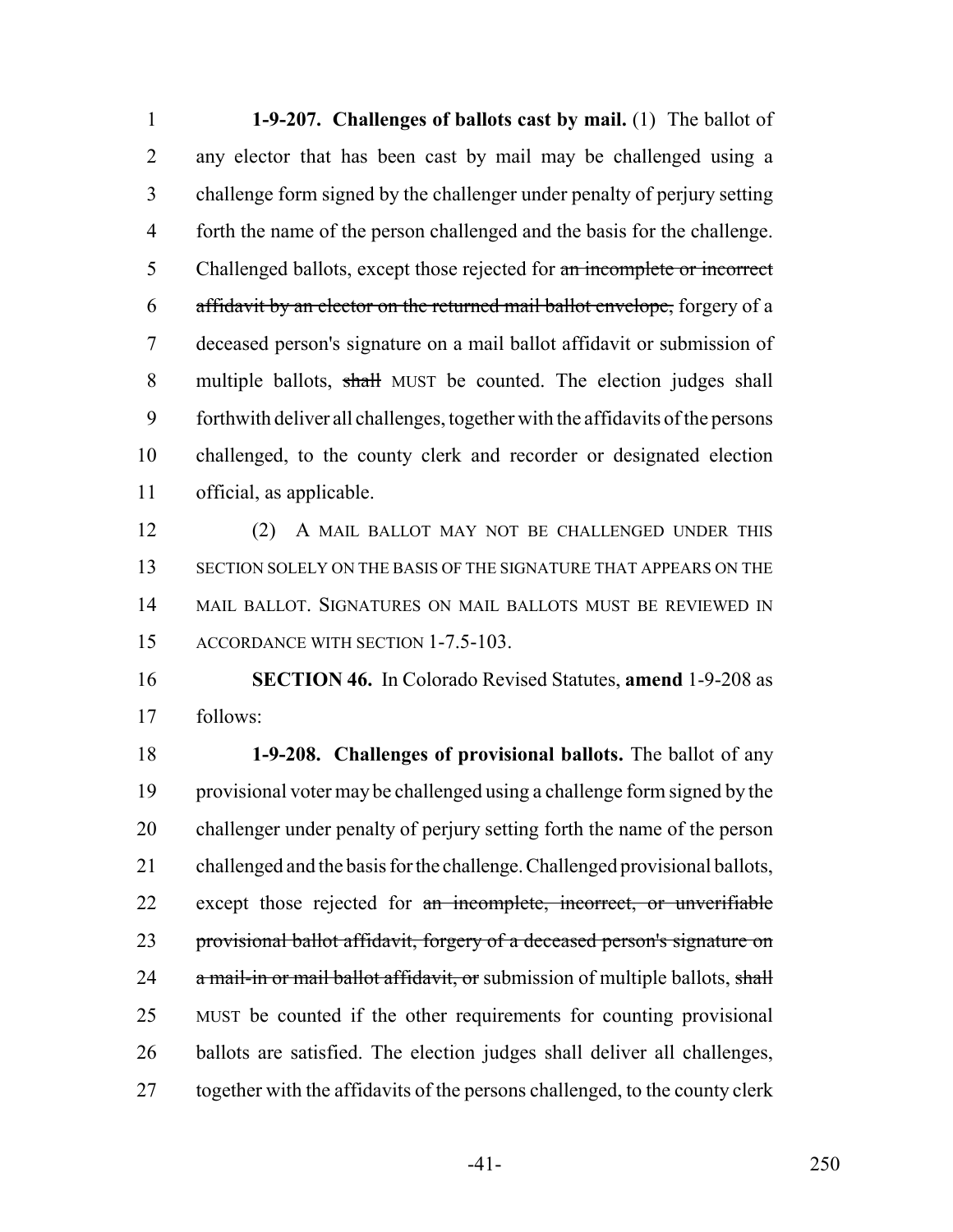and recorder or the designated election official.

 **SECTION 47.** In Colorado Revised Statutes, 1-10-101, **amend**  $3 \qquad (3)$  as follows:

 **1-10-101. Canvass board for partisan elections - appointment, fees, oaths.** (3) Prior to assuming their duties, the members of the canvass board shall swear or affirm the following: "I, ...................., do 7 solemnly swear (or affirm) that I am a registered elector in precinct ...., in the county of ....................; that I am a registered member of the .............. party as shown in the statewide voter registration system; and that I will faithfully perform the duties required of a member of the county canvass board."

 **SECTION 48.** In Colorado Revised Statutes, 1-10-105, **amend** 13  $(1)$  as follows:

 **1-10-105. Election results - certification by secretary of state.** (1) After receiving, COMPILING, AND TOTALING the final abstracts of 16 votes cast for all elections from the counties, including any recounts AND AFTER ALL MANDATORY RECOUNTS HAVE BEEN COMPLETED, the secretary of state shall prepare and certify the official statewide election results for all candidates, ballot issues, and ballot questions that the secretary of state certified for the ballot. THE SECRETARY OF STATE SHALL PREPARE AND CERTIFY THE OFFICIAL STATEWIDE ELECTION RESULTS FOR ANY STATE-CERTIFIED RACE THAT ENTERS A REQUESTED RECOUNT AFTER RECEIVING, COMPILING, AND TOTALING THE AMENDED ABSTRACT OF VOTES CAST FROM THE COUNTIES INVOLVED IN THE RECOUNT. For each contest, the certified election results must show the total number of votes received, with subtotals for each county in which the candidate was on 27 the ballot, and the ballot wording for each ballot issue and ballot question.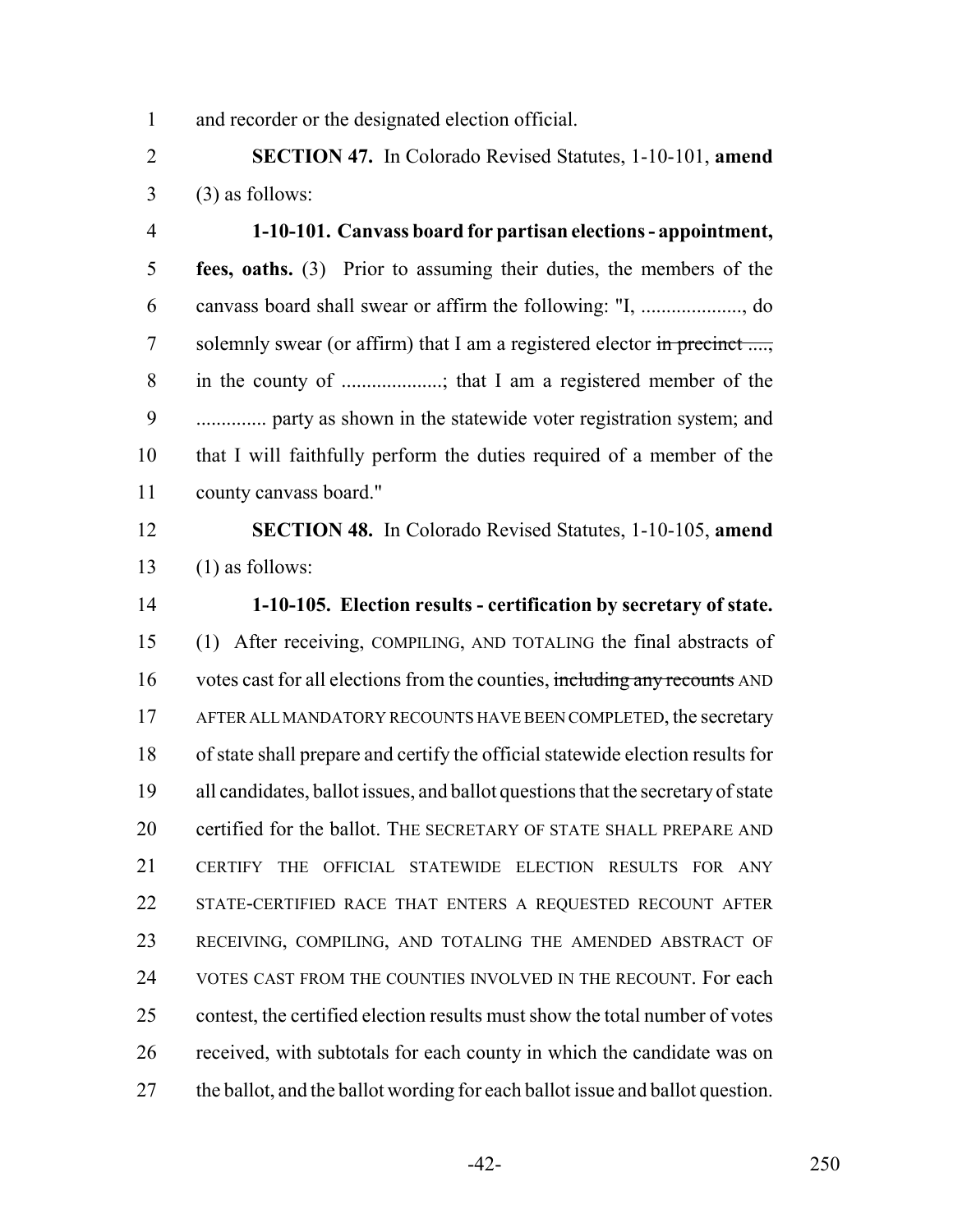**SECTION 49.** In Colorado Revised Statutes, 1-10.5-102, **amend** 2 (3)(a) and (3)(b) as follows:

 **1-10.5-102. Recounts for congressional, state, and district offices, state ballot questions, and state ballot issues.** (3) (a) Prior to any recount, the canvass board shall choose at random and test voting devices used in the candidate race, ballot issue, or ballot question that is the subject of the recount. The board shall use the voting devices it has selected to conduct a comparison of the machine count of the ballots counted on each such voting device for the candidate race, ballot issue, or ballot question to the corresponding manual count of THE VOTER VERIFIED PAPER RECORDS.

 (I) In the case of an election taking place in a county prior to the 13 date the county has satisfied the requirements of section 1-5-802, the 14 ballots; or

 (II) For an election taking place in a county on or after the date the county has satisfied the requirements of section 1-5-802, the 17 voter-verified paper records.

 (b) If the results of the comparison of the machine count and the 19 manual count in accordance with the requirements of subparagraph  $(1)$  or 20 (H) of paragraph (a) of this subsection  $(3)$  SUBSECTION  $(3)(a)$  OF THIS SECTION are identical, or if any discrepancy is able to be accounted for by 22 voter error, then the recount may be conducted in the same manner as the original ballot count. If the results of the comparison of the machine count and the manual count in accordance with the requirements of 25 subparagraph  $(I)$  or  $(II)$  of paragraph  $(a)$  of this subsection  $(3)$  SUBSECTION (3)(a) OF THIS SECTION are not identical, or if any discrepancy is not able to be accounted for by voter error, a presumption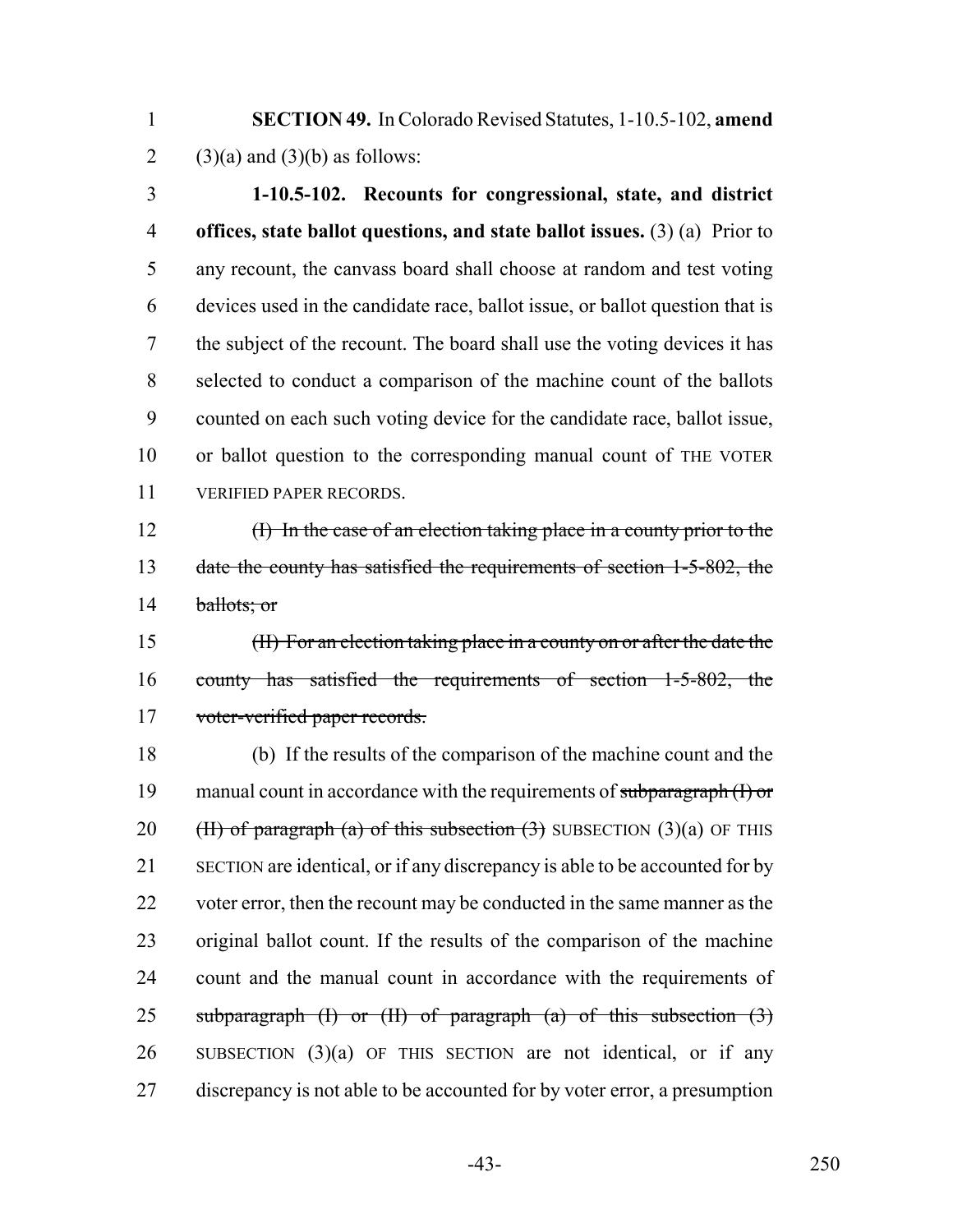1 shall be IS created that the voter-verified paper records will be used for a final determination unless evidence exists that the integrity of the voter-verified paper records has been irrevocably compromised. The secretary of state shall decide which method of recount is used in each case, based on the secretary's determination of which method will ensure the most accurate count, subject to judicial review for abuse of discretion. 7 Nothing in this subsection (3) shall be construed to limit LIMITS any person from pursuing any applicable legal remedy otherwise provided by law.

 **SECTION 50.** In Colorado Revised Statutes, **amend** 1-10.5-105 as follows:

 **1-10.5-105. Notice of recount.** Notice prior to the recount shall MUST be given to all candidates and, in the case of a ballot issue or ballot question, any petition representative identified pursuant to section 1-40-113, any governing body, or any agent of an issue committee, if such committee is required to report contributions to the secretary of state pursuant to the "Fair Campaign Practices Act", article 45 of this title, that 18 are affected by the result of the election. Notice shall MUST be given by 19 certified mail and by E-MAIL, telephone, facsimile transmission, or personal service.

 **SECTION 51.** In Colorado Revised Statutes, 1-11-208, **amend** (2) as follows:

 **1-11-208. Contests for state senator or representative.** (2) The contestor, within ten days after the completion of the official abstract of votes cast, shall file in the office of the secretary of state a verified 26 statement of intention to contest the election, setting forth the name of the contestor, that the contestor is an eligible elector of the district, the name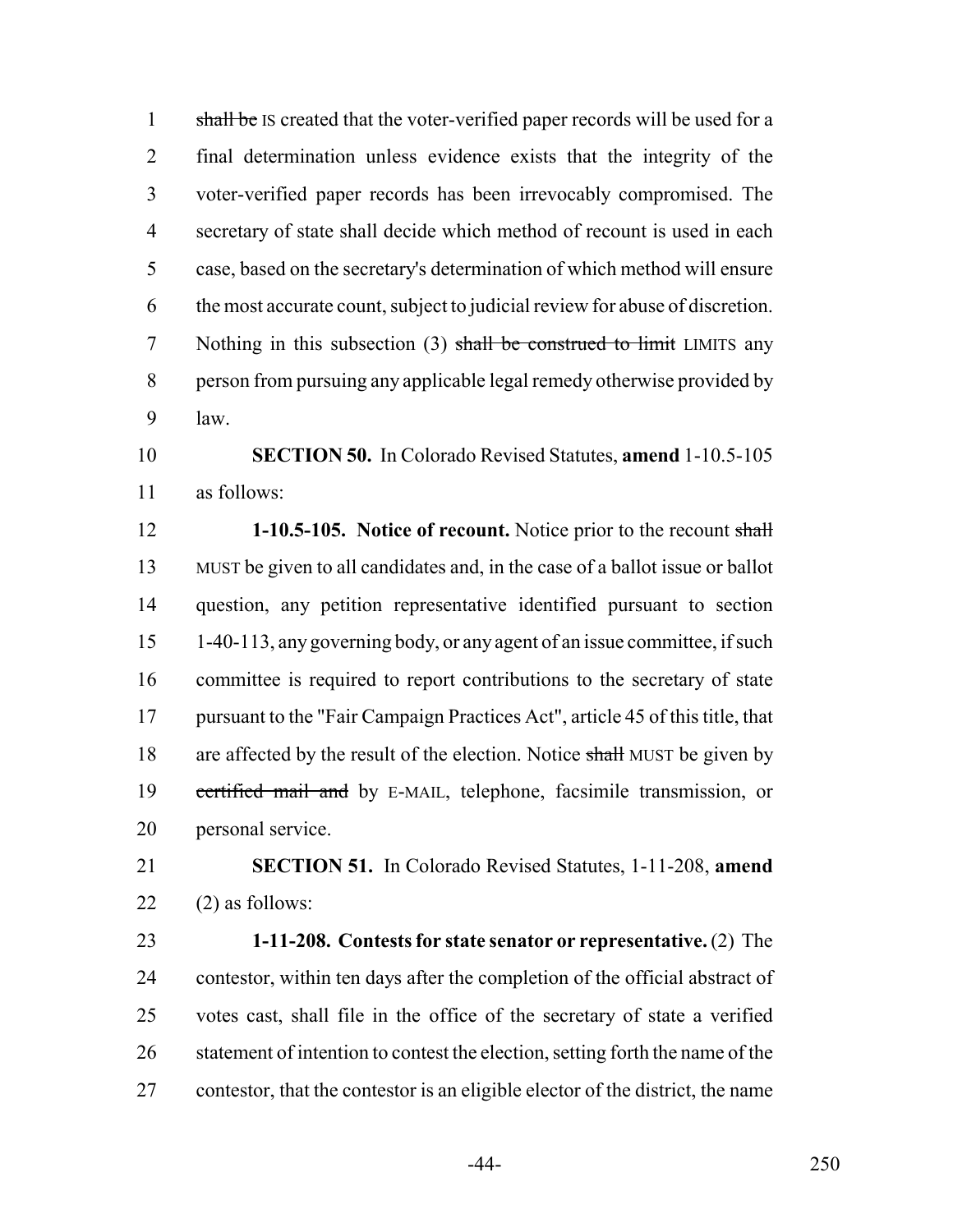1 of the contestee, the office being contested, the time of the election, and 2 the particular grounds for the contest, and shall serve a copy upon the 3 contestee. The contestor shall file with the secretary of state a bond, with 4 sureties, FIFTEEN THOUSAND DOLLARS TO BE PLACED IN ESCROW running 5 to the contestee and conditioned to pay all costs in case of failure to 6 maintain the contest. The secretary of state shall determine the sufficiency 7 of the bond, and, if it is sufficient, approve it.

8 **SECTION 52.** In Colorado Revised Statutes, 1-12-100.5, **amend** 9  $(3.5)$  and  $(5)$  as follows:

10 **1-12-100.5. Definitions.** As used in this part 1, and for purposes 11 of article XXI of the state constitution, unless the context otherwise 12 requires:

 (3.5) "Date for holding the election" means the first day on which recall MAIL ballots ARE TO BE MADE AVAILABLE TO ELIGIBLE ELECTORS AT THE COUNTY CLERK AND RECORDER'S OFFICE OR OTHER SUITABLE LOCATION PURSUANT TO THE ELECTION PLAN APPROVED UNDER SECTION  $17 \qquad 1-12-114 \; (1)(a).$ 

18 (a) Are to be made available to eligible electors at voter service 19 and polling centers pursuant to the election plan approved under section 20  $1-12-114(1)(a)$ ; and

21 (b) May be accepted for processing by a designated election 22 official.

23 (5) "Designated election official" means the secretary of state OR 24 a county clerk and recorder. or other election official as provided by 25 article XXI of the state constitution.

26 **SECTION 53.** In Colorado Revised Statutes, 1-12-102, **amend**  $27$  (1), (3), and (4) as follows: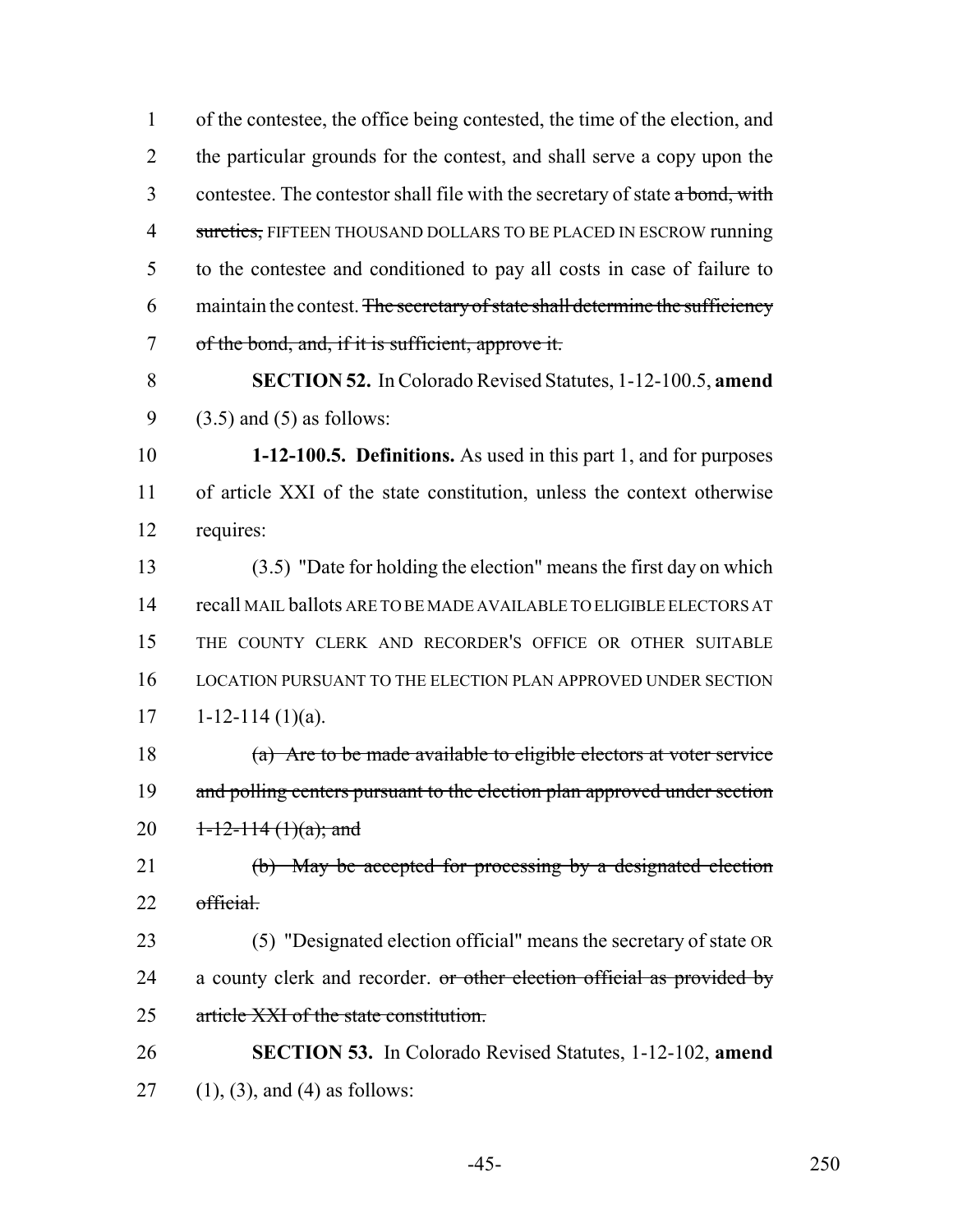**1-12-102. Limitations.** (1) No recall petition shall MAY be circulated or filed against any elected officer until the officer has actually held office for at least six months following the last election, OR SIX MONTHS FOLLOWING THE ASSUMPTION OF OFFICE BY AN APPOINTED OFFICIAL; except that a recall petition may be filed against any member of the general assembly at any time after the fifth day following the convening and organizing of the general assembly after the election OR APPOINTMENT OF THE OFFICIAL SOUGHT TO BE RECALLED.

9 (3) After one recall petition and election, no further petition shall 10 MAY be filed against the same nonpartisan officer SCHOOL BOARD OFFICER during the term for which the officer was elected, unless the petitioners signing the petition equal one and one-half times the number of signatures 13 required on the first petition filed against the same officer. until one year 14 has elapsed from the date of the previous recall election.

15 (4) No recall petition shall MAY be circulated or filed against any 16 elected officer whose term of office will expire OFFICE IS UP FOR ELECTION within six months.

 **SECTION 54.** In Colorado Revised Statutes, **amend** 1-12-103 as follows:

 **1-12-103. Petition for recall - statement of grounds.** Eligible electors of THE STATE OR a political subdivision may initiate the recall of 22 an elected official by signing a petition which THAT demands the election 23 of a successor to the officer named in the petition. The petition shall MUST contain a general statement, consisting of two hundred words or less, stating the ground or grounds on which the recall is sought. The 26 general statement may SHALL not include any profane or false statements. The statement is for the information of the electors who are the sole and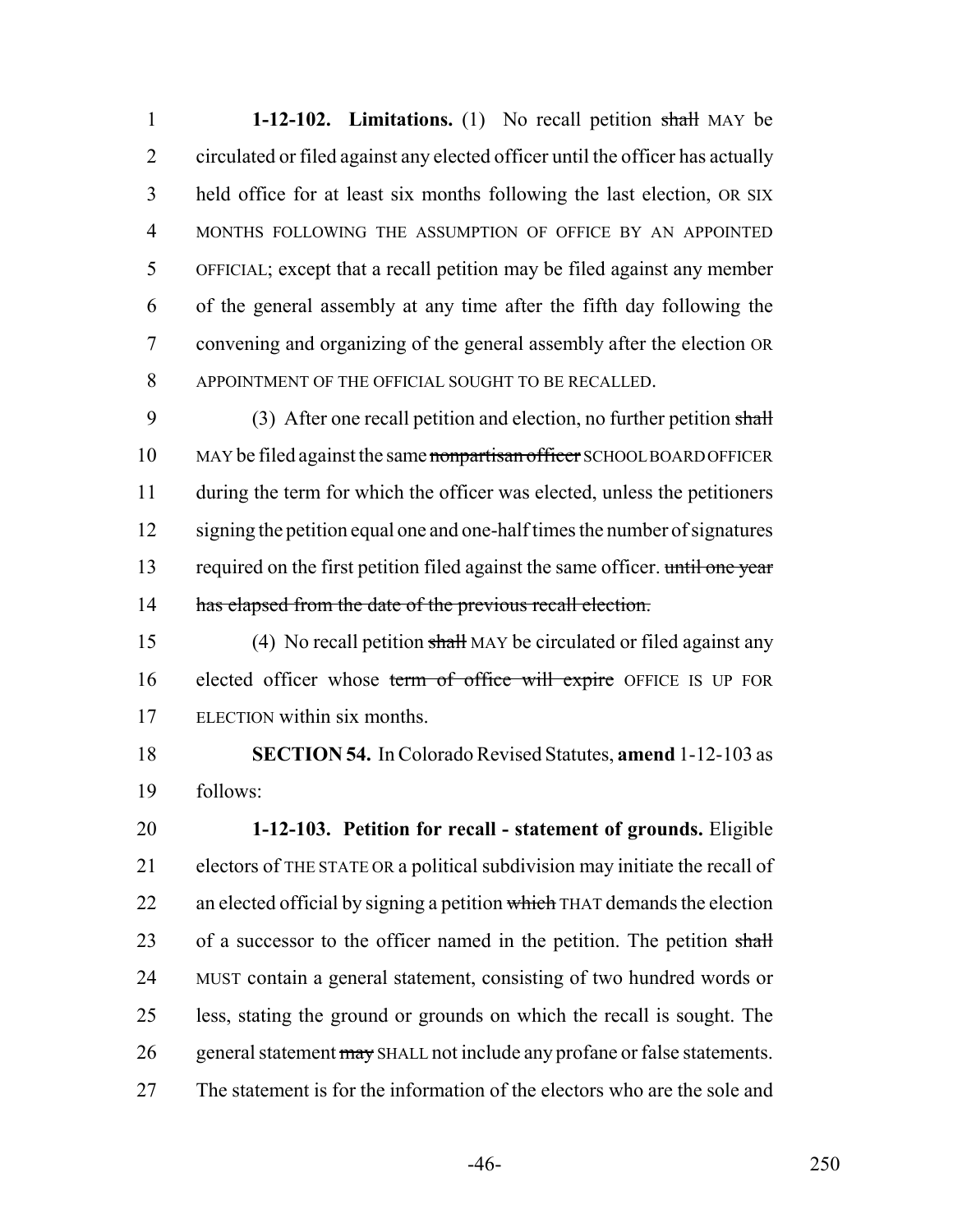1 exclusive judges of the legality, reasonableness, and sufficiency of the 2 ground or grounds assigned for the recall. The ground or grounds are not 3 open to review.

4 **SECTION 55.** In Colorado Revised Statutes, 1-12-107, **amend** 5 (1); and **repeal** (4) as follows:

6 **1-12-107. Designated election officials.** (1) For state recall 7 elections, the petition shall be filed with the secretary of state who shall 8 review and approve as to form the petition for recall as provided in 9 section 1-12-108 (4), certify the sufficiency of the petition, and notify the 10 governor, who shall set the date for the election. The election shall MUST 11 be conducted by the appropriate county clerk and recorder RECORDERS in 12 the manner provided in this title TITLE 1 for state elections.

13 (4) (a) For all other nonpartisan recall elections, the form of the 14 petition shall be filed with the designated election official for the political 15 subdivision of the incumbent sought to be recalled.

16 (b) (I) If there is no designated election official for the political 17 subdivision of the incumbent sought to be recalled, the petition shall be 18 filed with another officer of that political subdivision.

19 (II) An officer who receives a petition filed under subparagraph 20  $\qquad$  (I) of this paragraph (b) shall immediately notify:

21 (A) The county clerk and recorder of the county in which the 22 district court file for the political subdivision is located; or

23 (B) If there is no such district court file, the county clerk and 24 recorder of the county in which the political subdivision has the greatest 25 number of eligible electors at the time the petition is filed.

26 (III) A county clerk and recorder receiving a petition under 27 subparagraph (II) of this paragraph (b) shall promptly appoint a person to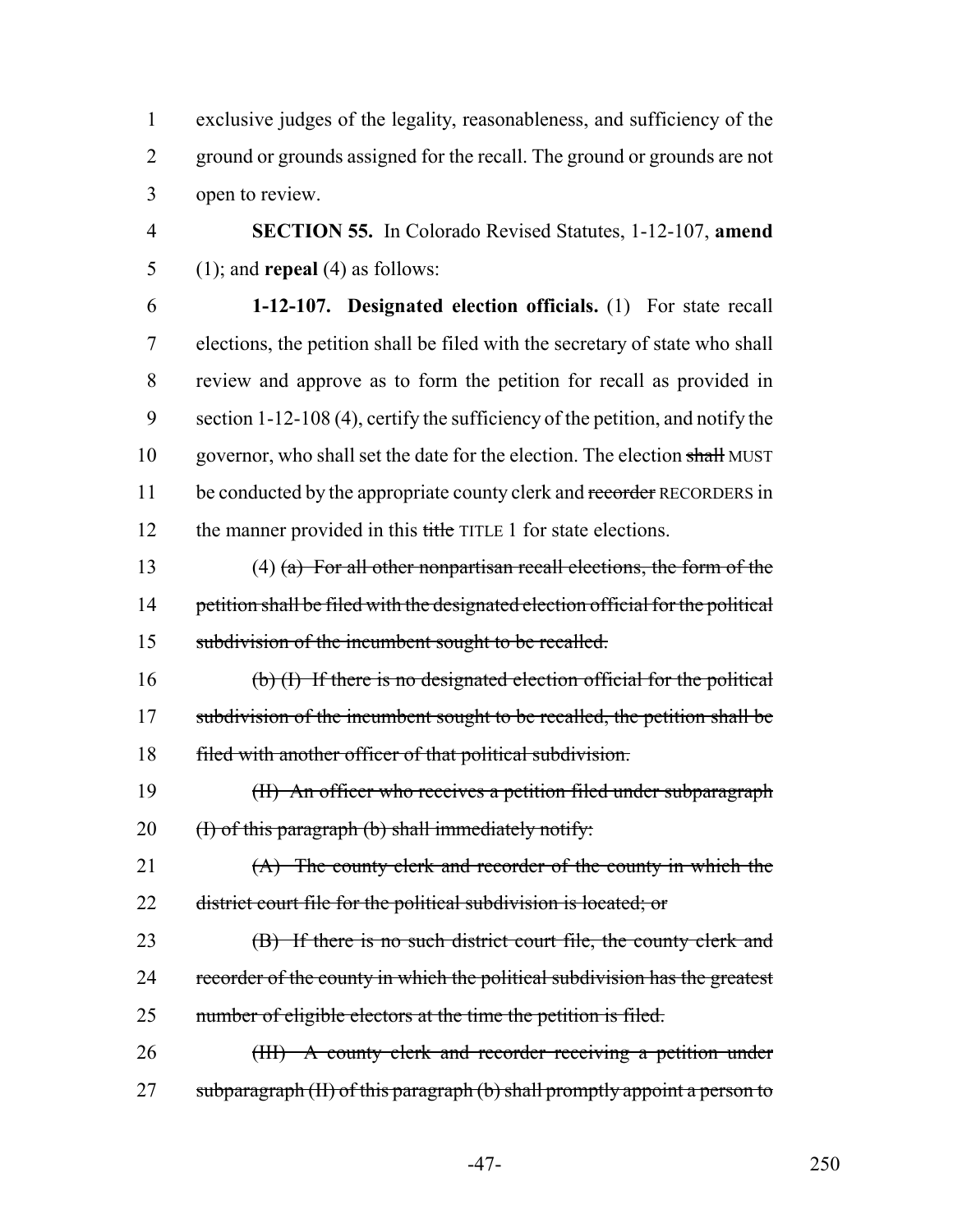serve as the designated election official. The appointed designated election official shall review and approve as to form the petition as provided in section 1-12-108 (4), certify the sufficiency of the petition, 4 and call and conduct the election.

5 **SECTION 56.** In Colorado Revised Statutes, 1-12-108, **amend** 6 (2)(b), (3)(a), (4)(a), (5), (6), (8)(a), (8)(c)(I), (8)(c)(III), (9)(a), (9)(b), 7 and (9)(d); **repeal** (8)(c)(II); and **add** (3.5) and (4)(d) as follows:

8 **1-12-108. Petition requirements - approval as to form -** 9 **determination of sufficiency - protest - offenses.** (2) (b) The petition 10 for recall may be circulated and signed in sections, and each section shall 11 MUST contain a full and accurate copy of the warning as required by 12 paragraph (b) of subsection  $(3)$  SUBSECTION  $(3)(b)$  of this section, the title 13 in paragraph (c) of subsection  $(3)$  SUBSECTION  $(3)(c)$  of this section, the 14 general statement as described in section 1-12-103, THE COST ESTIMATE 15 REQUIRED BY SUBSECTION (3.5) OF THIS SECTION, THE STATEMENT OF THE 16 INCUMBENT IF PROVIDED PURSUANT TO SUBSECTION  $(4)(a)(II)$  of this 17 SECTION, and appropriate columns or spaces for the information required 18 in paragraph (b) of subsection  $(5)$  SUBSECTION  $(5)(b)$  of this section. Each 19 petition section shall MUST designate, by name and address, a committee 20 of up to three persons that shall represent REPRESENTS the signers in all 21 matters affecting the petition.

22 (3) (a) No petition shall be certified as sufficient that does not 23 contain the requisite number of names of eligible electors whose names 24 do not appear on any other petition previously filed for the recall of the 25 same person under the provisions of this article. A PETITION SHALL NOT 26 BE CERTIFIED AS SUFFICIENT UNLESS IT CONTAINS THE REQUIRED NUMBER 27 OF NAMES OF ELIGIBLE ELECTORS. A DESIGNATED ELECTION OFFICIAL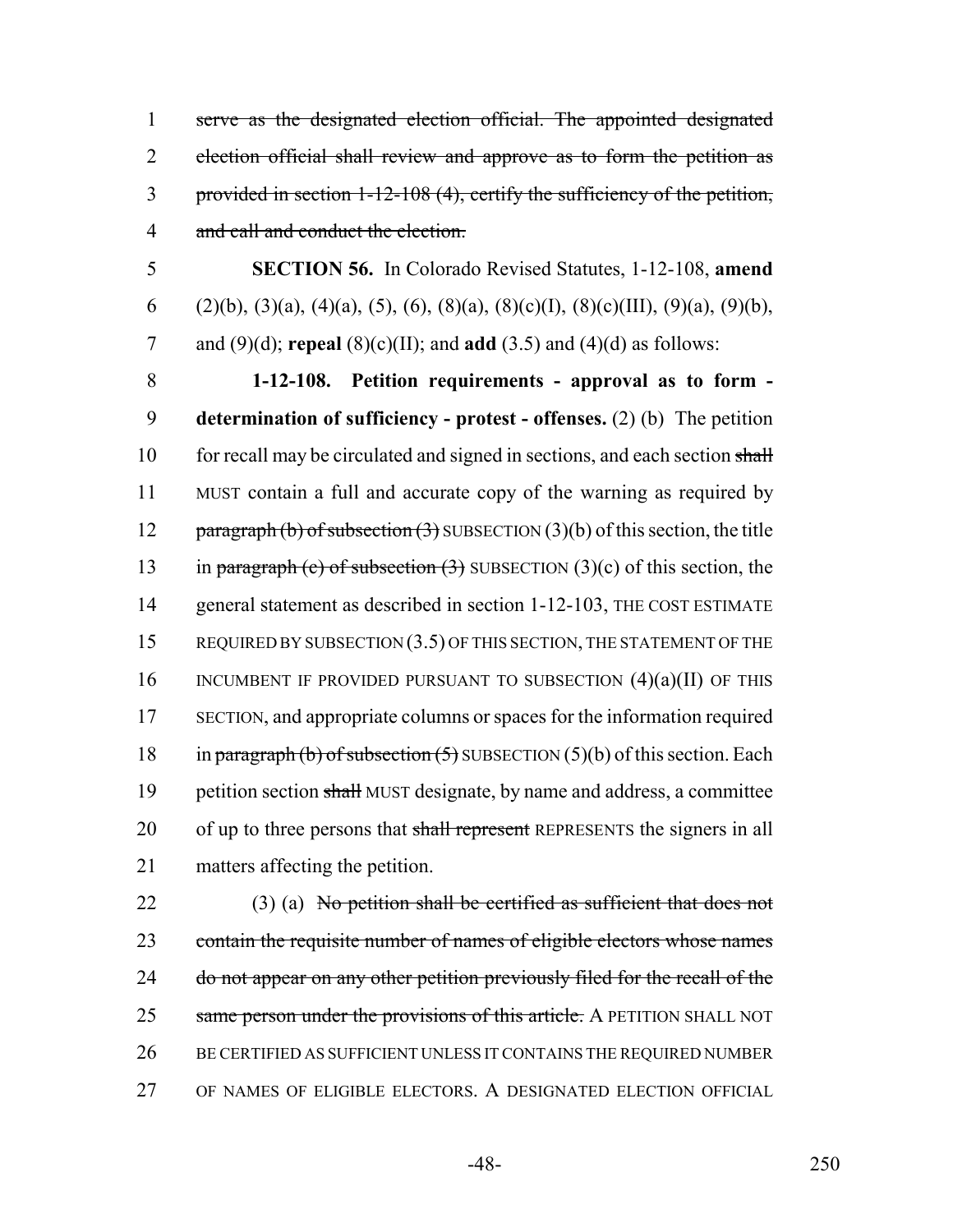SHALL NOT COUNT THE NAMES OF ELECTORS WHOSE NAMES APPEARED ON A PREVIOUS PETITION DEEMED SUFFICIENT FOR THE RECALL OF THE SAME PERSON AND OFFICE.

 (3.5) PRIOR TO SUBMITTING A PRINTER'S PROOF OF A PETITION FOR APPROVAL AS TO FORM, THE COMMITTEE SHALL NOTIFY THE DESIGNATED ELECTION OFFICIAL OF THE COMMITTEE'S INTENT TO FILE A PETITION FOR APPROVAL AS TO FORM.WITHIN THREE BUSINESS DAYS OF RECEIVING THE NOTICE, THE DESIGNATED ELECTION OFFICIAL SHALL PROVIDE THE COMMITTEE WITH AN ESTIMATE OF THE COSTS OF CONDUCTING THE RECALL ELECTION. THE COST ESTIMATE MUST BE INCLUDED IN EACH 11 PETITION SECTION CIRCULATED.

12 (4) (a) (I) No A petition shall NOT be circulated until THE FIRST PRINTER'S PROOF OF THE PETITION HAS BEEN SUBMITTED TO THE DESIGNATED ELECTION OFFICIAL AND it has been approved as to form as meeting the requirements of this subsection (4). ALL SECTIONS OF THE PETITION MUST BE PRENUMBERED SERIALLY. The official with whom the petitions are to be filed pursuant to section 1-12-107 shall approve or disapprove a petition as to form by the close of the seventh business day following submission OF THE PRINTER'S PROOF of the proposed petition. 20 On the day that the action is taken, the official THE DESIGNATED ELECTION OFFICIAL APPROVES THE FORMAT, THE DESIGNATED ELECTION OFFICIAL 22 shall mail OR ELECTRONICALLY SUBMIT written notice of the action taken to the committee and to the person whom the petition seeks to recall.

**(II)** IMMEDIATELY UPON RECEIVING A PRINTER'S PROOF OF A PROPOSED PETITION FOR APPROVAL AS TO FORM, THE DESIGNATED ELECTION OFFICIAL SHALL NOTIFY THE INCUMBENT AND PROVIDE THE INCUMBENT WITH A COPY OF THE PRINTER'S PROOF. WITHIN THREE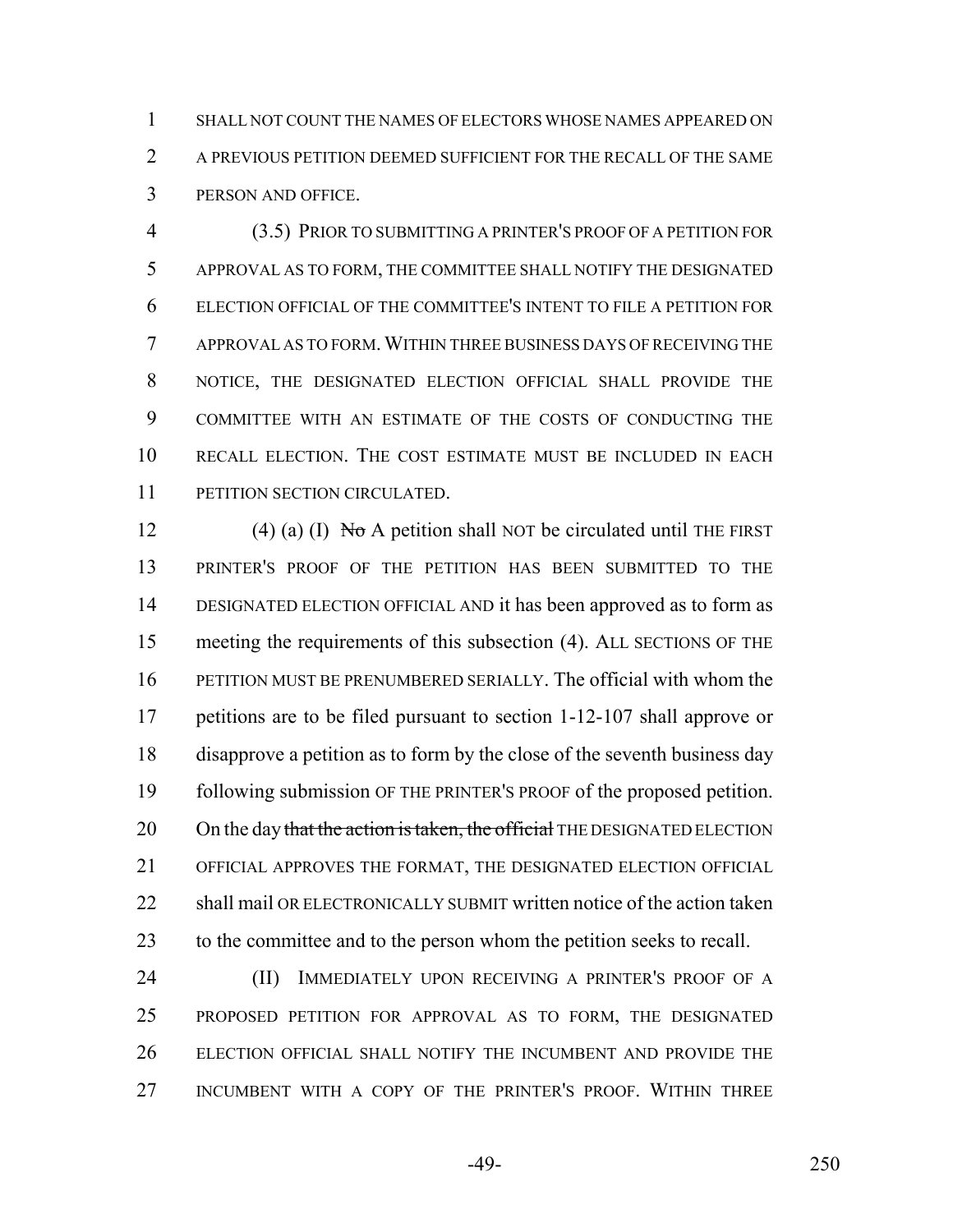BUSINESS DAYS OF THE NOTIFICATION, THE INCUMBENT MAY SUBMIT TO 2 THE DESIGNATED ELECTION OFFICIAL THE STATEMENT DESCRIBED IN SECTION 1-12-112 (1). IF THE INCUMBENT TIMELY SUBMITS THE STATEMENT, THE DESIGNATED ELECTION OFFICIAL SHALL DISAPPROVE THE PETITION AS TO FORM AND SHALL PROVIDE THE COMMITTEE WITH A COPY OF THE INCUMBENT'S STATEMENT WITH THE NOTICE OF DISAPPROVAL.THE COMMITTEE MAY RESUBMIT THE PRINTER'S PROOF OF THE PROPOSED PETITION, WHICH MUST INCLUDE THE INCUMBENT'S STATEMENT, FOR APPROVAL.

 (d) THE DESIGNATED ELECTION OFFICIAL SHALL NOTIFY THE COMMITTEE AT THE TIME A PETITION FORMAT IS APPROVED THAT THE COMMITTEE MUST REGISTER AN ISSUE COMMITTEE PURSUANT TO SECTION 13 1-45-108 (3.3) IF TWO HUNDRED OR MORE PETITION SECTIONS ARE PRINTED OR ACCEPTED IN CONNECTION WITH CIRCULATION OF THE PETITION.

 (5) (a) Every STATE petition shall be signed only by eligible electors.

 (b) EVERY PETITION FOR A COUNTY OR SCHOOL DISTRICT OFFICER SHALL BE SIGNED ONLY BY ACTIVE REGISTERED ELECTORS WHO ARE NOT REQUIRED TO SUBMIT A COPY OF THEIR IDENTIFICATION WITH THEIR MAIL BALLOT UNDER SECTION 1-7.5-107 (3.5).

 $\left(\frac{b}{c}\right)$  (c) Unless physically unable, all electors shall sign their own signature and shall print their names, respective residence addresses, including the street number and name, the city or town, the county, and 25 the date of signature. Each signature on a petition shall MUST be made, to 26 the extent possible, in black ink USING A PEN. IF, WHILE VERIFYING A SIGNER'S INFORMATION AGAINST THE REGISTRATION RECORDS IN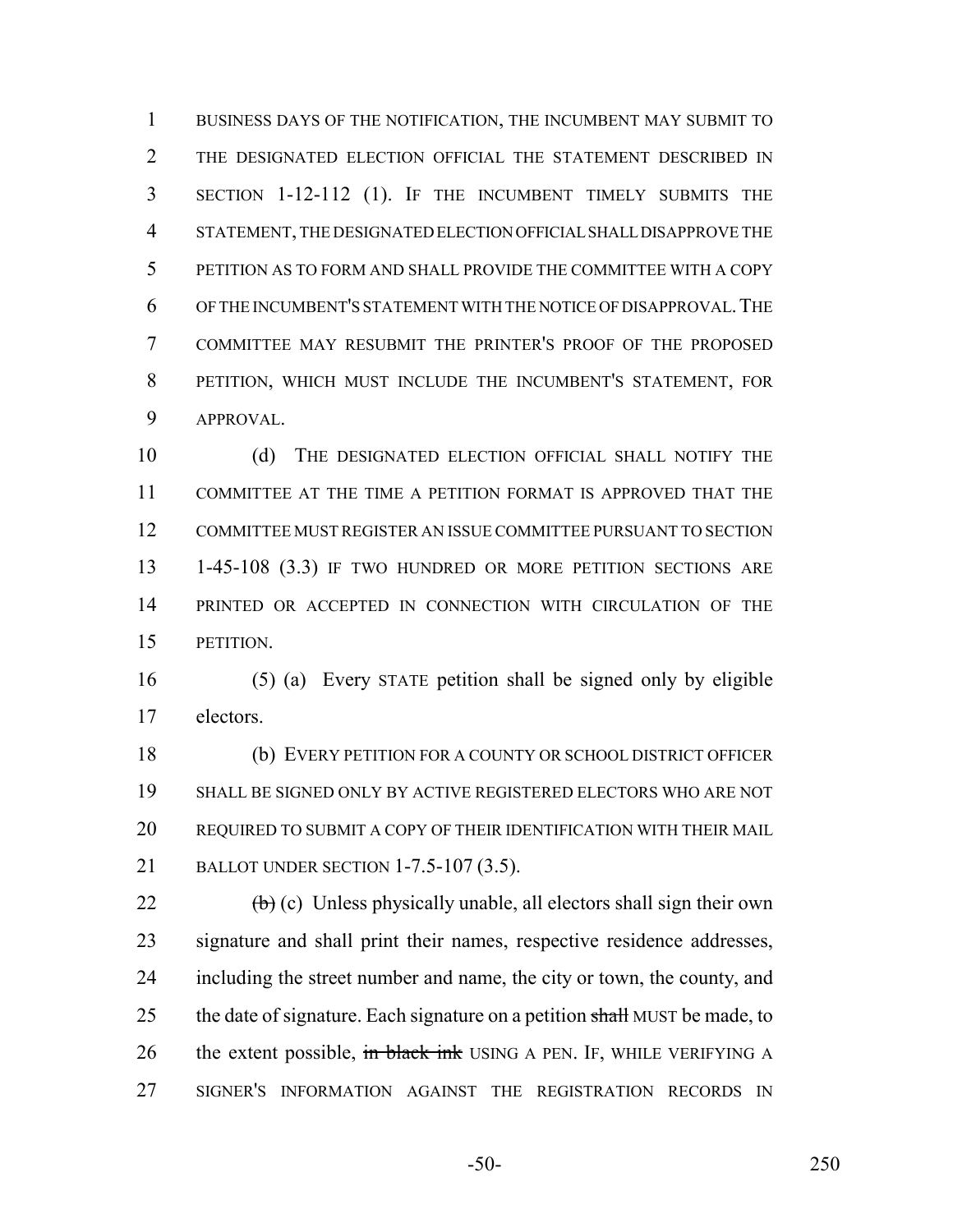ACCORDANCE WITH SUBSECTION (8) OF THIS SECTION, THE DESIGNATED ELECTION OFFICIAL FINDS THAT THE SIGNER PROVIDED HIS OR HER MAILING ADDRESS RATHER THAN HIS OR HER RESIDENCE ADDRESS, THE DESIGNATED ELECTION OFFICIAL MAY ACCEPT THE SIGNATURE LINE AS VALID IF THE DESIGNATED ELECTION OFFICIAL IS ABLE TO LOCATE THE SIGNER'S RECORD IN THE STATEWIDE VOTER REGISTRATION DATABASE AND DETERMINES THAT THE SIGNER WAS ELIGIBLE TO SIGN THE PETITION.

 $\left(\frac{e}{c}\right)$  (d) Any person, except a circulator, may assist an elector who is physically unable to sign the petition in completing the information on the petition as required by law. On the petition immediately following the name of the elector receiving assistance, the person providing assistance 12 shall both sign, PROVIDE THE PERSON'S ADDRESS, and state that the assistance was given to the elector.

14 (6) (a) No person shall MAY circulate a recall petition unless the person is a citizen of the United States and at least eighteen years of age. (b) A CIRCULATOR WHO IS NOT PAID FOR CIRCULATING A RECALL PETITION SHALL DISPLAY AN IDENTIFICATION BADGE THAT INCLUDES THE WORDS "VOLUNTEER CIRCULATOR" IN BOLD-FACED TYPE THAT IS CLEARLY LEGIBLE.

**(c)** A CIRCULATOR WHO IS PAID FOR CIRCULATING A RECALL PETITION SHALL DISPLAY AN IDENTIFICATION BADGE THAT INCLUDES THE 22 WORDS "PAID CIRCULATOR" IN BOLD-FACED TYPE THAT IS CLEARLY LEGIBLE AND THE NAME AND TELEPHONE NUMBER OF THE INDIVIDUAL 24 EMPLOYING THE CIRCULATOR.

25 (d) THE SECRETARY OF STATE SHALL MAKE AVAILABLE TO RECALL PETITION CIRCULATORS THE TRAINING DEVELOPED FOR PETITION CIRCULATORS UNDER SECTION 1-40-112 (3). THE RECALL COMMITTEE

-51- 250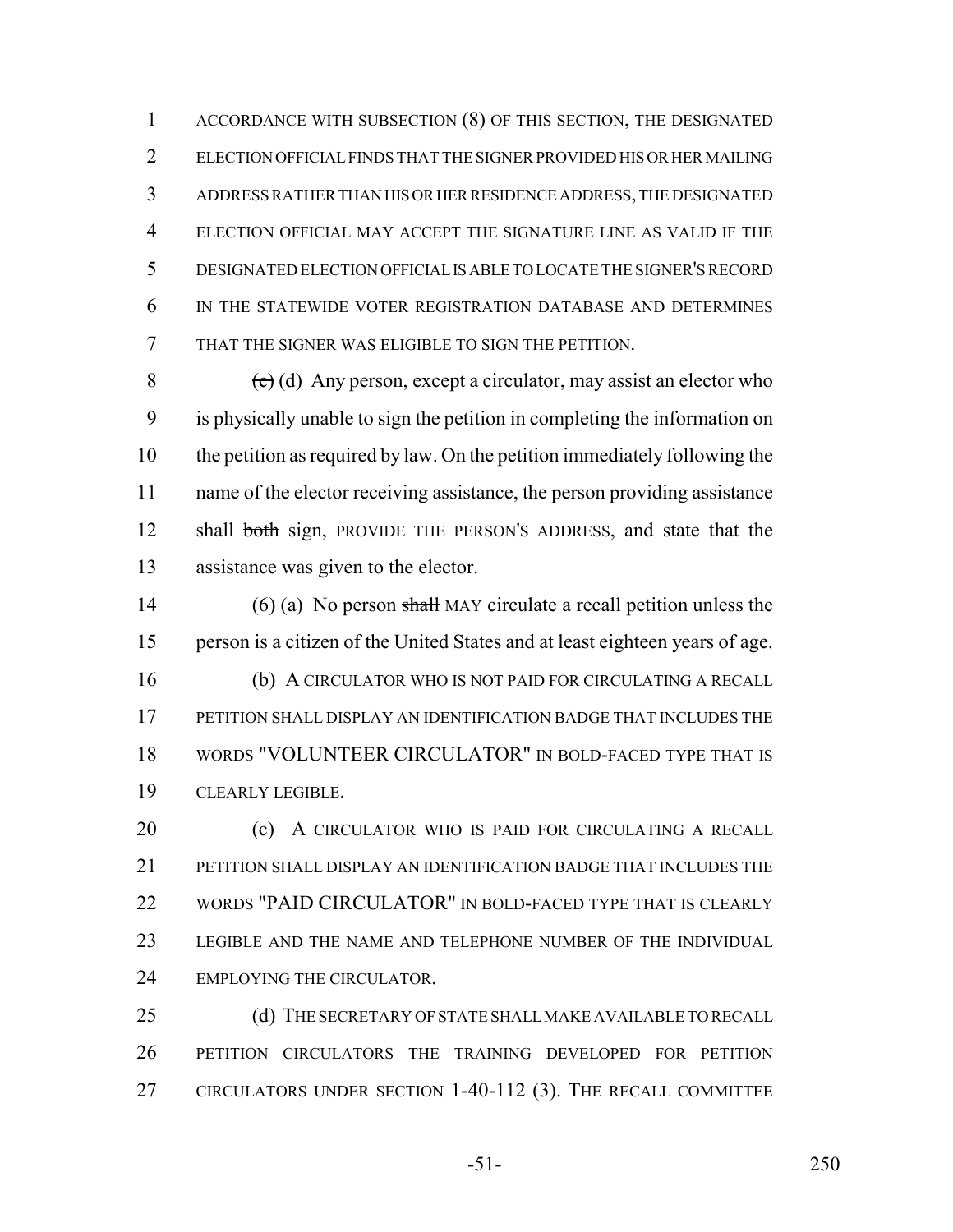SHALL INFORM PAID AND VOLUNTEER CIRCULATORS OF THE AVAILABILITY OF THIS TRAINING PROGRAM AS ONE MANNER OF COMPLYING WITH THE REQUIREMENT IN THE CIRCULATOR'S AFFIDAVIT THAT A CIRCULATOR READ AND UNDERSTAND THE LAWS PERTAINING TO PETITION CIRCULATION.

 $\frac{1}{2}$  (b) (e) To each petition section must be attached a signed, notarized, and dated affidavit executed by the person who circulated the petition section which includes the information and statements required for initiative or referendum petitions under section 1-40-111 THAT MUST INCLUDE THE FOLLOWING:

 (I) THE CIRCULATOR'S PRINTED NAME, THE ADDRESS AT WHICH THE CIRCULATOR RESIDES, INCLUDING THE STREET NAME AND NUMBER, THE 12 CITY OR TOWN, THE COUNTY, AND THE DATE THE CIRCULATOR SIGNED THE AFFIDAVIT;

**(II) THAT THE CIRCULATOR HAS READ AND UNDERSTANDS THE** LAWS GOVERNING THE CIRCULATION OF RECALL PETITIONS;

16 (III) THAT THE CIRCULATOR WAS A CITIZEN OF THE UNITED STATES AND AT LEAST EIGHTEEN YEARS OF AGE AT THE TIME THE SECTION 18 OF THE PETITION WAS CIRCULATED;

 (IV) THAT THE CIRCULATOR CIRCULATED THE SECTION OF THE **PETITION**;

**(V)** THAT EACH SIGNATURE APPEARING ON THE PETITION WAS 22 MADE IN THE CIRCULATOR'S PRESENCE;

23 (VI) THAT EACH SIGNATURE ON THE PETITION IS, TO THE BEST OF THE CIRCULATOR'S KNOWLEDGE, THE SIGNATURE OF THE PERSON WHOSE NAME IT PURPORTS TO BE AND WAS MADE BY SOMEONE ELIGIBLE TO SIGN 26 THE RECALL PETITION;

(VII) THAT THE CIRCULATOR HAS NOT PAID OR WILL NOT IN THE

-52- 250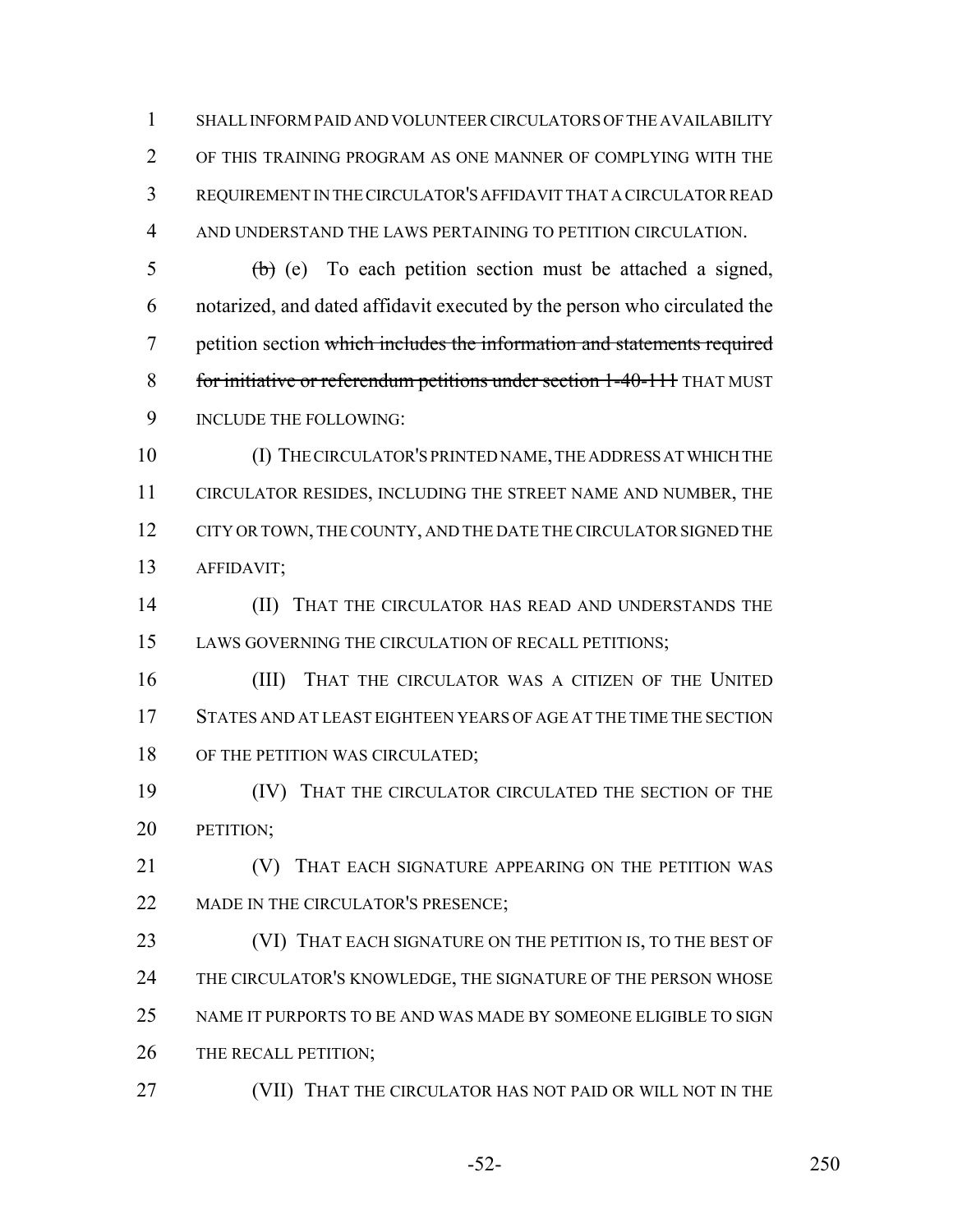FUTURE PAY AND THAT THE CIRCULATOR BELIEVES THAT NO OTHER PERSON HAS PAID OR WILL PAY, DIRECTLY OR INDIRECTLY, ANY MONEY OR OTHER THING OF VALUE TO ANY SIGNER FOR THE PURPOSE OF INDUCING OR CAUSING SUCH SIGNER TO SIGN THE PETITION;

 (VIII) THAT THE CIRCULATOR UNDERSTANDS THAT THE CIRCULATOR CAN BE PROSECUTED FOR VIOLATING THE LAWS GOVERNING THE CIRCULATION OF RECALL PETITIONS; AND

8 (IX) THAT THE CIRCULATOR UNDERSTANDS THAT FAILING TO MAKE HIMSELF OR HERSELF AVAILABLE TO BE DEPOSED AND TO PROVIDE TESTIMONY IN THE EVENT OF A PROTEST SHALL INVALIDATE THE PETITION SECTION IF IT IS CHALLENGED ON THE GROUNDS OF CIRCULATOR FRAUD.

 (f) A NOTARY PUBLIC SHALL NOT NOTARIZE AN AFFIDAVIT 13 REQUIRED BY SUBSECTION (6)(e) OF THIS SECTION UNLESS:

 (I) THE CIRCULATOR IS IN THE PHYSICAL PRESENCE OF THE NOTARY PUBLIC; AND

 (II) THE CIRCULATOR HAS DATED THE AFFIDAVIT AND FULLY AND ACCURATELY COMPLETED ALL OF THE PERSONAL INFORMATION ON THE AFFIDAVIT.

 (g) AS PART OF ANY COURT PROCEEDING OR HEARING CONDUCTED BY THE DESIGNATED ELECTION OFFICIAL RELATED TO A PROTEST OF ALL OR A PART OF A PETITION SECTION, THE CIRCULATOR OF SUCH PETITION SECTION MAY BE REQUIRED BY THE DESIGNATED ELECTION OFFICIAL, HEARING OFFICER, OR COURT TO MAKE HIMSELF OR HERSELF AVAILABLE 24 TO BE DEPOSED AND TO TESTIFY IN PERSON, BY TELEPHONE, OR BY ANY OTHER MEANS PERMITTED UNDER THE COLORADO RULES OF CIVIL 26 PROCEDURE. EXCEPT AS PROVIDED IN SUBSECTION (6)(h) OF THIS SECTION, THE PETITION SECTION THAT IS THE SUBJECT OF THE PROTEST IS INVALID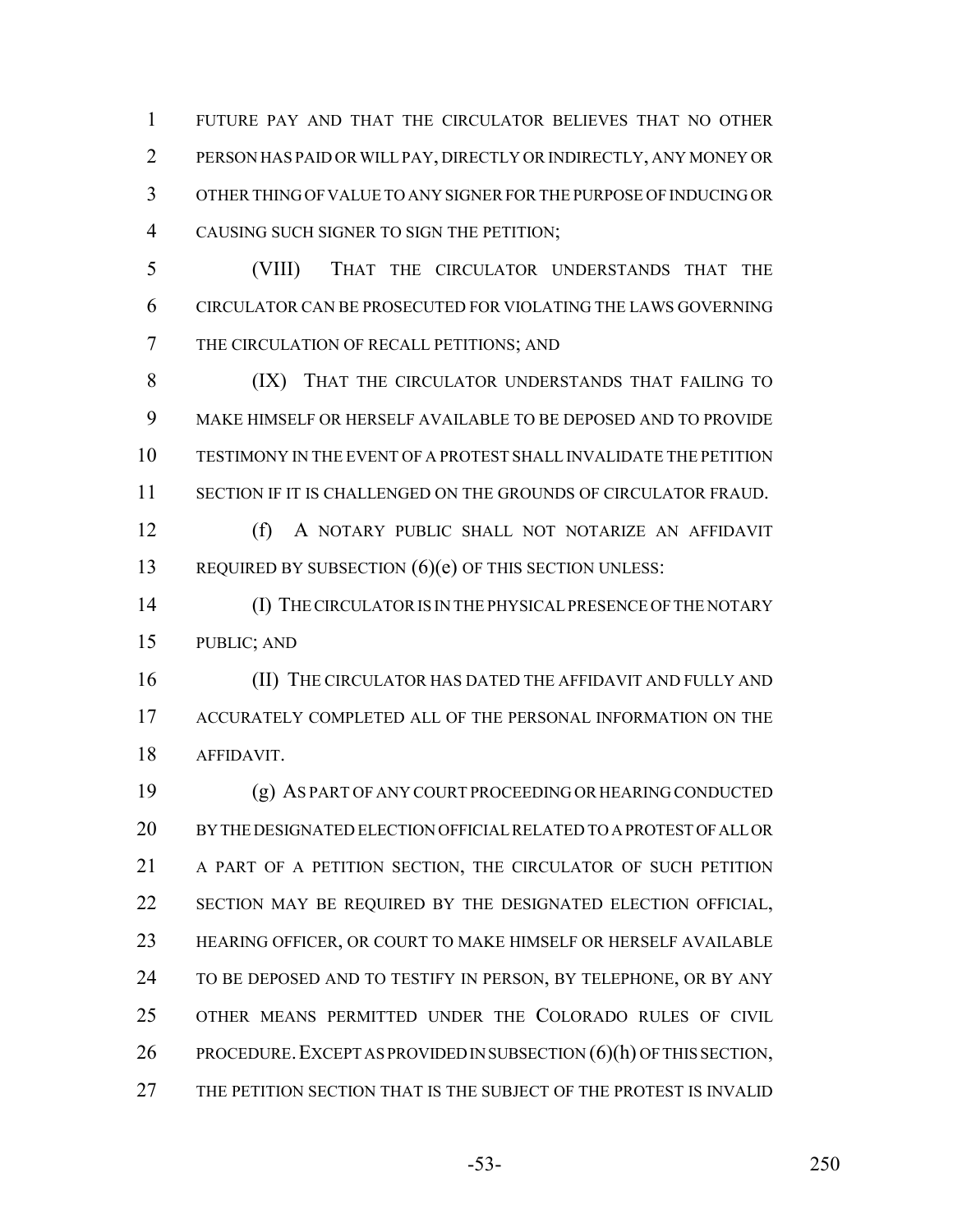IF A CIRCULATOR FAILS TO COMPLY WITH THE REQUIREMENTS SET FORTH 2 IN THIS SUBSECTION  $(6)(g)$ . This section only applies to a protest THAT INCLUDES AN ALLEGATION OF CIRCULATOR FRAUD THAT IS PLED WITH PARTICULARITY REGARDING:

(I) FORGERY OF A REGISTERED ELECTOR'S SIGNATURE;

 (II) CIRCULATION OF A PETITION SECTION, IN WHOLE OR PART, BY ANYONE OTHER THAN THE PERSON WHO SIGNED THE AFFIDAVIT ATTACHED 8 TO THE PETITION SECTION;

 (III) USE OF A FALSE CIRCULATOR NAME OR ADDRESS IN THE AFFIDAVIT; OR

**Internal CIV** PAYMENT OF MONEY OR OTHER THINGS OF VALUE TO ANY PERSON FOR THE PURPOSE OF INDUCING THE PERSON TO SIGN THE PETITION.

 (h) IF A DESIGNATED ELECTION OFFICIAL, HEARING OFFICER, OR COURT FINDS THAT THE CIRCULATOR OF A PETITION SECTION IS UNABLE TO BE DEPOSED OR TO TESTIFY AT TRIAL OR A HEARING BECAUSE THE CIRCULATOR HAS DIED, BECOME MENTALLY INCOMPETENT, OR BECOME MEDICALLY INCAPACITATED AND PHYSICALLY UNABLE TO TESTIFY, THE 19 PROVISIONS OF SUBSECTION  $(6)(g)$  of this section do not apply to 20 INVALIDATE A PETITION SECTION CIRCULATED BY THE CIRCULATOR.

**(i)** THE RECALL COMMITTEE SHALL MAINTAIN A LIST OF THE NAMES, ADDRESSES, AND SECTION NUMBERS CIRCULATED FOR ALL CIRCULATORS OF THE PETITION AND THE NAMES AND SECTION NUMBERS OF THE NOTARIES PUBLIC WHO NOTARIZED THE PETITION SECTIONS. A COPY OF THE LIST MUST BE FILED WITH THE DESIGNATED ELECTION OFFICIAL ALONG WITH THE PETITION. IF A COPY OF THE LIST IS NOT FILED, THE DESIGNATED ELECTION OFFICIAL SHALL PREPARE THE LIST AND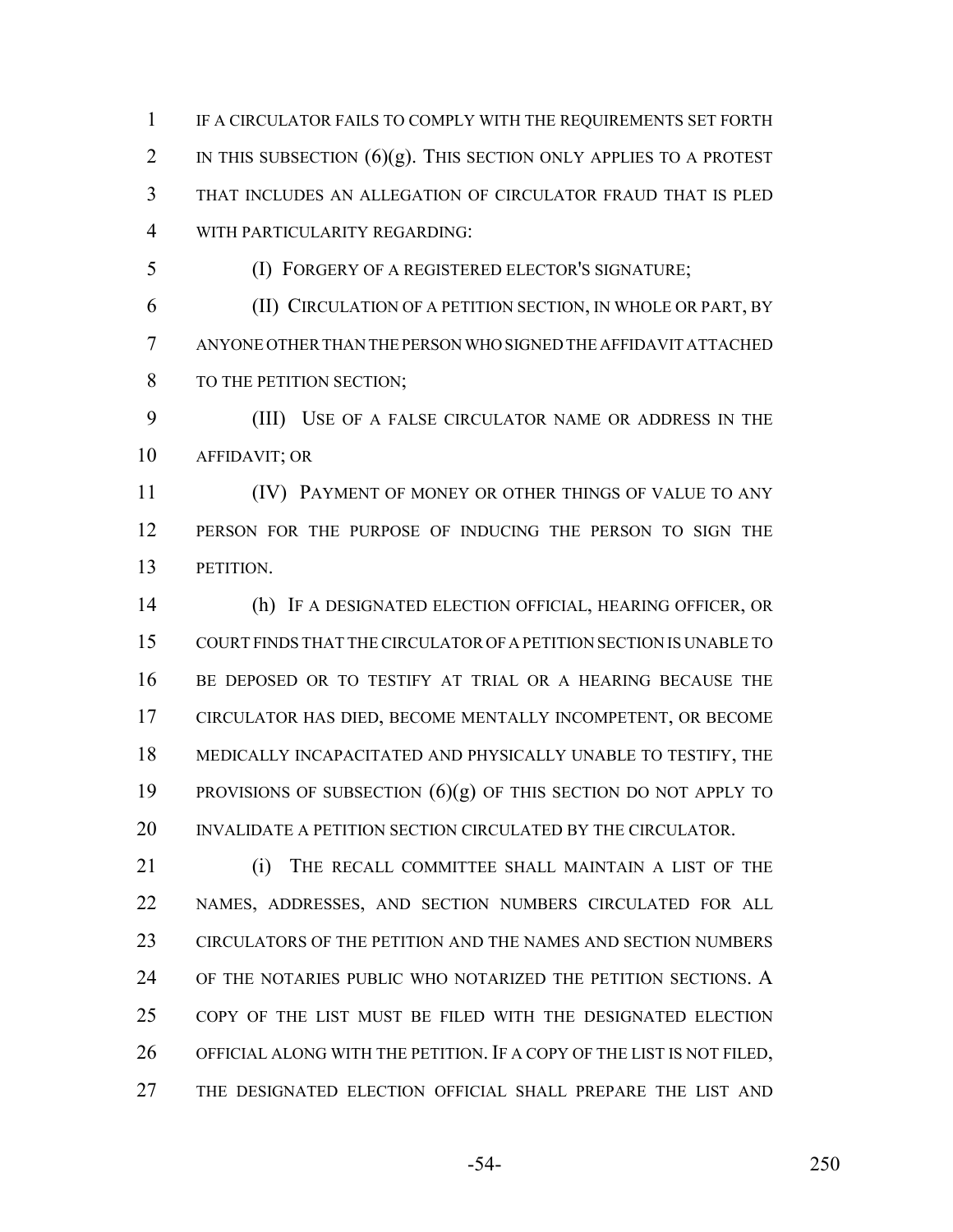CHARGE THE MEMBERS OF THE RECALL COMMITTEE A FEE. THE FEE MUST BE SET AT AN AMOUNT THAT COVERS THE COST OF THE PREPARATION OF THE LIST. ONCE FILED OR PREPARED BY THE DESIGNATED ELECTION OFFICIAL, THE LIST IS A PUBLIC RECORD FOR THE PURPOSES OF ARTICLE 72 OF TITLE 24.

 $(6)$  (i) The designated election official shall not accept for filing any section of a petition that does not have attached to it the notarized affidavit required by this section. Any signature added to a section of a petition after the notarized affidavit has been executed is invalid.

 (8) (a) Promptly after the petition has been filed, the designated election official for the political subdivision shall review all petition information and verify the information against the registration records. 13 and, where applicable, the county assessor's records. For a state recall 14 petition, the secretary of state THE DESIGNATED ELECTION OFFICIAL shall 15 verify signatures AND PROVIDE AN OPPORTUNITY TO CURE in accordance 16 with THE SAME MANNER AS section 1-4-908 (1.5). The secretary of state shall establish guidelines for verifying petition entries. Within twenty-four hours after the petition is delivered, the designated election official shall notify the incumbent BY MAIL OR E-MAIL of the delivery. Following verification of the petition by the designated election official, the designated election official shall make a copy of the petition available to the incumbent sought to be recalled. NOTHING IN THIS SECTION PRESCRIBES THE FORM IN WHICH THE PETITION MUST BE MAINTAINED BY THE DESIGNATED ELECTION OFFICIAL OR PREVENTS A DESIGNATED ELECTION OFFICIAL FROM COLLECTING FEES FOR COPIES OF THE PETITION 26 IN ACCORDANCE WITH THE "COLORADO OPEN RECORDS ACT", PART 2 OF 27 ARTICLE 72 OF TITLE 24.

-55- 250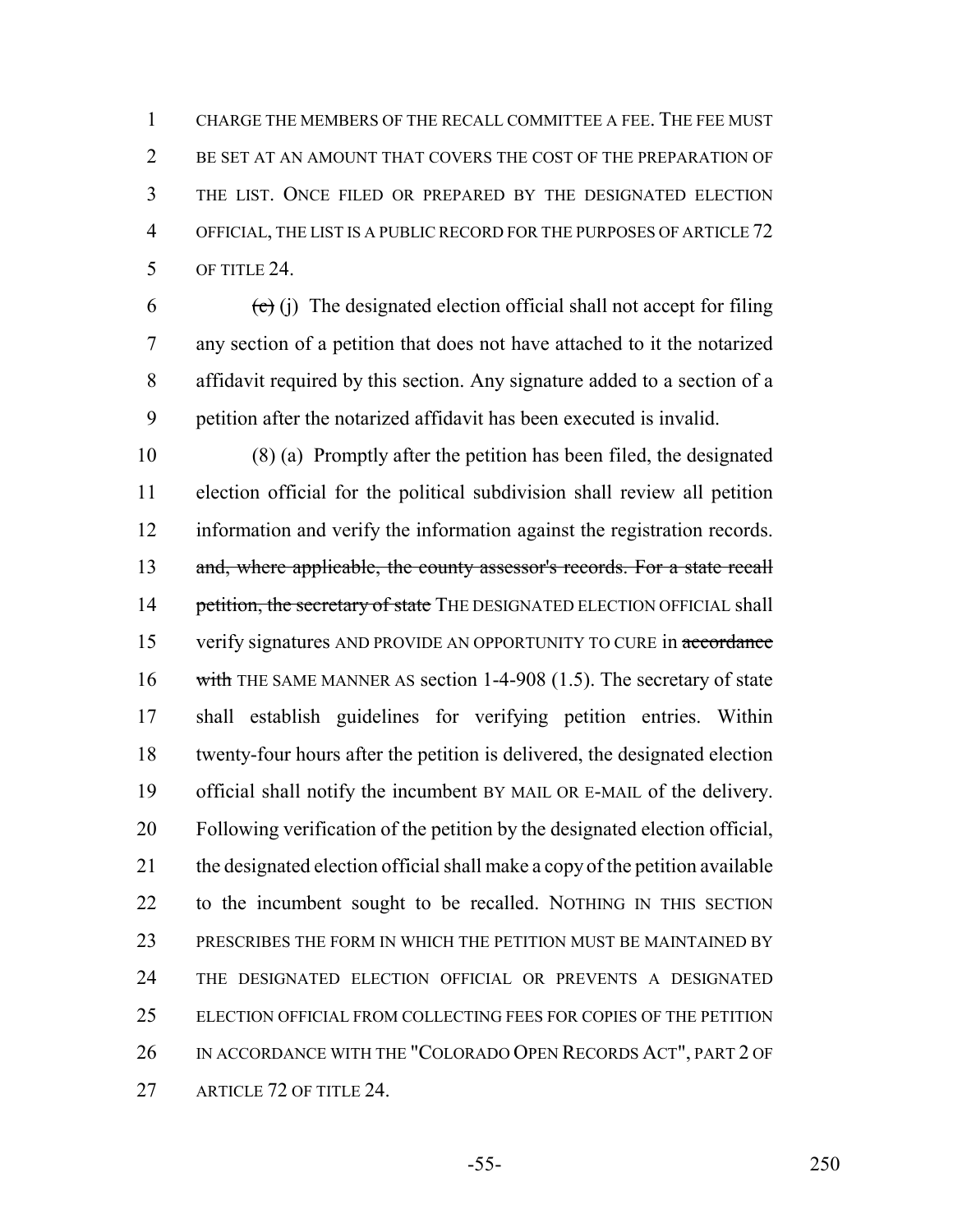(c) (I) After review, and no later than fifteen business TWENTY-EIGHT days after the initial filing of the petition, the designated election official shall notify the committee and the incumbent of the number of valid signatures and whether the petition appears to be sufficient or insufficient.

 (II) Upon determining that the petition is sufficient and after the time for protest has passed and any protests duly raised have been fully adjudicated, the designated election official shall, within twenty-four 9 hours, submit the certificate of sufficiency to the governor or designated election official, as appropriate, who shall set a date for holding the election in accordance with section 1-12-111. If the election is a 12 coordinated election, the secretary of state shall notify the designated election official of the coordinated election. The designated election 14 official of the coordinated election shall post the certificate to his or her official website, or, if there is no official website, post the certificate in accordance with normal practices reasonably calculated to provide public 17 notice, by 12 noon on the day after the day on which he or she issues the sufficiency determination.

 (III) If the petition is verified as insufficient, the designated election official shall provide the specific reasons for the determination 21 to the committee BY MAIL OR E-MAIL. The determination may be appealed WITHIN FIVE DAYS by the committee in the manner provided in section 1-1-113 to the district court in the county in which the petition was filed. 24 No person other than those on the committee have HAS standing to appeal a determination that the petition is insufficient.

 (9) (a) (I) A recall petition that has been verified by the designated 27 election official shall be held to be IS sufficient unless a protest in writing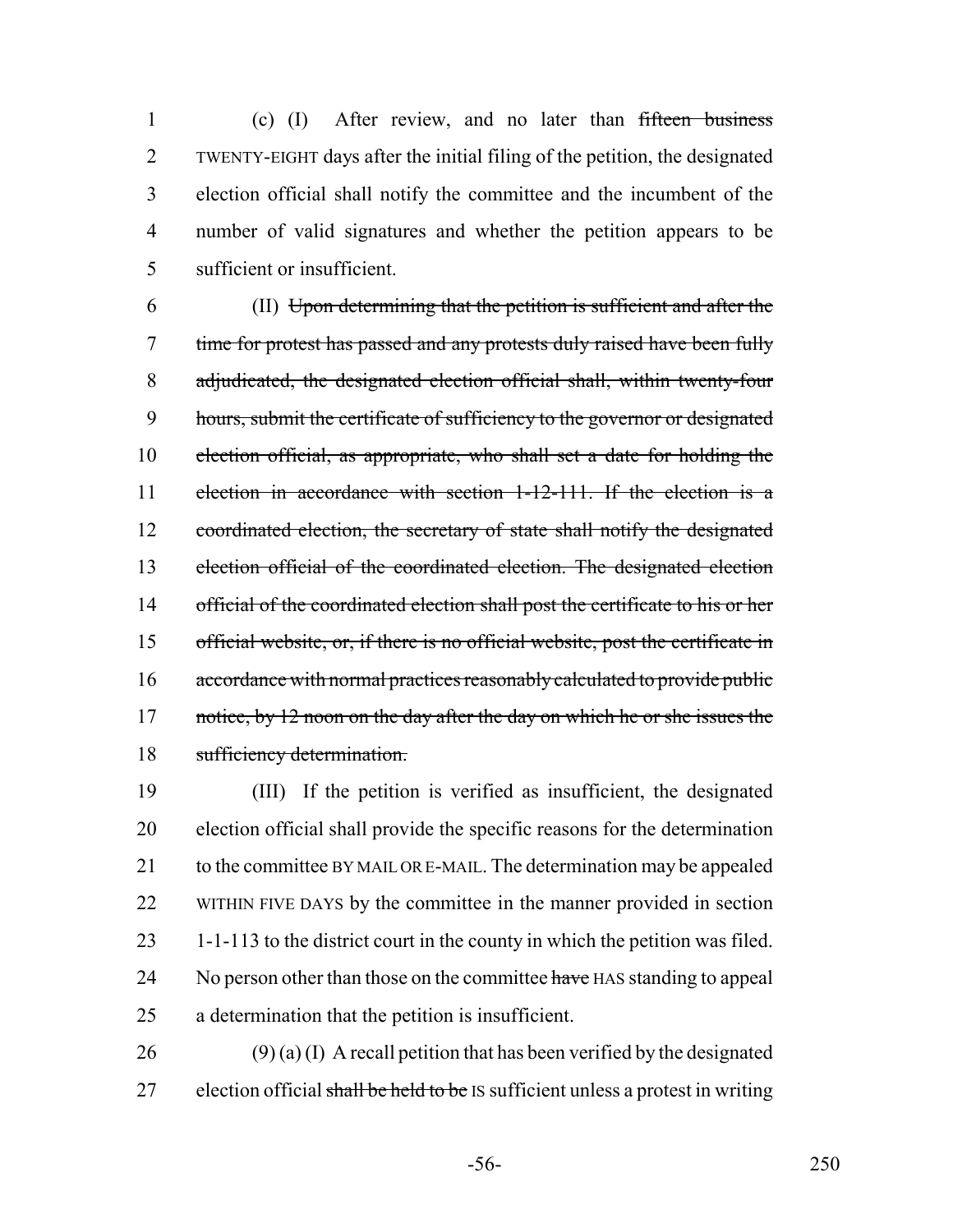1 under oath is filed in the office of the designated election official by an 2 eligible elector within fifteen days after the designated election official 3 has determined the sufficiency of the petition under paragraph (c) of 4 subsection  $(8)$  SUBSECTION  $(8)(c)$  of this section.

5 (II) The protest shall MUST set forth specific grounds for the protest. Grounds include failure of any portion of a petition or circulator 7 affidavit to meet the requirements of this article ARTICLE 12 or any conduct on the part of petition circulators that substantially misleads persons signing the petition. The designated election official shall forthwith mail AND E-MAIL a copy of the protest to the committee, together with a notice fixing a time for hearing the protest not less than five nor more than ten days after the notice is mailed AND E-MAILED.

13 (III) Every hearing shall be HEARD before the designated election 14 official with whom the protest is filed or a designee of the designated 15 election official appointed as the hearing officer. or before a district judge 16 sitting in that county if the designated election official is the subject of the 17 recall. The testimony in every hearing shall MUST be under oath. The 18 hearing shall MUST be summary and not subject to delay and shall MUST 19 be concluded within thirty days after the protest is filed with the 20 designated election official, and the result shall be forthwith certified to 21 the committee.

22 (b) The party filing a protest has the burden of sustaining the 23 protest by a preponderance of the evidence. The decision upon matters of 24 substance is open to review, if prompt application is made as provided in 25 section 1-1-113 WITHIN FIVE DAYS, IN THE MANNER PROVIDED IN SECTION 26 1-1-113, TO THE DISTRICT COURT IN THE COUNTY IN WHICH THE PETITION 27 WAS FILED. The remedy in all cases shall MUST be summary, and the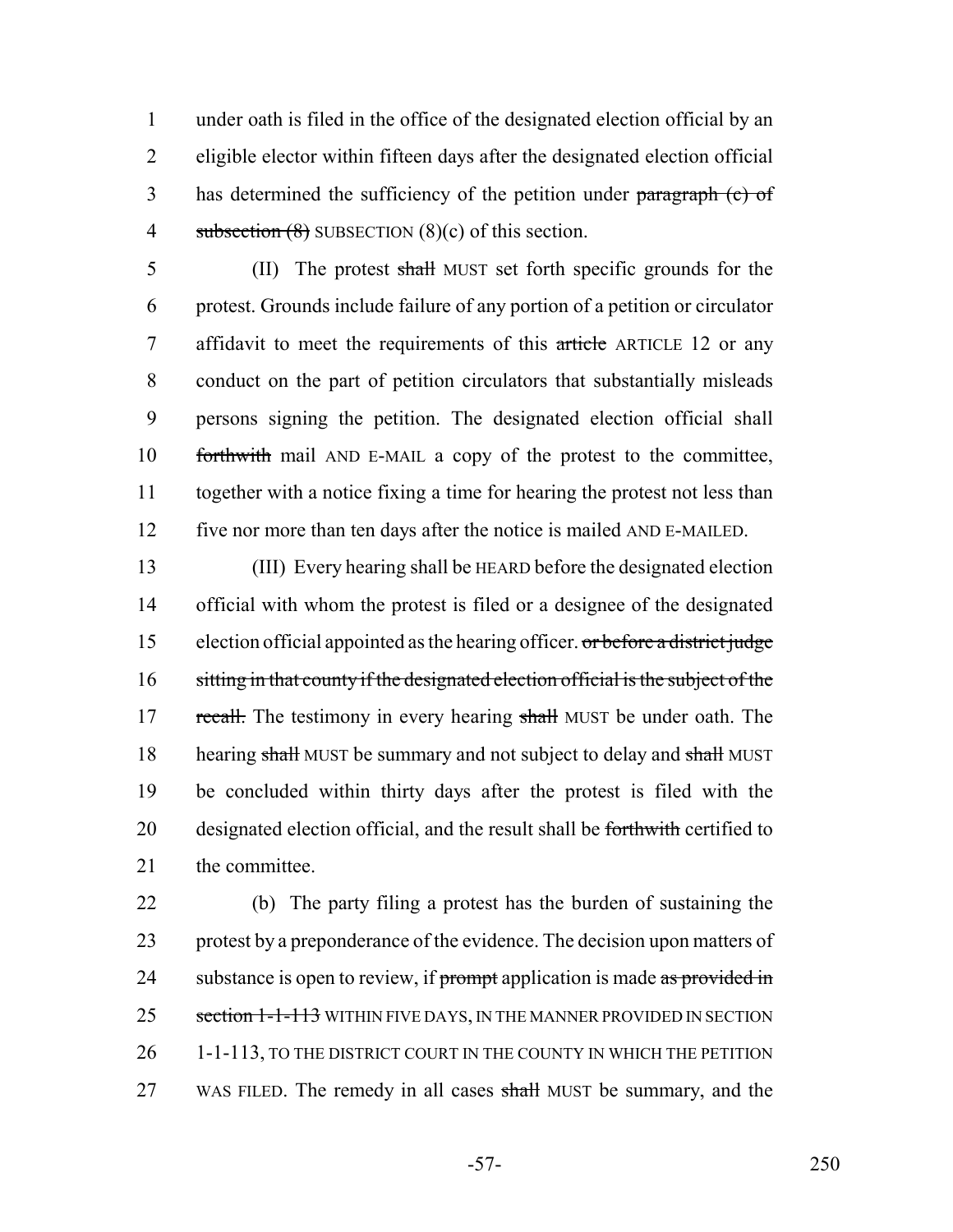1 decision of any court having jurisdiction shall be IS final and not subject 2 to review by any other court; except that the supreme court, in the 3 exercise of its discretion, may review any judicial proceeding in a 4 summary way AS PROVIDED IN SECTION 1-1-113.

5 (d) (I) Not later than three days after the petition has been filed in 6 accordance with subsection  $(7.5)$  of this section AT ANY TIME BEFORE THE 7 DESIGNATED ELECTION OFFICIAL SUBMITS A CERTIFICATE OF SUFFICIENCY 8 PURSUANT TO SECTION 1-12-111, any signer may request that his or her 9 name be stricken from the petition by filing with the designated election 10 official a written request that his or her signature be stricken. and 11 delivering a copy of the request to at least one member of the committee. 12 If the request is delivered to the member of the committee or the 13 designated election official through the United States mail, it shall be IS 14 deemed delivered to the committee or the designated election official on 15 the date shown by the cancellation mark on the envelope containing the 16 request received by the member of the committee or the designated 17 election official. IF THE REQUEST IS SUBMITTED TO THE DESIGNATED 18 ELECTION OFFICIAL BY E-MAIL, IT IS DEEMED DELIVERED ON THE DATE AND 19 TIME IT IS SHOWN TO BE SENT. If the request is delivered to the member of 20 the committee or the designated election official in any other manner, it 21 shall be IS deemed delivered to the committee or the designated election 22 official on the date of delivery and stamped receipt by the designated 23 election official.

24 (II) If the designated election official receives a written request 25 timely filed in accordance with subsection  $(9)(d)(I)$  of this section IS 26 DELIVERED BEFORE THE DESIGNATED ELECTION OFFICIAL NOTIFIES THE 27 COMMITTEE OF THE NUMBER OF VALID SIGNATURES ON A PETITION IN

-58- 250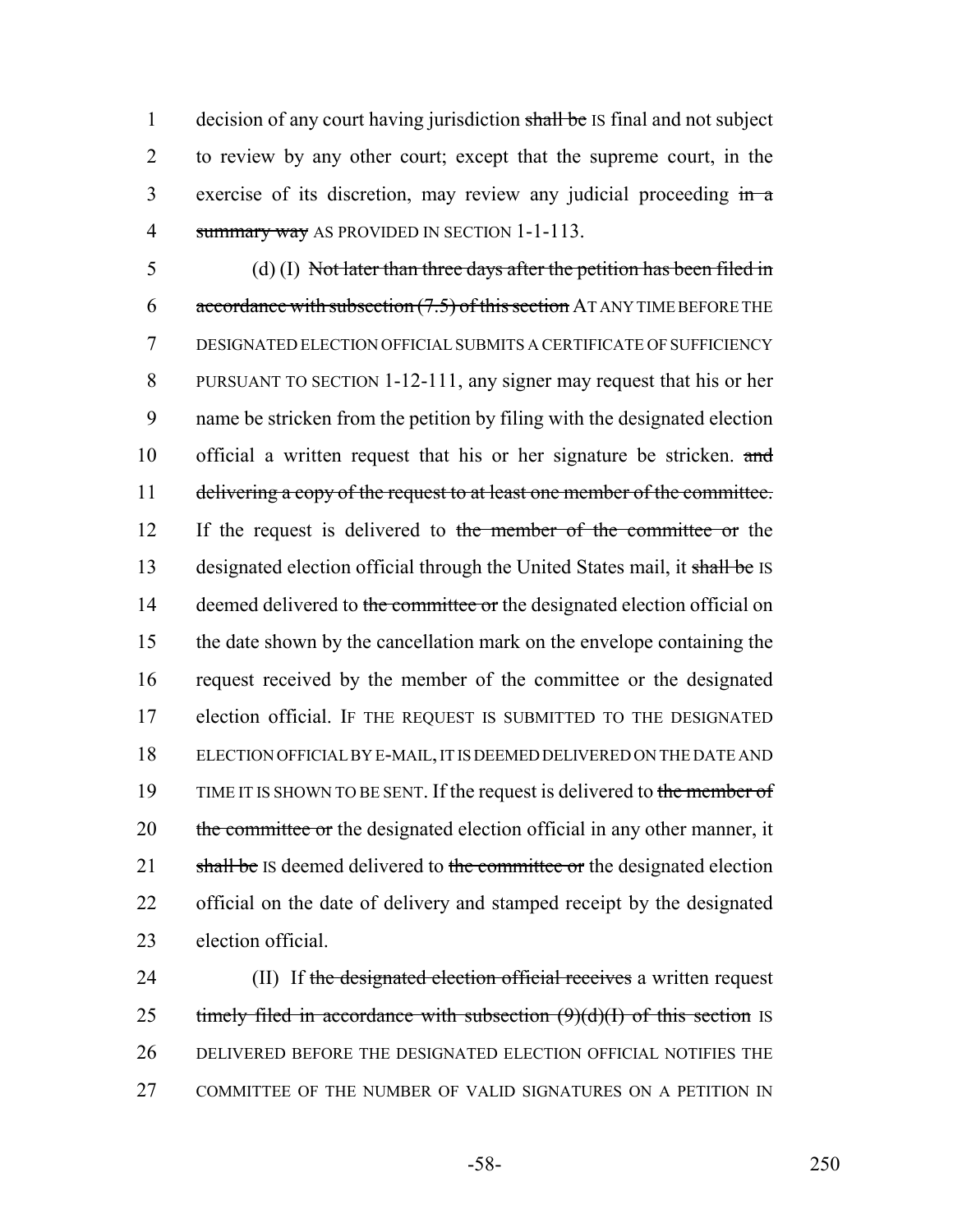1 ACCORDANCE WITH SUBSECTION  $(8)(c)(I)$  OF THIS SECTION, the election official shall strike the signature of the signer who filed the request. If the 3 election official receives such a written request IS DELIVERED before the petition is filed, the election official shall strike the signature of the signer who filed the request promptly upon the filing of the petition.

 (III) IF A WRITTEN REQUEST IS DELIVERED AFTER THE DESIGNATED ELECTION OFFICIAL NOTIFIES THE COMMITTEE OF THE NUMBER OF VALID SIGNATURES BUT BEFORE THE DATE A PROTEST IS FILED IN ACCORDANCE 9 WITH SUBSECTION (9)(a) OF THIS SECTION OR THE DATE THE DESIGNATED ELECTION OFFICIAL SUBMITS THE CERTIFICATE OF SUFFICIENCY IN ACCORDANCE WITH SECTION 1-12-111, THE DESIGNATED ELECTION OFFICIAL SHALL STRIKE THE SIGNATURE OF THE SIGNER WHO FILED THE REQUEST. IF STRIKING A SIGNATURE IN ACCORDANCE WITH THIS 14 SUBSECTION (9)(d)(III) CHANGES THE DETERMINATION OF SUFFICIENCY, THE DESIGNATED ELECTION OFFICIAL SHALL NOTIFY THE COMMITTEE AND THE INCUMBENT THAT THE PETITION IS VERIFIED INSUFFICIENT AS OF THE 17 DATE THE SIGNATURE IS STRUCK. THE DETERMINATION OF INSUFFICIENCY 18 MAY BE APPEALED IN ACCORDANCE WITH SUBSECTION  $(8)(c)(III)$  OF THIS SECTION.

**(IV)** IF A WRITTEN REQUEST IS DELIVERED AFTER THE DATE A 21 PROTEST IS FILED IN ACCORDANCE WITH SUBSECTION (9)(a) OF THIS SECTION, THE DESIGNATED ELECTION OFFICIAL SHALL STRIKE THE 23 SIGNATURE AS PART OF THE PROTEST PROCEEDINGS.

**(V)** IF A SIGNER SUBMITS A WRITTEN REQUEST TO STRIKE THE SIGNER'S SIGNATURE FROM THE PETITION TO ANY MEMBER OF THE COMMITTEE AT ANY TIME BEFORE THE DESIGNATED ELECTION OFFICIAL SUBMITS THE CERTIFICATE OF SUFFICIENCY PURSUANT TO SECTION

-59- 250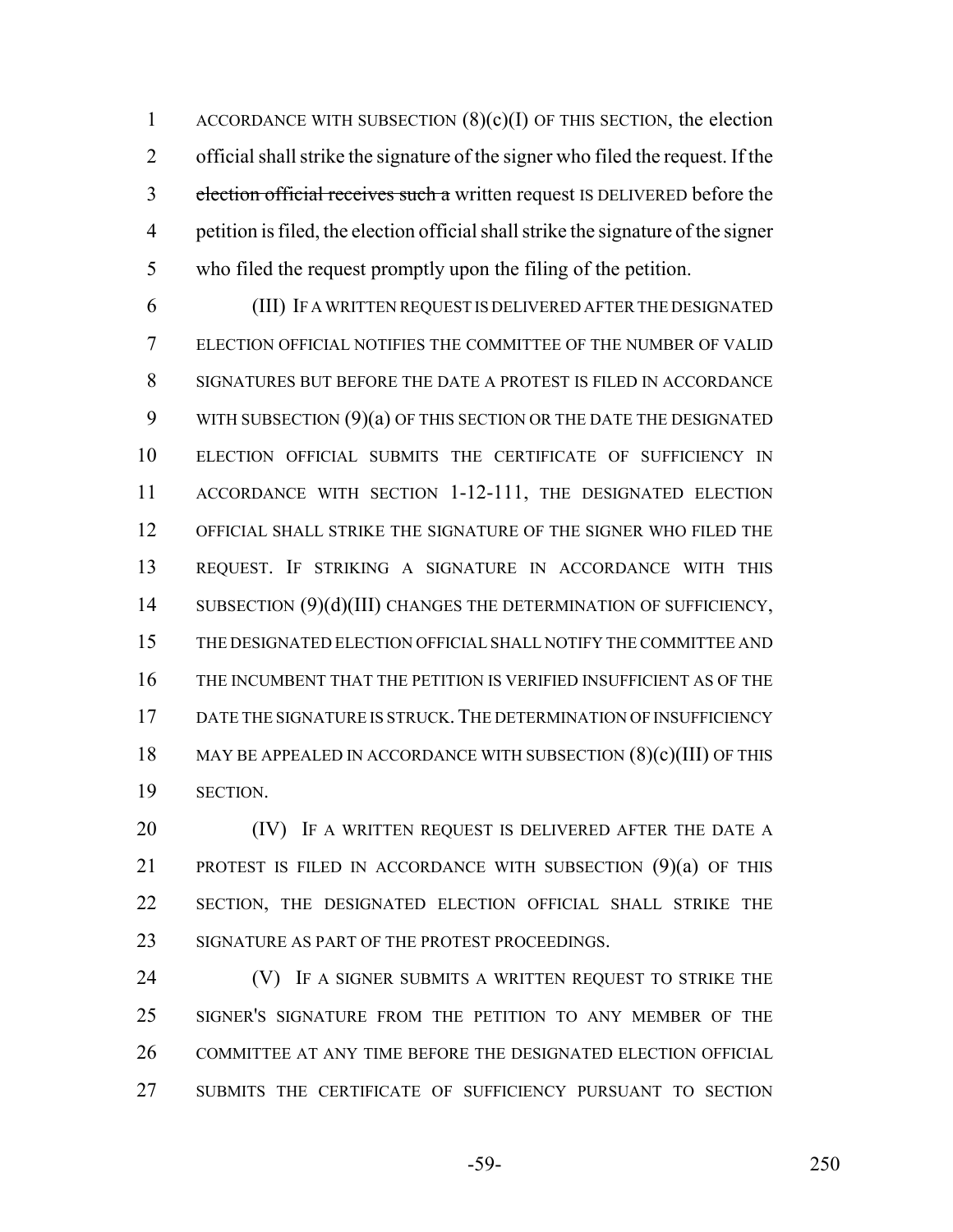1-12-111, THE MEMBER OF THE COMMITTEE SHALL IMMEDIATELY PROVIDE THE REQUEST TO THE DESIGNATED ELECTION OFFICIAL. THE REQUEST IS DEEMED DELIVERED TO THE DESIGNATED ELECTION OFFICIAL ON THE DAY THAT THE MEMBER OF THE COMMITTEE RECEIVED IT. A MEMBER OF THE 5 COMMITTEE WHO FAILS TO COMPLY WITH THIS SUBSECTION  $(9)(d)(V)$  COMMITS A MISDEMEANOR PUNISHABLE IN ACCORDANCE WITH SECTION 1-13-111.

 **SECTION 57.** In Colorado Revised Statutes, **amend** 1-12-111 as follows:

 **1-12-111. Setting date of recall election.** (1) If the recall petition is held to be sufficient under section 1-12-108 (8)(c) and after the time for protest has passed and any such protest has been fully adjudicated, the 13 designated election official or governor, SHALL WAIT FIVE DAYS TO SEE IF THE INCUMBENT RESIGNS. IF FIVE DAYS HAVE PASSED AND THE INCUMBENT HAS NOT RESIGNED, THE DESIGNATED ELECTION OFFICIAL SHALL SUBMIT THE CERTIFICATE OF SUFFICIENCY TO THE GOVERNOR, OR 17 CREATE THE CERTIFICATE AND KEEP A COPY, as appropriate, without 18 delay; ON THE SIXTH DAY AFTER THE TIME FOR PROTEST HAS PASSED AND ANY SUCH PROTEST HAS BEEN FULLY ADJUDICATED. THE DESIGNATED ELECTION OFFICIAL SHALL POST THE CERTIFICATE ON HIS OR HER OFFICIAL WEBSITE BY TWELVE NOON ON THE DAY AFTER THE DAY ON WHICH HE OR 22 SHE SUBMITS OR CREATES THE CERTIFICATE OF SUFFICIENCY.

 (2) AFTER RECEIVING OR CREATING THE CERTIFICATE OF 24 SUFFICIENCY, THE GOVERNOR OR DESIGNATED ELECTION OFFICIAL shall, WITHIN TWENTY-FOUR HOURS, set a date for holding the election, WHICH DATE SHALL BE not less than thirty nor more than sixty days after the 27 petition has been filed and thus deemed sufficient by the designated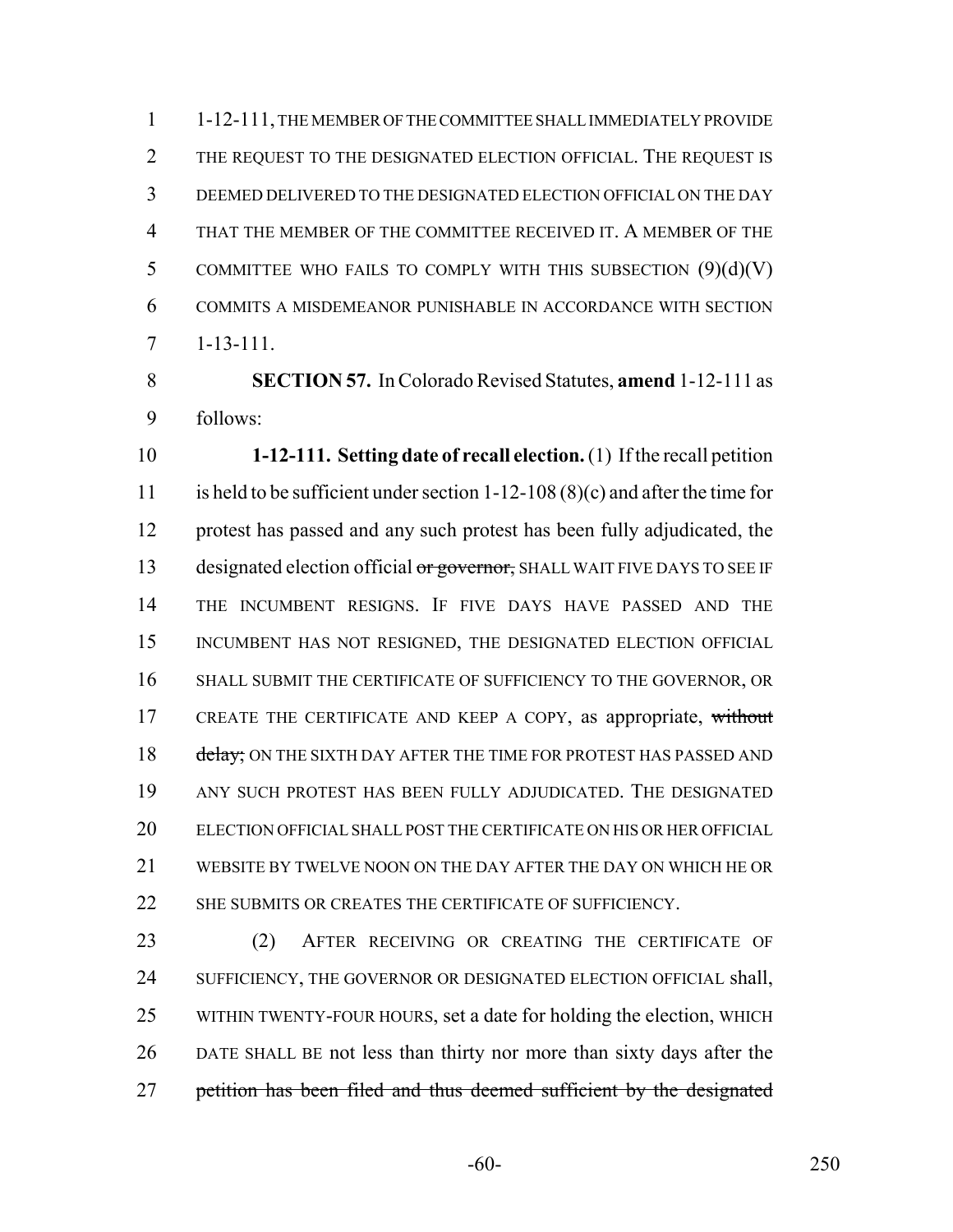election official and either the time for protest has passed or the time for 2 such protest to be fully adjudicated has passed; however STATEMENT OF SUFFICIENCY HAS BEEN SUBMITTED OR CREATED; EXCEPT THAT, if a 4 general election is to be held within ninety days after the petition has been deemed sufficient and the time for protest has passed and the time for such protest to be fully adjudicated has passed STATEMENT OF SUFFICIENCY HAS BEEN SUBMITTED OR CREATED, the recall election must be held as a part of that election. FOR A COUNTY OR SCHOOL DISTRICT ELECTION, IF A GENERAL ELECTION IS TO BE HELD WITHIN ONE HUNDRED TWENTY DAYS AFTER THE STATEMENT OF SUFFICIENCY HAS BEEN SUBMITTED OR CREATED, THE RECALL ELECTION MUST BE HELD AS PART 12 OF THAT ELECTION. REGARDLESS OF ANY OTHER REQUIREMENT FOUND IN THIS SECTION, A COUNTY OR SCHOOL DISTRICT RECALL ELECTION MAY NOT BE HELD WITHIN SIXTY DAYS AFTER THE DATE OF A PRIMARY, GENERAL, OR CONGRESSIONAL VACANCY ELECTION.

 (3) IF, DURING THE SAME FIFTEEN-DAY PERIOD, THE DESIGNATED ELECTION OFFICIAL OF A COUNTY OR SCHOOL DISTRICT OFFICE APPROVES RECALL PETITIONS FOR CIRCULATION AGAINST MORE THAN ONE ELECTED OFFICIAL IN THE SAME POLITICAL SUBDIVISION, THE DESIGNATED ELECTION OFFICIAL MAY DELAY SETTING THE DATE FOR HOLDING THE ELECTION 21 UNTIL THE SUFFICIENCY OF ALL RECALL PETITIONS FOR THAT POLITICAL 22 SUBDIVISION ARE FINALLY DETERMINED AND ADJUDICATED.

 **SECTION 58.** In Colorado Revised Statutes, **amend** 1-12-111.7 as follows:

 **1-12-111.7. Recall election notice - publication.** (1) For a recall 26 election of a state officer, the governor shall publish notice of the recall 27 election in the newspaper with the largest circulation in the state, and the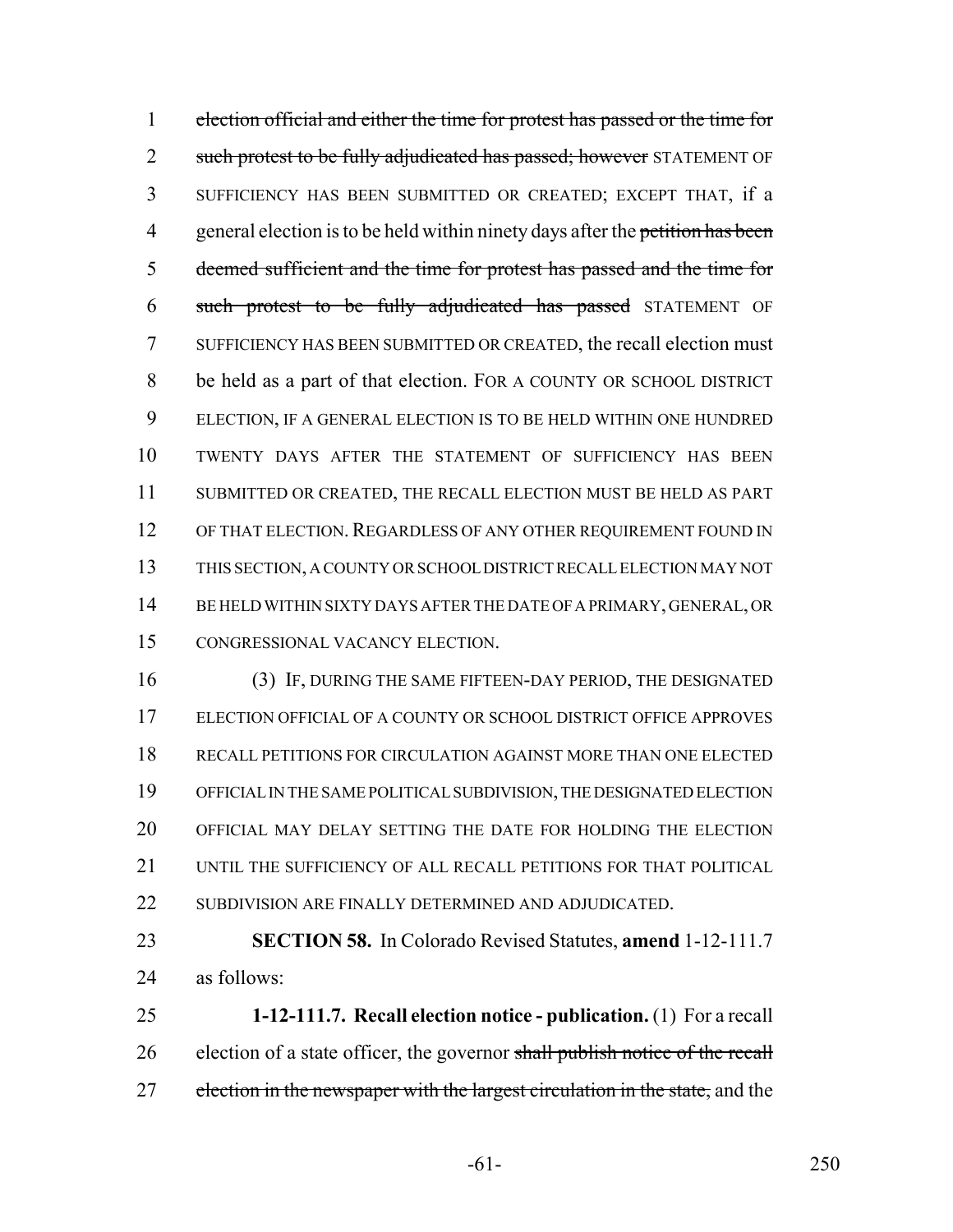1 secretary of state shall publish notice of the recall election on its website THEIR WEBSITES.

 (2) For a recall election for an officer other than a state officer, the designated election official shall publish notice of the recall election ON ITS WEBSITE OR in a newspaper of general circulation in accordance with section 1-5-205.

 **SECTION 59.** In Colorado Revised Statutes, 1-12-112, **amend** (1) and (2) as follows:

 **1-12-112. Ballots - statement included.** (1) In addition to all 10 other requirements of law, the official ballot shall MUST contain the statement described in section 1-12-103 stating the grounds for demanding the officer's recall. The officer sought to be recalled may submit to the designated election official a statement of three hundred words or fewer justifying the officer's course of conduct. The officer shall not include any profane or false statements in the statement of 16 justification. The officer shall submit the statement no later than ten 17 business days after the petition has been deemed sufficient and the time 18 for protest has passed STATEMENT OF SUFFICIENCY HAS BEEN SUBMITTED 19 OR CREATED. The official ballot shall MUST contain the statement of 20 justification if submitted pursuant to this subsection (1).

 (2) Ballots for the election of a successor to the officer sought to 22 be recalled shall MUST contain the candidates' names, which shall MUST 23 be placed on the ballot by lot. regardless of the method of nomination.

 **SECTION 60.** In Colorado Revised Statutes, 1-12-113, **amend** (2) as follows:

 **1-12-113. Conduct and timing of recall election.** (2) Except as otherwise provided in this part 1, for a recall election, all events in the

-62- 250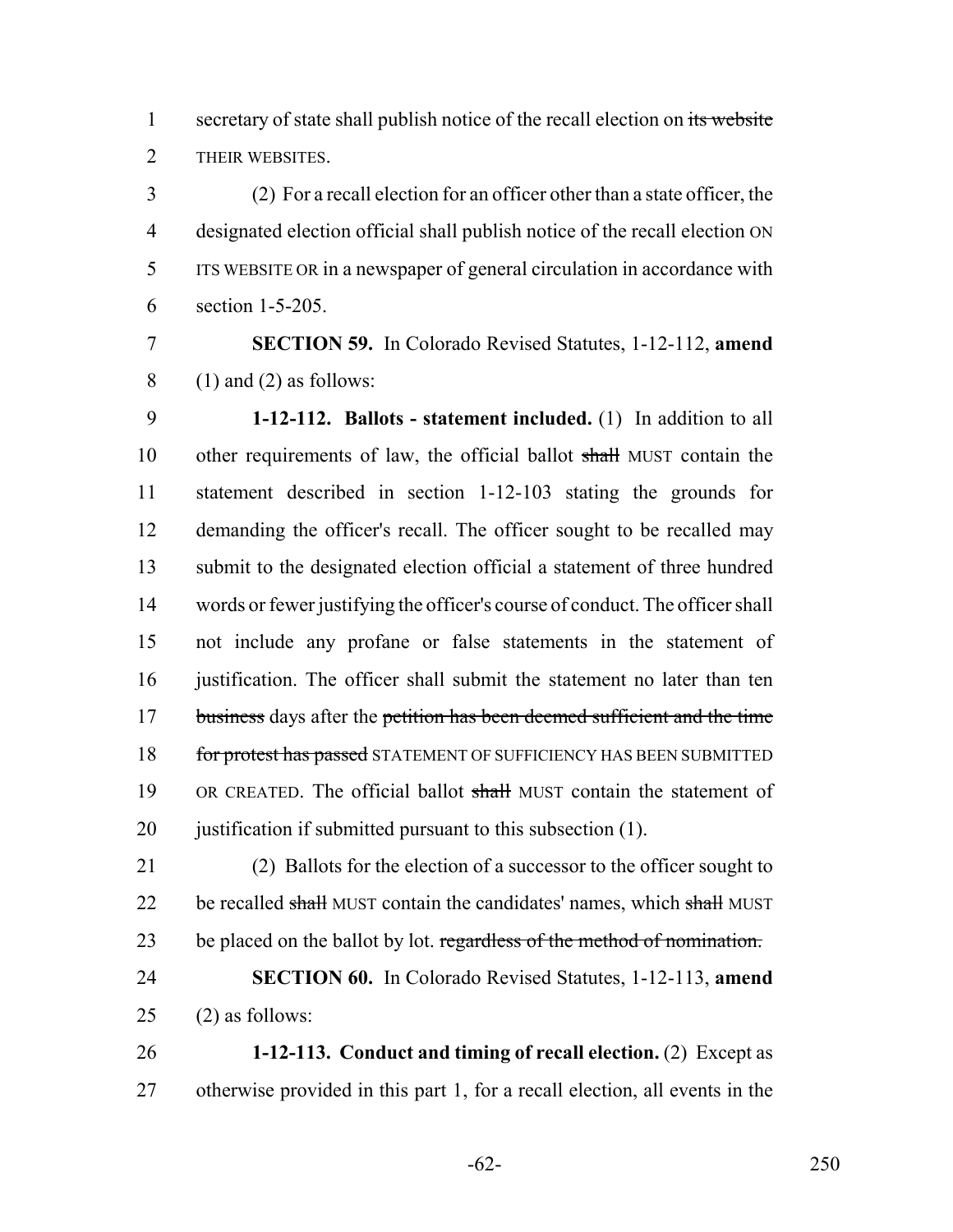uniform election code that are to be completed by the secretary of state, designated election official, or coordinated election official on or before 3 the forty-fifth day prior to the election shall MUST be completed no later 4 than the forty-second THIRTY-FIFTH day prior to the recall election.

 **SECTION 61.** In Colorado Revised Statutes, **amend** 1-12-114 as follows:

 **1-12-114. Mail ballots - plan required - voter service and polling centers - number required - definition.** (1) (a) Notwithstanding 9 section 1-7.5-107 (1) SECTION 1-7.5-105, as soon as practicable after the date that the designated election official certifies the recall question to the 11 ballot under section  $1-12-108$  (8)(c)(II), the SECTION 1-12-111, ANY 12 county clerk and recorder or designated election official administering a recall election shall submit to the secretary of state, for approval within 14 twenty-four hours THREE BUSINESS DAYS after receipt, a proposed election plan including the manner in and date by which the mail ballot transmission deadline set forth in subsection (2) of this section will be 17 met THAT INCLUDES ALL INFORMATION REQUIRED BY SECTION 1-7.5-105. If the secretary of state does not provide written notice of approval or 19 disapproval of the plan within twenty-four hours THREE BUSINESS DAYS, the plan is deemed approved.

 (b) The secretary of state may disapprove an election plan 22 submitted under subsection  $(1)(a)$  of this section using only the same standards used to evaluate and approve of election plans transmitted under section 1-7.5-105.

25 (2) Notwithstanding any provision of this code: to the contrary: (a) The designated election official conducting the recall election shall designate the office of the county clerk and recorder or other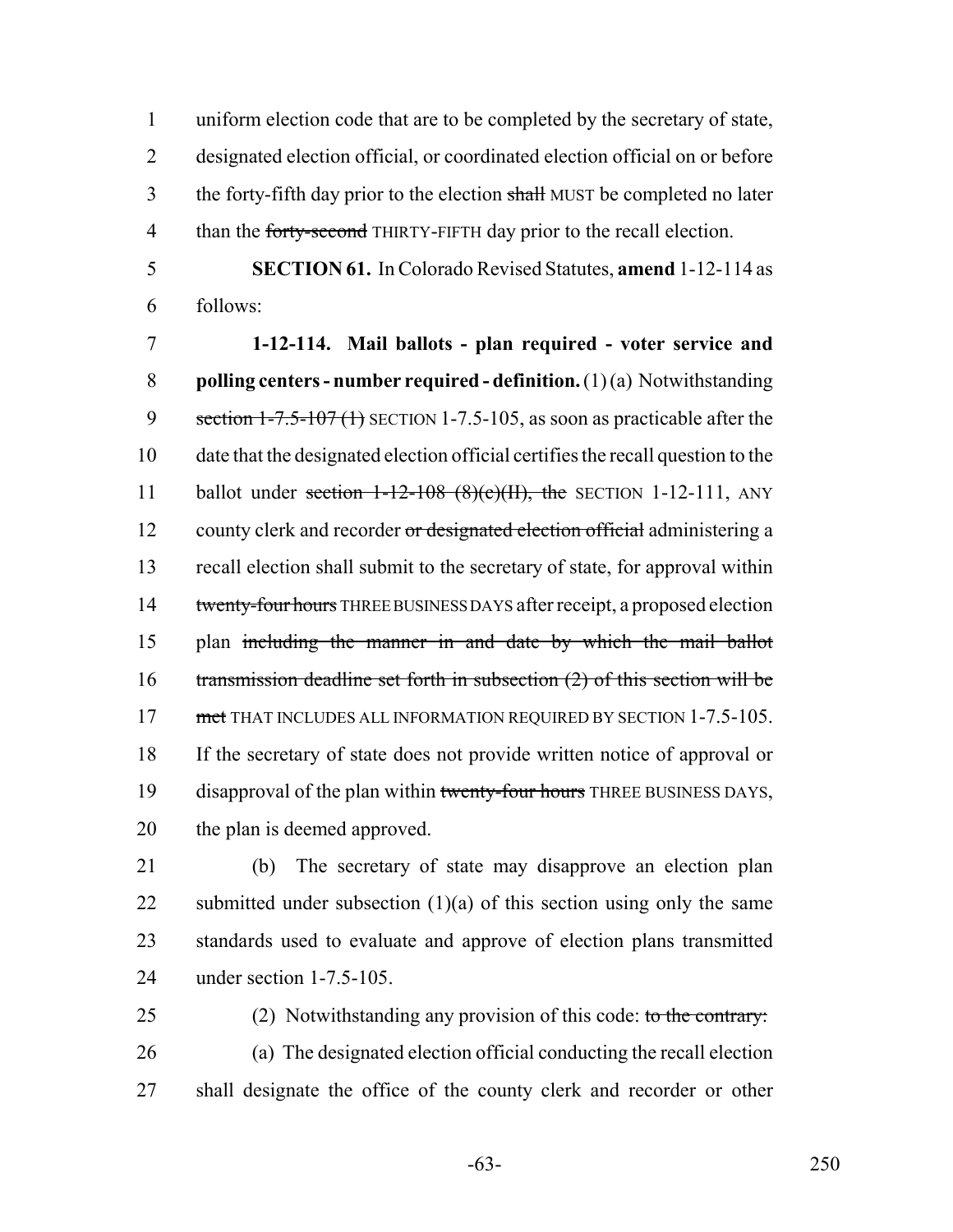1 suitable location to function as a voter service and polling center TO PROVIDE A MAIL BALLOT OR REPLACEMENT BALLOT TO A REGISTERED ELECTOR REQUESTING THE BALLOT AT THE OFFICE OF THE COUNTY CLERK AND RECORDER OR OTHER DESIGNATED LOCATION from the twenty-second day prior to the final day of voting in such election through that final day of voting; and

7 (b) Not EARLIER THAN THE TWENTY-SECOND DAY OR later than the 8 fifteenth EIGHTEENTH day before the last day on which voted mail ballots 9 may be returned by electors other than covered voters under article 8.3 of 10 this title 1 ELECTION, the designated election official shall mail ballots to 11 eligible ALL ACTIVE REGISTERED electors. in accordance with the election 12 plan developed pursuant to subsection (1) of this section.

 (3) (a) There must be one voter service and polling center for each thirty thousand active registered electors in the district of the incumbent sought to be recalled; except that any such district must have at least one voter service and polling center, and each district that spans more than 17 one county must operate one voter service and polling center within the 18 boundaries of each county. Except for the voter service and polling center 19 required under and open in accordance with paragraph (a) of subsection (2) of this section, which voter service and polling center counts as the 21 first voter service and polling center required to be open under subsection (2) of this section, Each additional voter service and polling center must be open from the eighth day prior to the final day of voting in the recall 24 election through that THE final day. EACH VOTER SERVICE AND POLLING CENTER REQUIRED BY THIS SECTION MUST BE OPEN FOR EIGHT HOURS MONDAY THROUGH FRIDAY, FOUR HOURS ON SATURDAY, AND NEED NOT BE OPEN ON SUNDAY.ON THE FINAL DAY OF VOTING, EACH VOTER SERVICE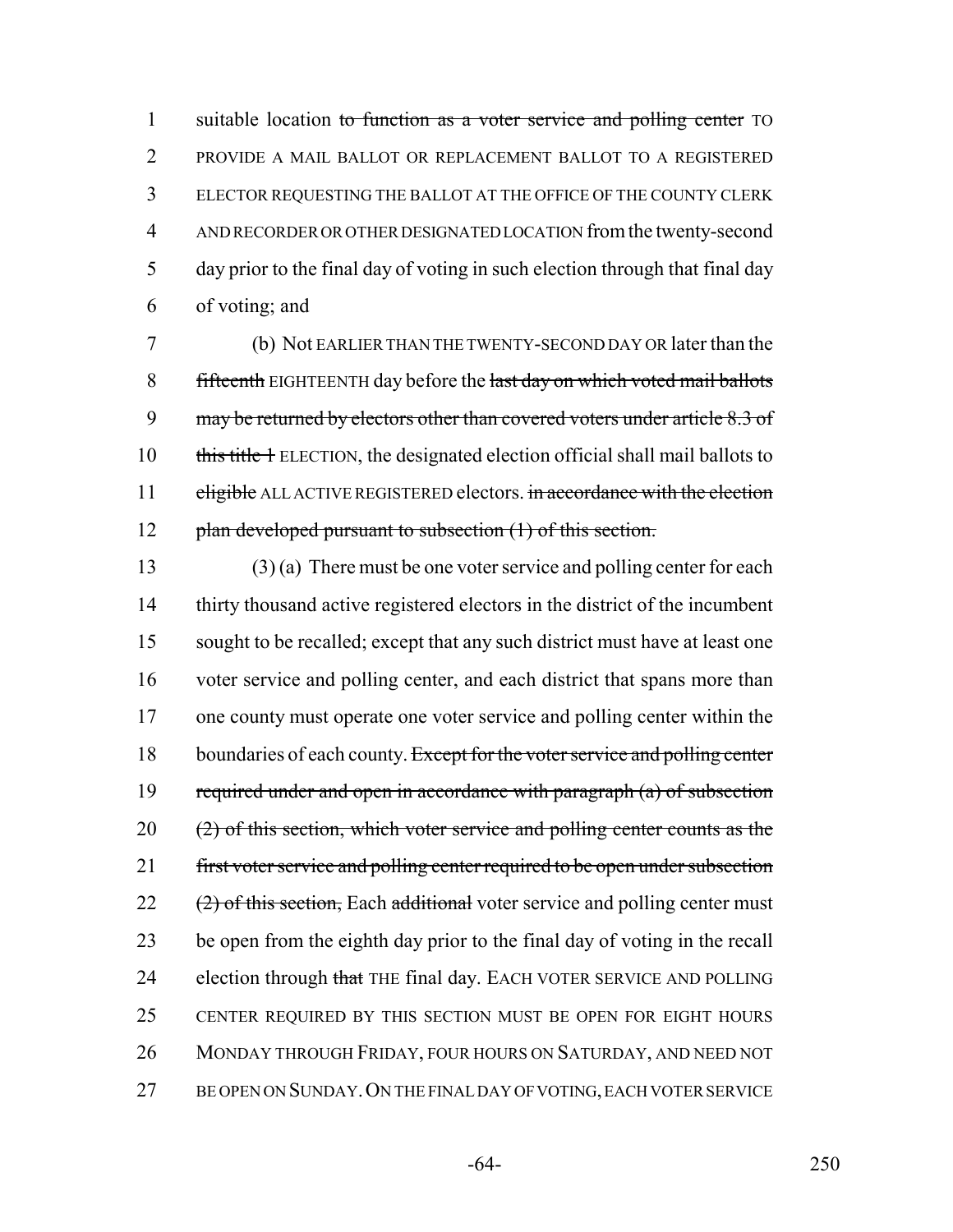(b) When a recall election is combined with a general election IN EVEN YEARS pursuant to article XXI of the state constitution and section 1-12-111, the number and days of operation of voter service and polling centers and the manner of voting for the recall as part of said general 7 election are the same as those prescribed under section  $1-5-102.9$ . except 8 that one voter service and polling center must be open in accordance with the time established in paragraph (a) of subsection (2) of this section. WHEN A RECALL ELECTION IS COMBINED WITH A GENERAL ELECTION IN ODD YEARS PURSUANT TO ARTICLE XXI OF THE STATE CONSTITUTION AND 12 SECTION 1-12-111, THE NUMBER AND DAYS OF OPERATION OF VOTER 13 SERVICE AND POLLING CENTERS AND THE MANNER OF VOTING FOR THE RECALL AS PART OF SAID GENERAL ELECTION ARE THE SAME AS THOSE 15 PRESCRIBED UNDER SECTION 1-7.5-107.

 (4) As used in this section, and for purposes of article XXI of the state constitution, "part of said general election" means the inclusion of the questions of both the recall of an incumbent and the election of the incumbent's successor on mail ballots that are sent by mail, available at voter service and polling centers, or otherwise delivered to an elector as permitted by law, from the date for holding the election through the last 22 day of voting in a general election. pursuant to section 1-4-201. Notwithstanding this definition, to maximize participation of voters covered by the federal "Uniformed and Overseas Citizens Absentee Voting Act", 52 U.S.C. sec. 20301 et seq., all candidate races, ballot issues, and ballot questions that a covered voter is eligible to vote on must 27 be included on the ballots required to be sent pursuant to that act, and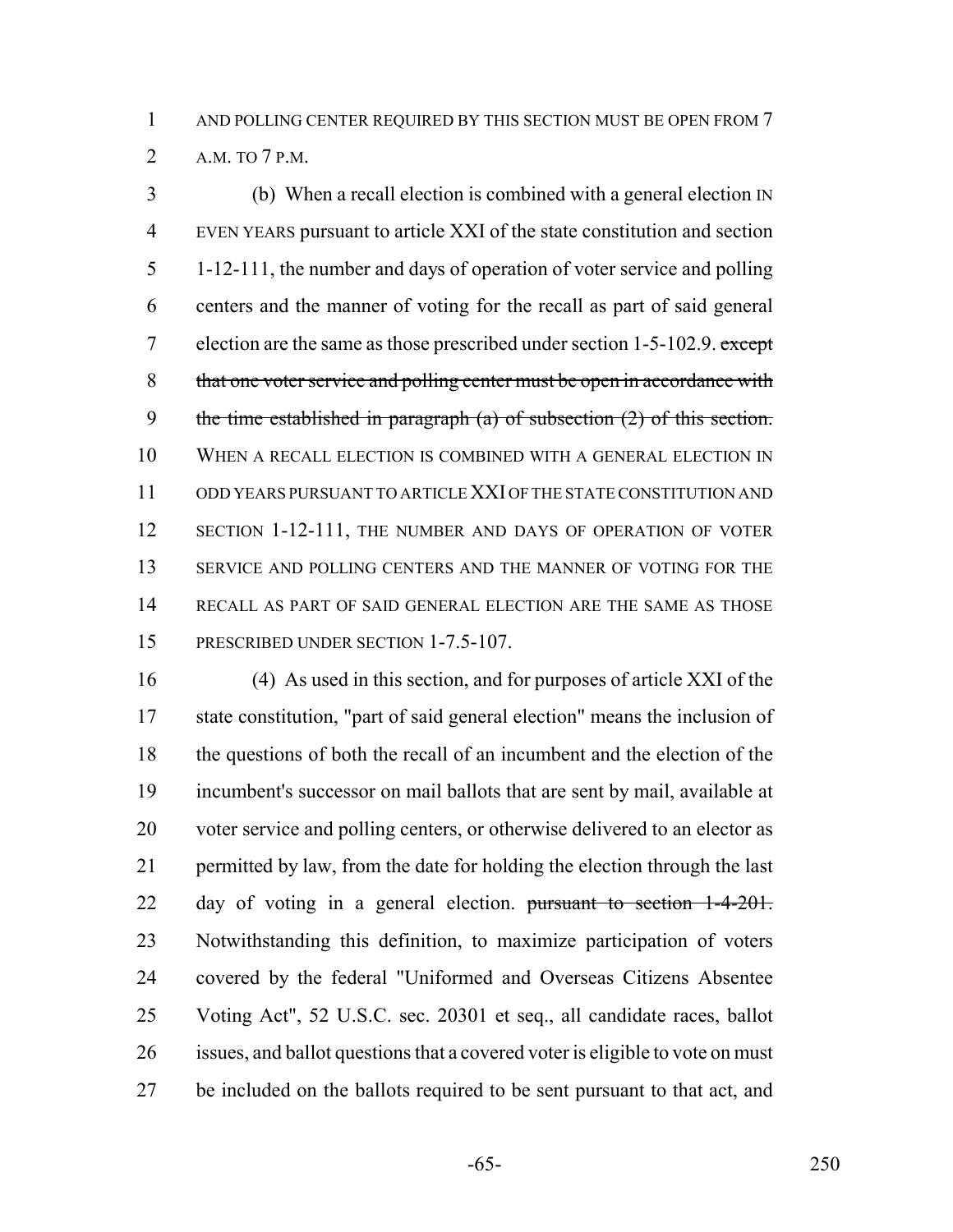recall-related ballot questions must be sent separately on ballots that adhere to the deadlines set forth in this section.

 **SECTION 62.** In Colorado Revised Statutes, **amend** 1-12-115 as follows:

 **1-12-115. Write-in candidates.** No write-in vote for any office shall be counted unless an affidavit of intent has been filed indicating that the person for whom the write-in vote is made desires the office and is legally qualified to assume the duties of the office if elected. The affidavit 9 of intent shall MUST be filed with the designated election official no later 10 than fifteen TWENTY-FIVE calendar days before the recall election date FOR HOLDING THE ELECTION.

 **SECTION 63.** In Colorado Revised Statutes, **amend** 1-12-116 as follows:

 **1-12-116. Sufficiency of the recall.** If a majority of those voting on the question of the recall of any incumbent from office vote "no", the 16 incumbent shall continue CONTINUES in office; if a majority vote "yes", 17 the incumbent shall be IS removed from office upon the qualification of the successor. IF AN EVEN NUMBER OF ELECTORS VOTE "NO" AND "YES" ON THE QUESTION OF THE RECALL OF THE INCUMBENT FROM OFFICE, THE 20 INCUMBENT CONTINUES IN OFFICE.

 **SECTION 64.** In Colorado Revised Statutes, **amend** 1-12-117 as follows:

 **1-12-117. Nomination of successor - ballot certification.** (1) For partisan elections, a candidate to succeed the officer sought to be 25 recalled shall MUST meet the qualifications of a party candidate or an 26 unaffiliated candidate as provided in part 8 of article 4 of this title TITLE 27 1 and shall MUST be nominated by a political party petition or an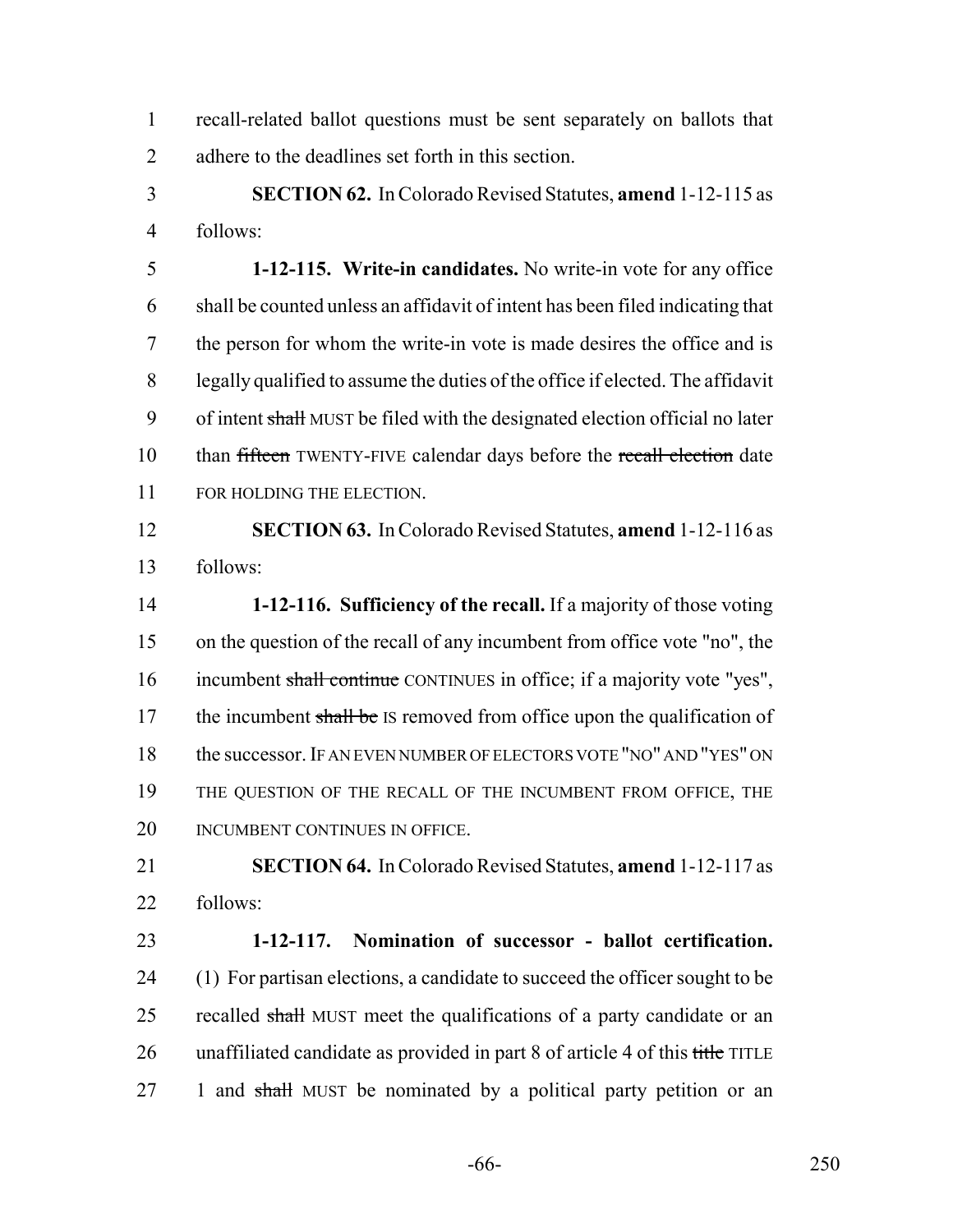1 unaffiliated petition as provided in part 9 of article 4 of this title TITLE 1. Nomination petitions may be circulated beginning the first date on which 3 a protest may be filed and shall MUST be filed no later than fifteen TWENTY-FIVE calendar days prior to the date for holding the election as provided in section 1-12-111. IF THE ELECTION IS TO BE HELD WITH A GENERAL ELECTION, NOMINATION PETITIONS MUST BE FILED NO LATER THAN FIVE DAYS PRIOR TO THE DATE TO CERTIFY BALLOT CONTENT FOR THE GENERAL ELECTION.

 (2) For nonpartisan elections, nomination petitions for candidates whose names are to appear on the ballot may be circulated beginning the 11 first date on which a protest may be filed and shall MUST be filed no later 12 than fifteen TWENTY-FIVE calendar days prior to the date for holding the 13 election as provided in section 1-12-111. IF THE ELECTION IS TO BE HELD WITH A GENERAL ELECTION, NOMINATION PETITIONS MUST BE FILED NO LATER THAN FIVE DAYS PRIOR TO THE DATE TO CERTIFY BALLOT CONTENT FOR THE GENERAL ELECTION.

17 (3) (a) Every nomination petition shall MUST be signed by the number of eligible electors required for the office in part 8 of article 4 of 19 this title TITLE 1 or as otherwise provided by law.

 (b) (I) The designated election official shall verify successor 21 candidate petitions within forty-eight hours FIVE DAYS after the deadline to file such petitions as set forth in subsections (1) and (2) of this section.

 (II) The designated election official shall certify the ballot content as soon as possible, but not later than two business days after the date upon which the verification of successor candidate petitions is required 26 pursuant to subparagraph  $(I)$  of this paragraph  $(b)$  SUBSECTION  $(3)(b)(I)$ OF THIS SECTION. IF THE RECALL ELECTION WILL BE HELD AS PART OF A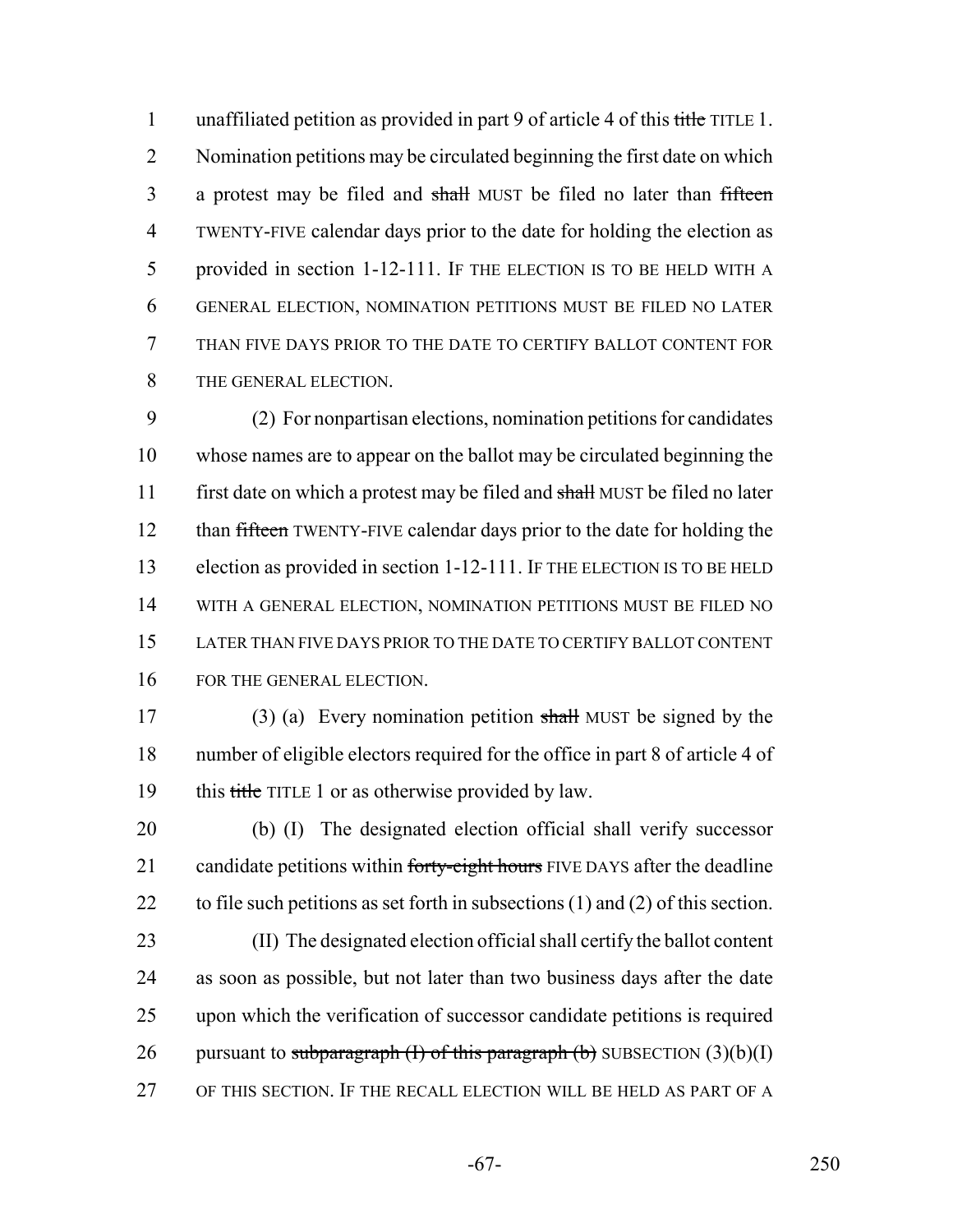GENERAL ELECTION, THE DESIGNATED ELECTION OFFICIAL SHALL CERTIFY THE BALLOT CONTENT NO LATER THAN THE DATE ALL OTHER CONTENT FOR THE GENERAL ELECTION IS REQUIRED TO BE CERTIFIED.

 (4) The officer who was sought to be recalled is not eligible as a candidate in the election to fill any vacancy resulting from the recall election.

 (5) FOR ANY SPECIAL DISTRICT RECALL ELECTION CONDUCTED UNDER THIS SECTION, THE DESIGNATED ELECTION OFFICIAL SHALL VERIFY SUCCESSOR CANDIDATE SELF-NOMINATION FORMS WITHIN TWO DAYS OF RECEIVING THE FORM. A SUCCESSOR CANDIDATE WHO FILES A SELF-NOMINATION FORM THAT IS DEFICIENT MUST BE NOTIFIED OF THE DEFICIENCY BY THE DESIGNATED ELECTION OFFICIAL AND MAY RESUBMIT A CORRECTED FORM NO LATER THAN THE DEADLINE TO CERTIFY THE 14 BALLOT CONTENT AS SET FORTH IN SUBSECTION (3) OF THIS SECTION.

 **SECTION 65.** In Colorado Revised Statutes, 1-12-120, **amend** 16 (2), (3), and (4) as follows:

 **1-12-120. Cost of recall election.** (2) If, at any recall election for 18 a county or local government office, the incumbent whose recall is 19 sought, AN ELECTION IS HELD AND THE INCUMBENT is not recalled, the governing body shall authorize a resolution for repayment from the general fund of the political subdivision any money authorized to be 22 repaid to the incumbent by this article ARTICLE 12, which the incumbent actually expended as an expense of the election. In no event shall the sum repaid exceed forty cents per eligible elector as defined in section 1-1-104 (16), subject to a maximum repayment of ten thousand dollars.

26 (3) Authorized expenses shall ONLY include but are not limited to, 27 moneys MONEY spent AFTER A PETITION HAS BEEN DEEMED SUFFICIENT BY

-68- 250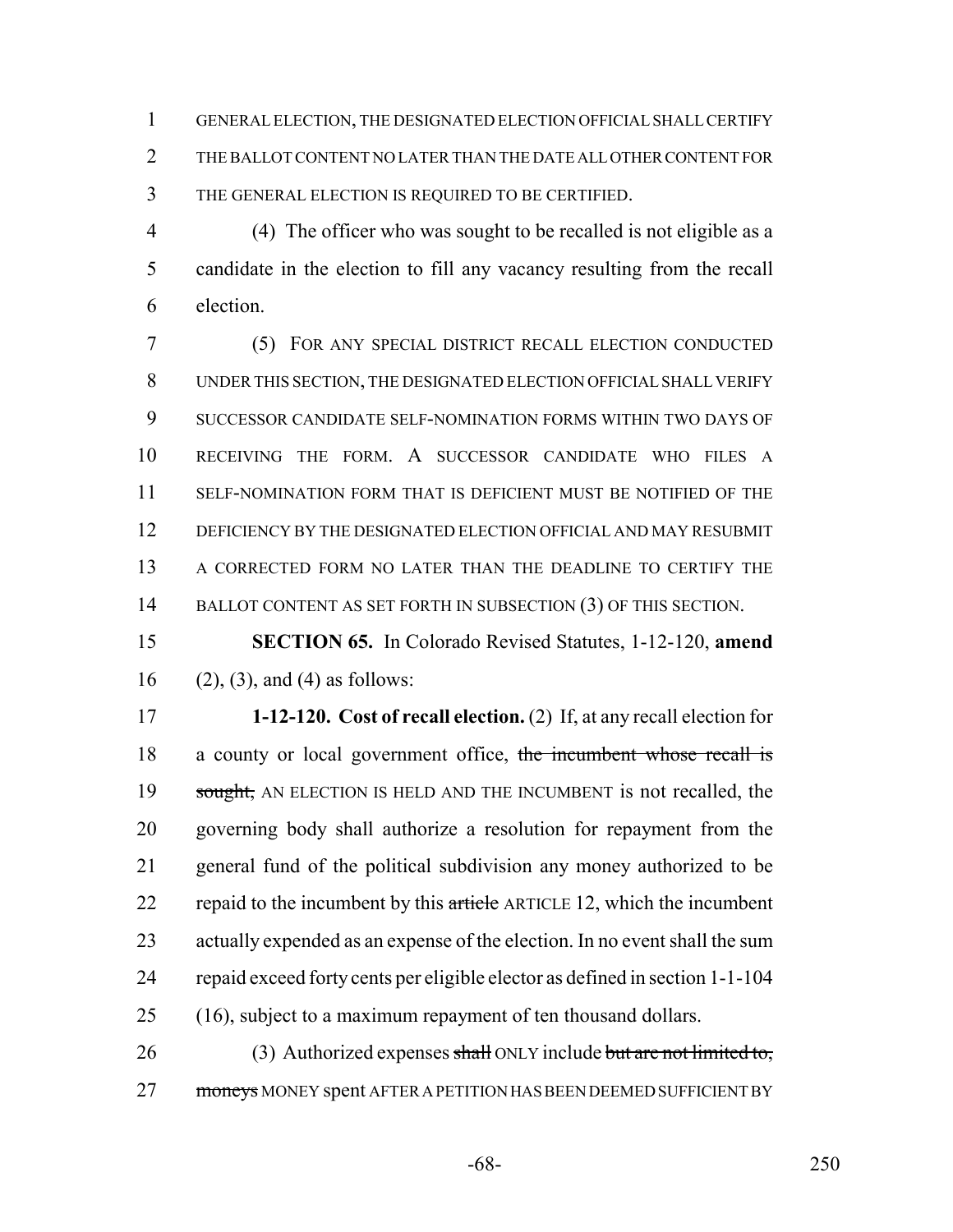THE DESIGNATED ELECTION OFFICIAL in challenging the sufficiency of the recall petition and in presenting to the electors the official position of the incumbent, including campaign literature, advertising, and maintaining campaign headquarters.

 (4) Unauthorized expenses shall include but are not limited to: 6 Moneys MONEY spent PRIOR TO THE DATE ON WHICH A PETITION HAS BEEN DEEMED SUFFICIENT BY THE DESIGNATED ELECTION OFFICIAL; MONEY SPENT on challenges and court actions not pertaining to the sufficiency of the recall petition; personal expenses for meals; lodging and mileage for the incumbent; costs of maintaining a campaign staff and associated expenses; reimbursement for expenses incurred by a campaign committee which has solicited contributions; reimbursement of any kind for employees in the incumbent's office; and all expenses incurred prior to the filing of the recall petition.

 **SECTION 66.** In Colorado Revised Statutes, 1-12-203, **repeal as added by House Bill 21-1001** (6)(b) as follows:

 **1-12-203. Vacancies in general assembly.** (6) (b) This subsection (6) is repealed, effective December 31, 2021.

 **SECTION 67.** In Colorado Revised Statutes, 1-12-206, **repeal as added by House Bill 21-1001** (7)(b) as follows:

 **1-12-206. Vacancies in the office of county commissioner.** 22 (7) (b) This subsection (7) is repealed, effective December 31, 2021.

 **SECTION 68.** In Colorado Revised Statutes, 1-13-710, **amend** 24  $(1)$  as follows:

 **1-13-710. Voting twice - penalty.** (1) (a) Any voter who votes 26 more than once or, having voted once, offers to vote again in the state, or, 27 NO VOTER SHALL, WITH THE INTENT OF VOTING MORE THAN ONCE IN AN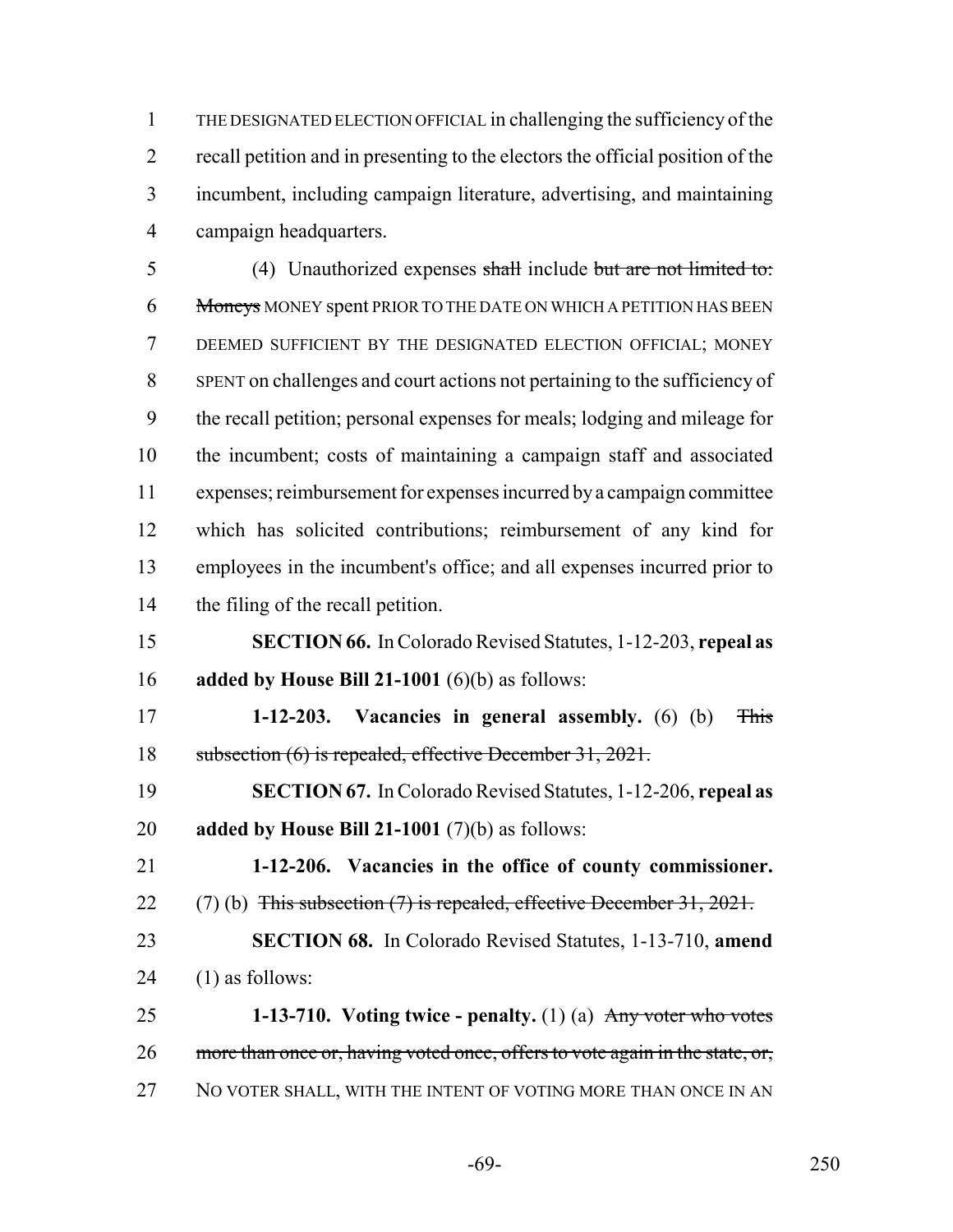ELECTION:

2 (I) CAST MORE THAN ONE BALLOT; (II) OFFER TO CAST A BALLOT KNOWING THAT A BALLOT THE VOTER PREVIOUSLY RETURNED WAS RECEIVED; OR (III) During a federal election, votes VOTE in this state and another state. (b) A VOTER WHO VIOLATES THIS SUBSECTION (1) shall be punished by a fine of not more than five thousand dollars or by imprisonment in the county jail for not more than eighteen months, or by both such fine and imprisonment. **SECTION 69.** In Colorado Revised Statutes, 1-13-714, **amend**  $12 \qquad (1)$  as follows: **1-13-714. Electioneering - removing and return of ballot - definition.** (1) (a) No person shall do any electioneering on the day of any election, or during the time when voting is permitted for any election, within any polling location or in any public street or room or in any public manner within one hundred feet of any building in which a polling location is located, as publicly posted by the designated election official. (b) (I) As used in this section, the term "electioneering" includes: (A) Campaigning for or against any candidate who is on the ballot or any ballot issue or ballot question that is on the ballot. **(B)** THE DISTRIBUTION OR DISPLAY OF CAMPAIGN POSTERS, SIGNS, OR OTHER CAMPAIGN MATERIALS OR APPAREL, INCLUDING MATERIALS OR APPAREL PROMOTING OR OPPOSING A CANDIDATE OR DISPLAYING CANDIDATE'S NAME, LIKENESS, OR CAMPAIGN SLOGAN. (C) "Electioneering" also includes Soliciting signatures for a candidate petition, a recall petition, or a petition to place a ballot issue or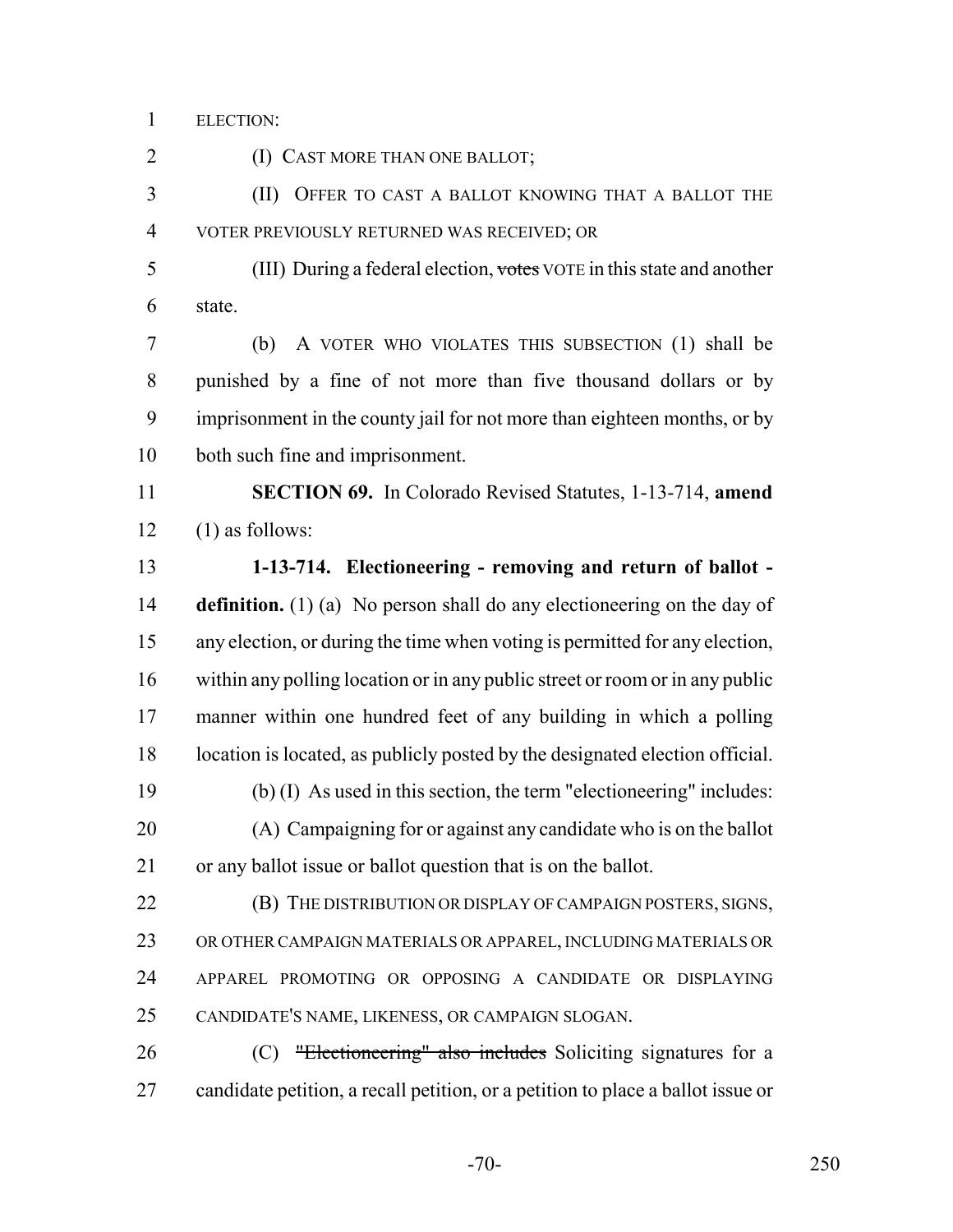ballot question on a subsequent ballot.

 (II) "Electioneering" does not include a respectful display of the American flag.

 **SECTION 70.** In Colorado Revised Statutes, 1-40-108, **amend** (1) as follows:

 **1-40-108. Petition - time of filing.** (1) No petition for any ballot 7 issue shall be IS of any effect unless filed with the secretary of state within six months from the date that the titles and submission clause have been fixed and determined pursuant to the provisions of sections 1-40-106 and 1-40-107 and unless filed with the secretary of state no later 11 than three months and three weeks before the election at which it is to be voted upon. A petition for a ballot issue for the election to be held in 13 November of odd-numbered years shall MUST be filed with the secretary 14 of state no later than three months and three weeks before such odd-year 15 election. All filings under this section must be made by  $\frac{3}{2}$  p.m. THE CLOSE OF BUSINESS on the day of filing.

 **SECTION 71.** In Colorado Revised Statutes, 1-40-111, **amend** (2)(b)(I) as follows:

 **1-40-111. Signatures - affidavits - notarization - list of circulators and notaries.** (2) (b) (I) A notary public shall not notarize 21 an affidavit required pursuant to paragraph  $(a)$  of this subsection  $(2)$ 22 SUBSECTION (2)(a) OF THIS SECTION, unless:

 (A) The circulator is in the physical presence of the notary public; AND

 (B) The circulator has dated the affidavit and fully and accurately completed all of the personal information on the affidavit required 27 pursuant to paragraph (a) of this subsection  $(2)$ ; and SUBSECTION  $(2)(a)$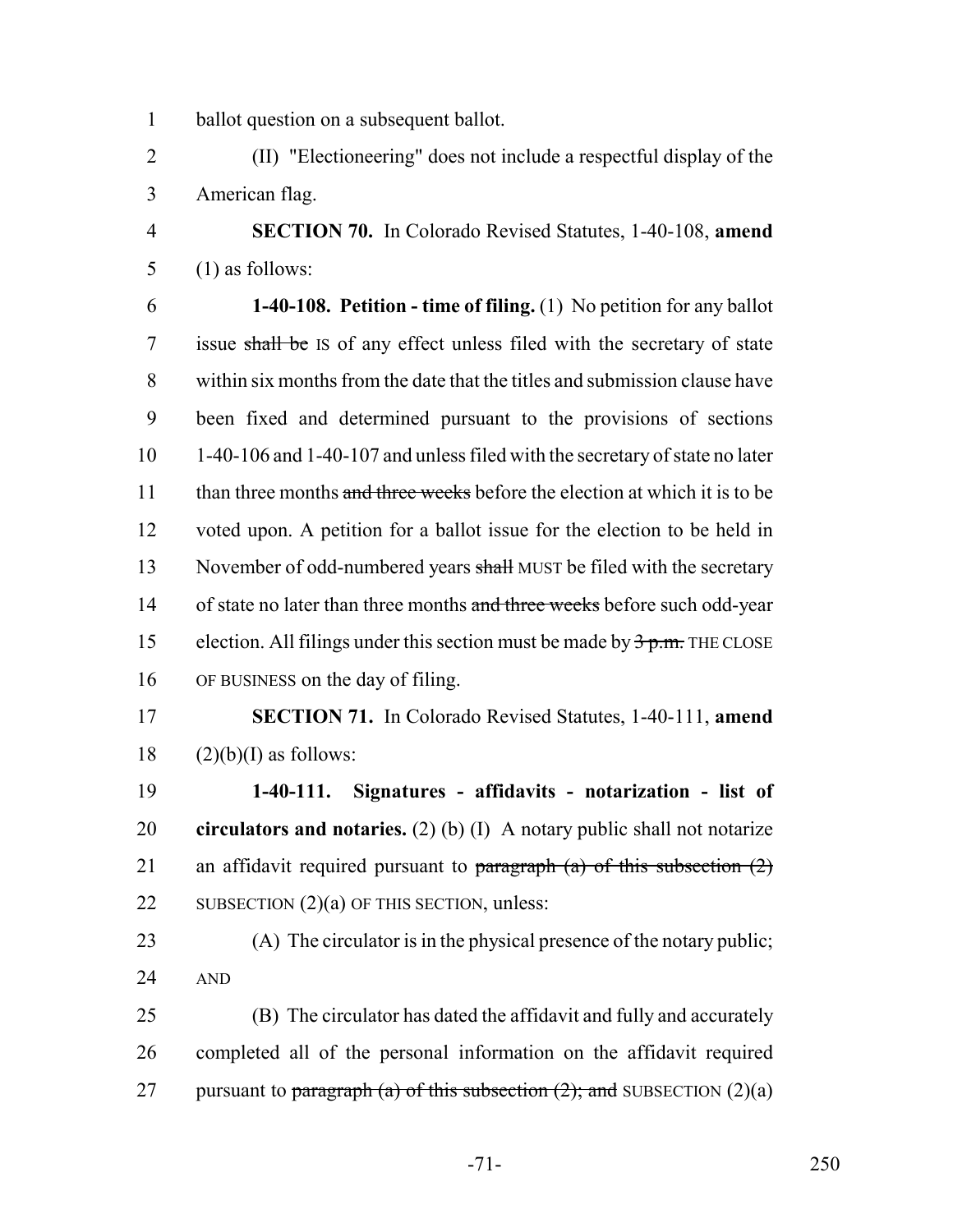1 OF THIS SECTION.

 $(C)$  The circulator presents a form of identification, as such term is defined in section 1-1-104 (19.5). A notary public shall specify the form of identification presented to him or her on a blank line, which shall be part of the affidavit form.

6 **SECTION 72.** In Colorado Revised Statutes, 1-40-113, **amend** 7 (3) as follows:

8 **1-40-113. Form - representatives of signers.** (3) Prior to the 9 time of filing, the persons designated in the petition to represent the 10 signers shall bind the sections of the petition in convenient volumes 11 consisting of one hundred sections of the petition if one hundred or more 12 sections are available or, if less than one hundred sections are available 13 to make a volume, consisting of all sections that are available. Each 14 volume consisting of less than one hundred sections shall be marked on 15 the first page of the volume. However, any volume that contains more or 16 less than one hundred sections, due only to the oversight of the designated 17 representatives of the signers or their staff, shall not result in a finding of 18 insufficiency of signatures therein. Each section of each volume shall OF 19 THE PETITION MUST include the affidavits required by section 1-40-111 20 (2), together with the sheets containing the signatures accompanying the 21 same. These bound volumes shall be filed with the secretary of state by 22 the designated representatives of the proponents.

23 **SECTION 73.** In Colorado Revised Statutes, 1-40-117, **repeal** 24 (3)(b); and **add** (4) as follows:

25 **1-40-117. Statement of sufficiency - cure.** (3) (b) In the event 26 the secretary of state issues a statement declaring that a petition, having 27 first been submitted with the required number of signatures, appears not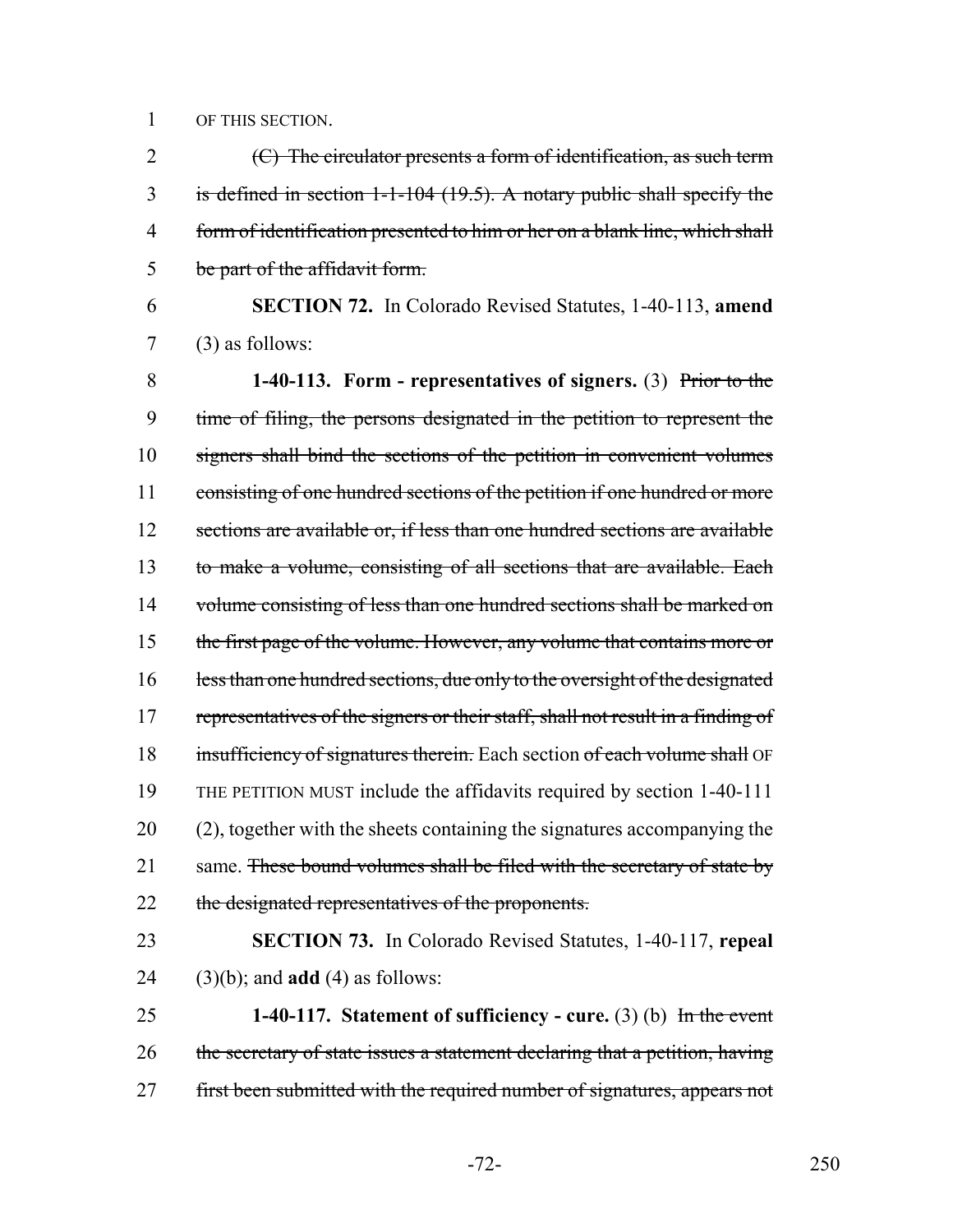1 to have a sufficient number of total valid signatures, a sufficient number 2 of valid signatures in one or more state senate districts, or both, as 3 applicable, the designated representatives of the proponents may cure the 4 insufficiency by filing an addendum to the original petition for the 5 purpose of offering such number of additional signatures as will cure the 6 insufficiency. No addendum offered as a cure shall be considered unless 7 the addendum conforms to requirements for petitions outlined in sections  $8 = 1-40-110$ ,  $1-40-111$ , and  $1-40-113$  and unless the addendum is filed with 9 the secretary of state within the fifteen-day period after the insufficiency 10 is declared and unless filed with the secretary of state no later than three 11 months before the election at which the initiative petition is to be voted 12 on. All filings under this subsection  $(3)(b)$  shall be made by 3 p.m. on the 13 day of filing. Upon submission of a timely filed addendum, the secretary 14 of state shall order the examination of each signature on the addendum. 15 The addendum shall not be available to the public for a period of up to ten 16 calendar days for such examination. After examining the petition, the 17 secretary of state shall, within ten calendar days, issue a statement as to 18 whether the addendum cures the insufficiencies found in the original 19 petition.

20 (4) DURING THE REVIEW OF A PETITION, THE SECRETARY OF STATE 21 SHALL NOTIFY THE DESIGNATED REPRESENTATIVES OF THE PROPONENTS OF ANY ERRORS AND INSUFFICIENCIES REGARDING CIRCULATOR AFFIDAVITS. UPON THE RECEIPT OF SUCH A NOTIFICATION, THE DESIGNATED REPRESENTATIVES OF THE PROPONENTS HAVE FIVE CALENDAR DAYS FROM THE DATE OF RECEIPT OF THE NOTICE TO CURE THE ERRORS AND INSUFFICIENCIES DESCRIBED IN THE NOTICE. TO CURE A CIRCULATOR AFFIDAVIT, THE DESIGNATED REPRESENTATIVE OF THE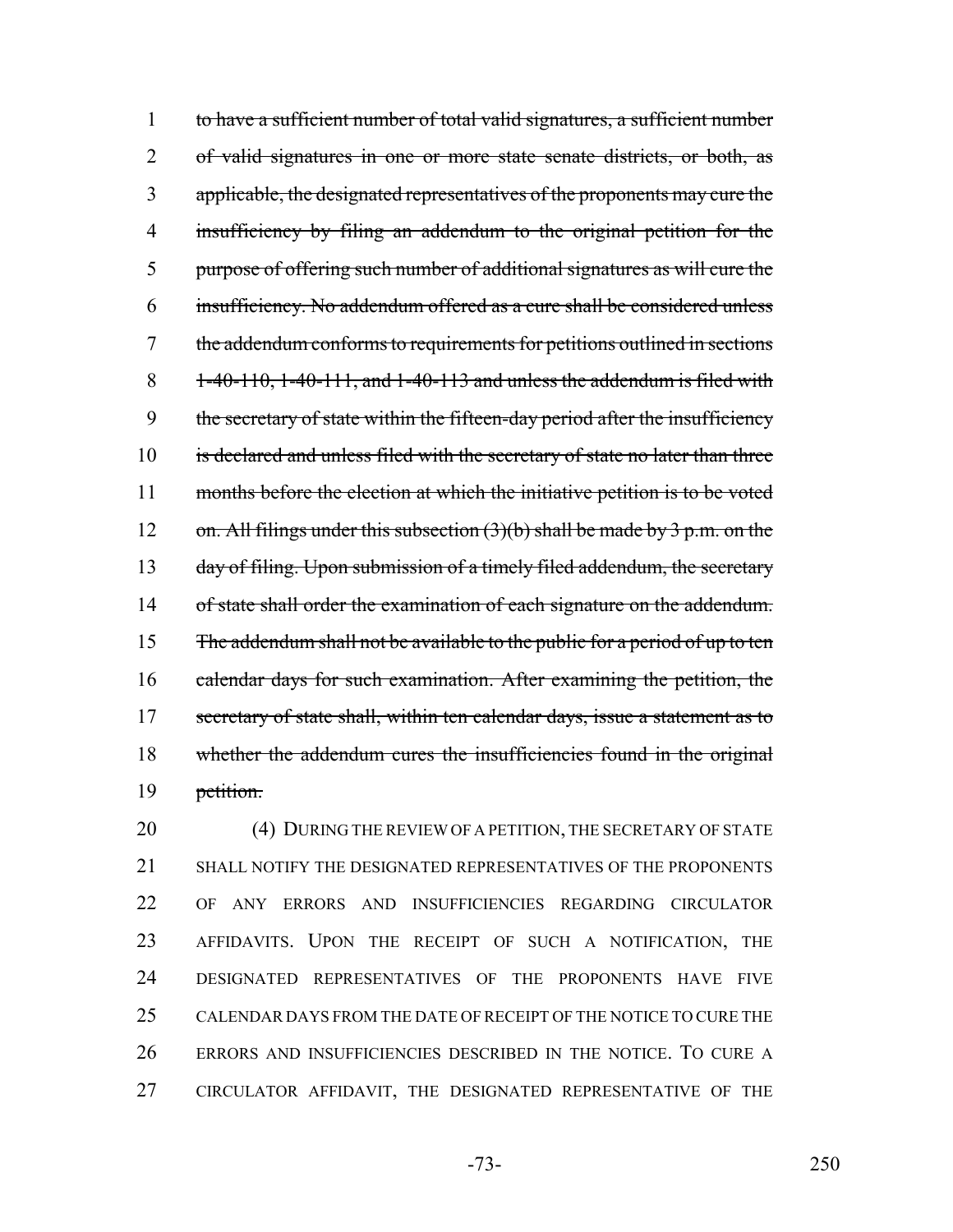PROPONENTS MUST PROVIDE THE SECRETARY OF STATE WITH A NEW CIRCULATOR AFFIDAVIT THAT CORRECTS THE ERRORS OF THE PREVIOUSLY SUBMITTED AFFIDAVIT.

 **SECTION 74.** In Colorado Revised Statutes, 1-40-118, **amend** (1) as follows:

 **1-40-118. Protest.** (1) A protest in writing, under oath, together with three copies thereof, may be filed in the district court for the county in which the petition has been filed by some registered elector, within 9 thirty FIFTEEN days after the secretary of state issues a statement as to whether the petition has a sufficient number of valid signatures, which 11 statement shall MUST be issued no later than thirty calendar days after the petition has been filed. If the secretary of state fails to issue a statement 13 within thirty calendar days, the petition shall be IS deemed sufficient. Regardless of whether the secretary of state has issued a statement of sufficiency or if the petition is deemed sufficient because the secretary of 16 state has failed to issue a statement of sufficiency within thirty calendar 17 days, no further agency action shall be IS necessary for the district court to have jurisdiction to consider the protest. During the period a petition is being examined by the secretary of state for sufficiency, the petition 20 shall not be available to the public; except that such period shall MUST not exceed thirty calendar days. Immediately after the secretary of state issues a statement of sufficiency or, if the petition is deemed sufficient because the secretary of state has failed to issue the statement, after thirty calendar days, the secretary of state shall make the petition available to the public for copying upon request.

 **SECTION 75.** In Colorado Revised Statutes, 1-40-135, **amend** 27 (1) and (2)(a) introductory portion; **repeal** (2)(a)(I); and **add** (2)(d) as

-74- 250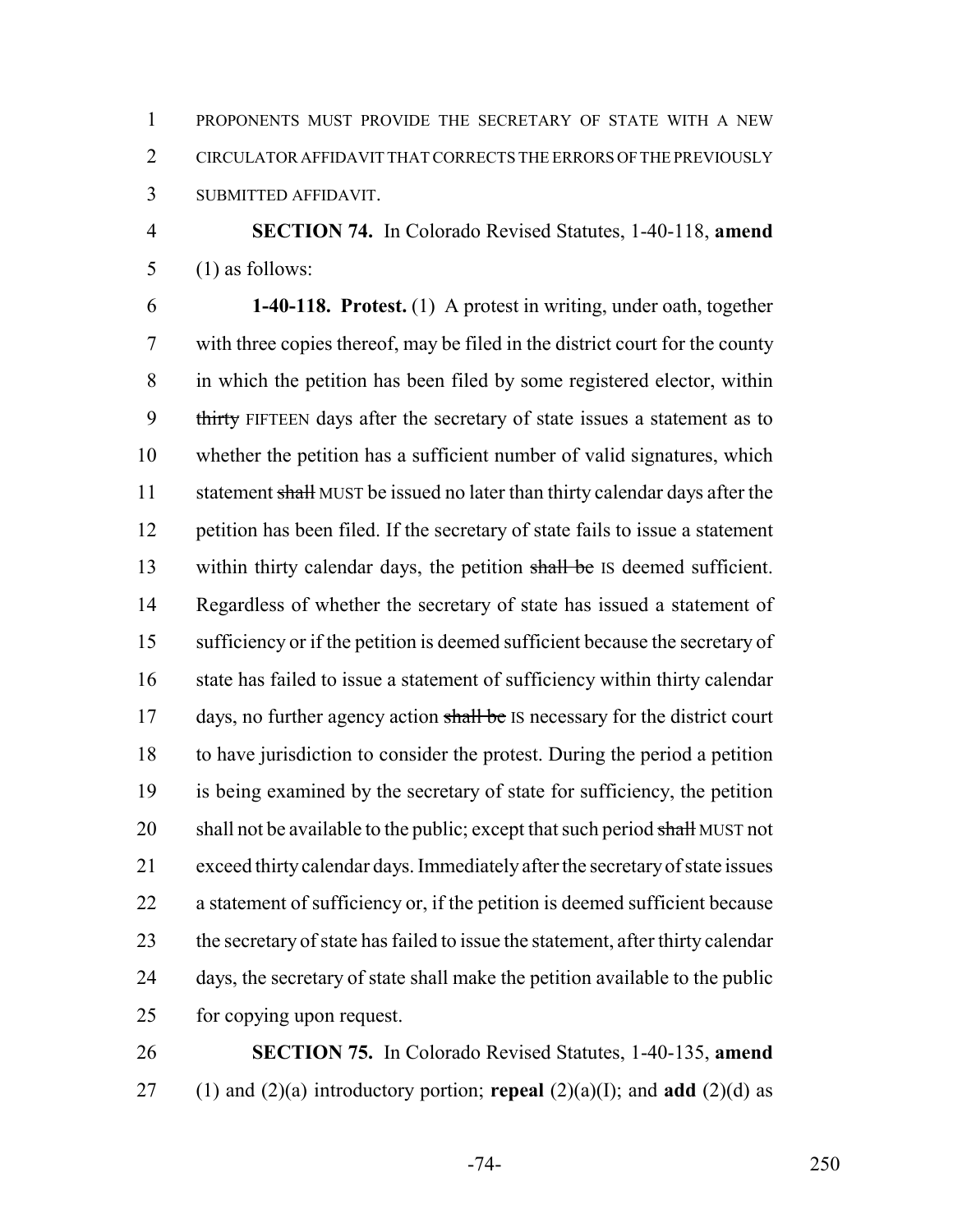follows:

 **1-40-135. Petition entities - requirements - definition.** (1) As used in this section, "petition entity" means any person or issue committee that DIRECTLY OR INDIRECTLY provides compensation to a circulator to circulate a ballot petition.

 (2) (a) It is unlawful for any petition entity to provide compensation to a circulator to circulate a petition without first obtaining a license therefor from the secretary of state. The secretary of state may deny a license if he or she finds that the petition entity or any of its principals have been found, in a judicial or administrative proceeding, to have violated the petition laws of Colorado or any other state and such violation involves authorizing or knowingly permitting any of the acts set 13 forth in paragraph (c) of this subsection  $(2)$ , excluding subparagraph  $(V)$ 14 of said paragraph  $(c)$  SUBSECTION  $(2)(c)$  OF THIS SECTION, OR TO HAVE KNOWINGLY CONTRACTED WITH A PETITION ENTITY THAT HAS BEEN FOUND, IN A JUDICIAL OR ADMINISTRATIVE PROCEEDING, TO HAVE 17 AUTHORIZED OR KNOWINGLY PERMITTED ANY OF THE ACTS SET FORTH IN 18 SUBSECTION  $(2)(c)$  OF THIS SECTION. The secretary of state shall deny a license:

20 (I) Unless the petition entity agrees that it shall not pay a 21 circulator more than twenty percent of his or her compensation on a per 22 signature or per petition basis; or

23 (2) (d) THE SECRETARY OF STATE SHALL REVOKE THE PETITION ENTITY LICENSE, IF, AT ANY TIME AFTER RECEIVING A LICENSE, A PETITION ENTITY IS DETERMINED TO HAVE KNOWINGLY CONTRACTED WITH A 26 PETITION ENTITY THAT VIOLATED A PROVISION OF SUBSECTIONS  $(2)(c)(I)$ 27  $TO (2)(c)(VI)$  OF THIS SECTION.

-75- 250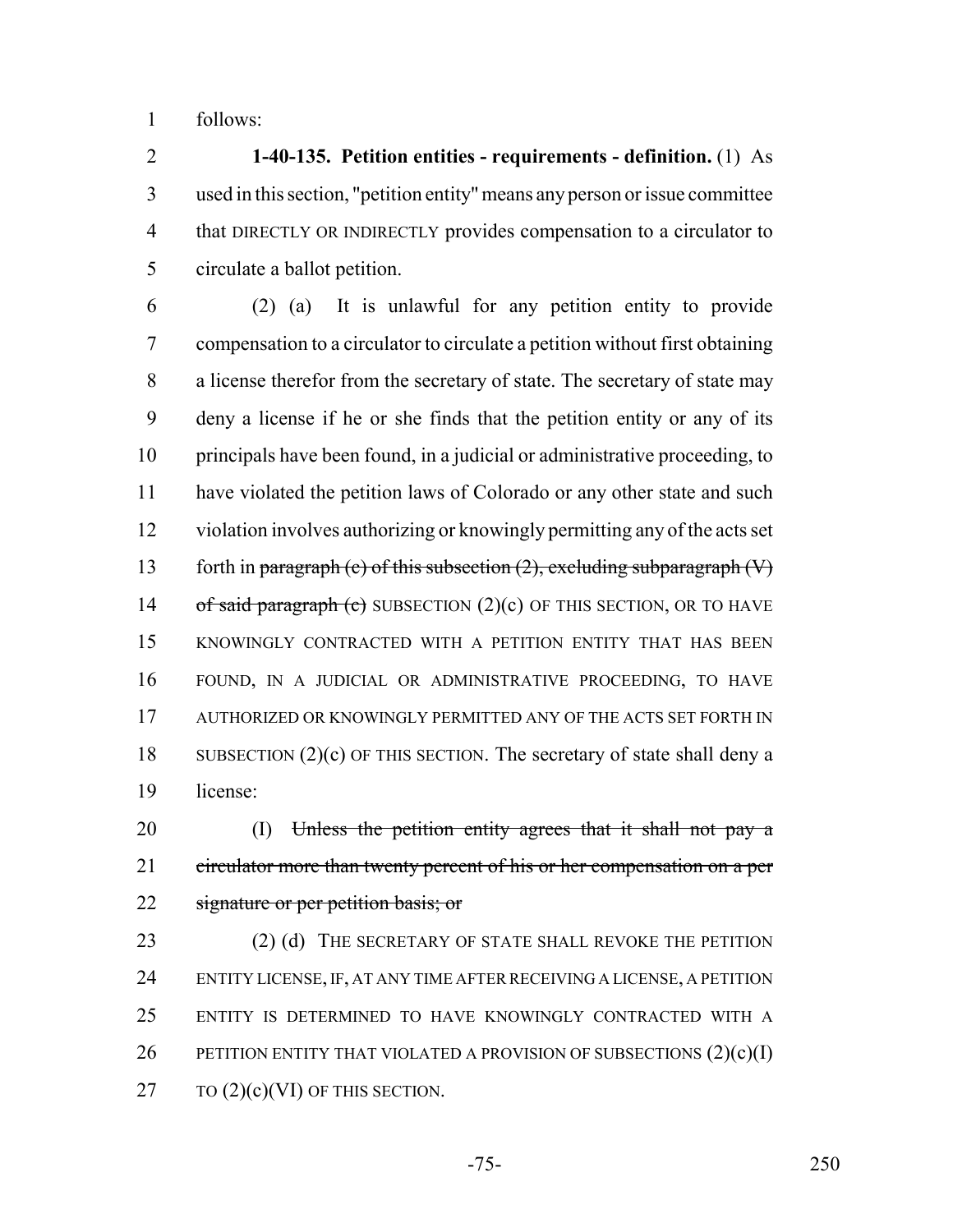**SECTION 76.** In Colorado Revised Statutes, **amend** 31-4-501 as follows:

 **31-4-501. Officers subject to recall.** Every elected OR APPOINTED officer of any municipality of the state of Colorado may be recalled from office at any time by the registered electors of the municipality in the manner provided in section 4 of article XXI of the state constitution. The 7 provisions of this part 5 shall apply to all municipalities except to the extent that a municipality has adopted provisions pursuant to article XX or XXI of the state constitution inconsistent with this part 5.

 **SECTION 77.** In Colorado Revised Statutes, 31-4-503, **amend** (4) as follows:

 **31-4-503. Petition in sections - signing - affidavit - review - tampering with petition.** (4) When such recall petition is determined 14 sufficient, the municipal clerk shall submit said petition, together with a certificate of its sufficiency, to the governing body of such municipality at the first meeting of such body following expiration of the period within which a protest may be filed or at the first meeting of such body following the determination of a hearing officer that a petition is sufficient, whichever is later. The governing body shall thereupon order and fix a date for the recall election to be held not less than thirty days nor more than ninety days from the date of submission of the petition to the governing body by the municipal clerk and determine whether voting in the recall election is to take place at the polling place or by mail ballot; 24 but, if a regular election is to be held within one hundred eighty days after 25 the date of submission of said petition, the recall election shall be held as 26 a part of said regular election. except that, if the officer sought to be 27 recalled is seeking reelection at said regular election, only the question of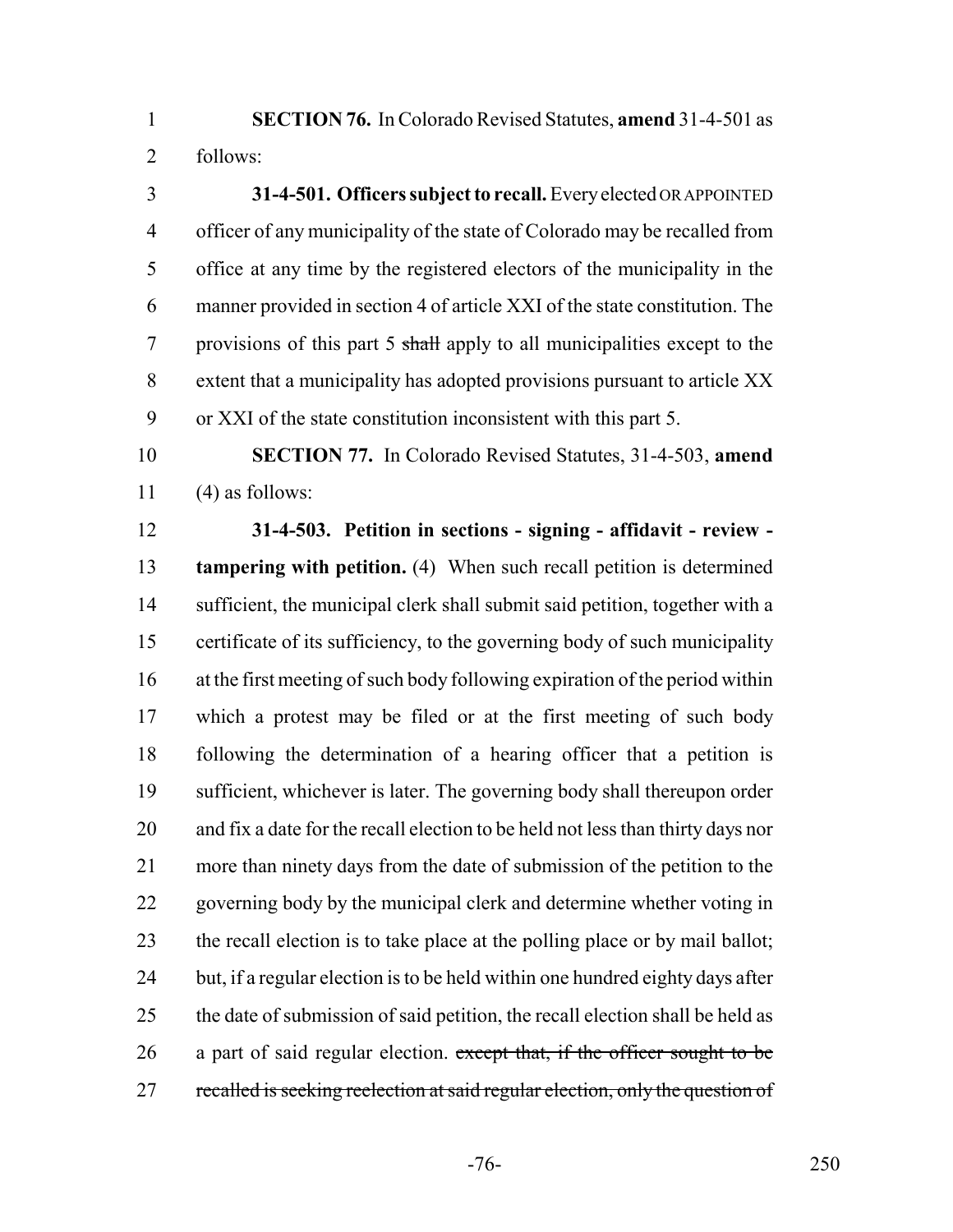1 such officer's reelection shall appear on the ballot. If a successor to the 2 officer sought to be recalled is to be selected at such regular election and 3 the officer sought to be recalled is not seeking reelection, the question of 4 such officer's recall shall not appear on the ballot of such regular election. 5 **SECTION 78.** In Colorado Revised Statutes, 31-4-504, **amend**

6 (3)(c) as follows:

7 **31-4-504. Resignation - vacancy filled - election - ballot -** 8 **nomination.** (3) (c) On such ballots, under each question, there shall 9 MUST also be printed the names of those persons who have been 10 nominated as candidates to succeed the person sought to be recalled. but 11 no vote cast shall be counted for any candidate for such office unless the 12 voter also voted for or against the recall of such person sought to be 13 recalled from said office. The name of the person against whom the 14 petition is filed shall not appear on the ballot as a candidate for the office. 15 All candidates on the ballot shall MUST be listed in alphabetical order.

16 **SECTION 79.** In Colorado Revised Statutes, **amend** 31-4-505 as 17 follows:

18 **31-4-505. Recall after six months - second petition.** (1) No A 19 recall petition shall NOT be circulated or filed and no pending recall 20 proceedings shall MAY be continued against any officer until the officer 21 has actually held the office for at least six months following the officer's 22 election or reelection, OR SIX MONTHS FOLLOWING THE ASSUMPTION OF 23 OFFICE BY AN APPOINTED OFFICIAL.

 (2) After one recall petition and election, no further petition shall be filed against the same officer during the term for which he OR SHE was elected OR APPOINTED unless the petitioners signing said petition equal fifty percent of all ballots cast for that office at the last preceding regular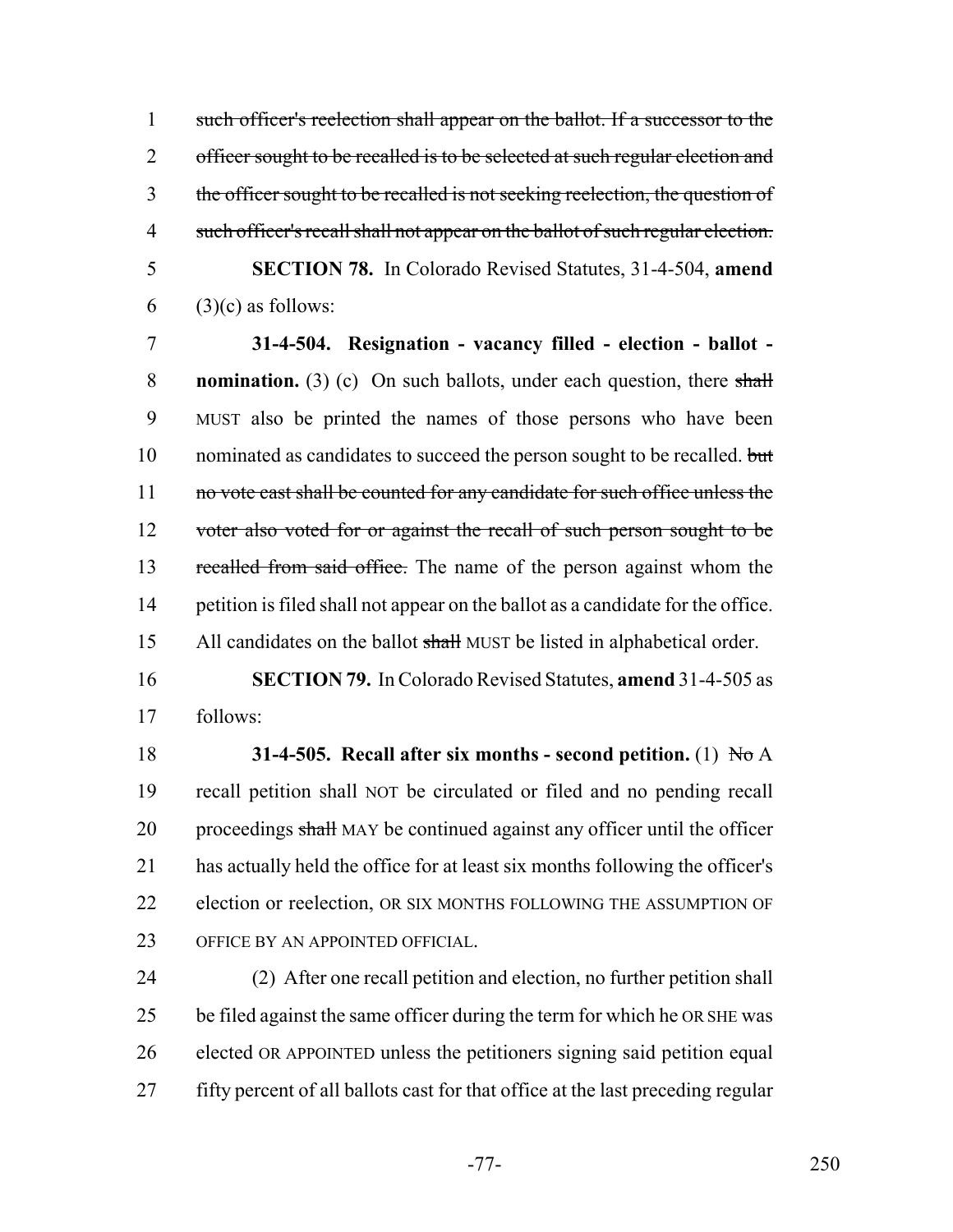election.

 (3) A RECALL PETITION MAY NOT BE CIRCULATED OR FILED AGAINST AN ELECTED OFFICER WHOSE OFFICE IS UP FOR ELECTION WITHIN SIX MONTHS.

 **SECTION 80.** In Colorado Revised Statutes, 32-1-906, **amend** (1) as follows:

 **32-1-906. Directors subject to recall - applicability of laws.** (1) Any director elected or appointed to the board of any special district who has actually held office for at least six months may be recalled from office by the eligible electors of the special district; except that a petition 11 shall not be filed to recall a director whose term of office expires IS UP FOR ELECTION in less than six months from the date the petition is presented for filing. Except as provided in section 32-1-913, a petition 14 signed by the lesser of three hundred eligible electors or forty percent of the eligible electors demanding the recall of any director named in the petition must be filed in accordance with section 32-1-910 to initiate a recall election.

 **SECTION 81.** In Colorado Revised Statutes, 32-1-909, **amend** 19  $(2)$  as follows:

 **32-1-909. Recall petition - designated election official - approval as to form - definition.** (2) The proposed form of a recall 22 petition shall A REQUEST TO APPOINT A DESIGNATED ELECTION OFFICIAL FOR A RECALL OF A SPECIAL DISTRICT DIRECTOR MUST be filed with the court as defined in section 32-1-103 (2) for the special district. Within 25 five business days of receipt of a proposed form REQUEST TO APPOINT A DESIGNATED ELECTION OFFICIAL of A recall petition for a special district director, the court shall issue an order appointing a designated election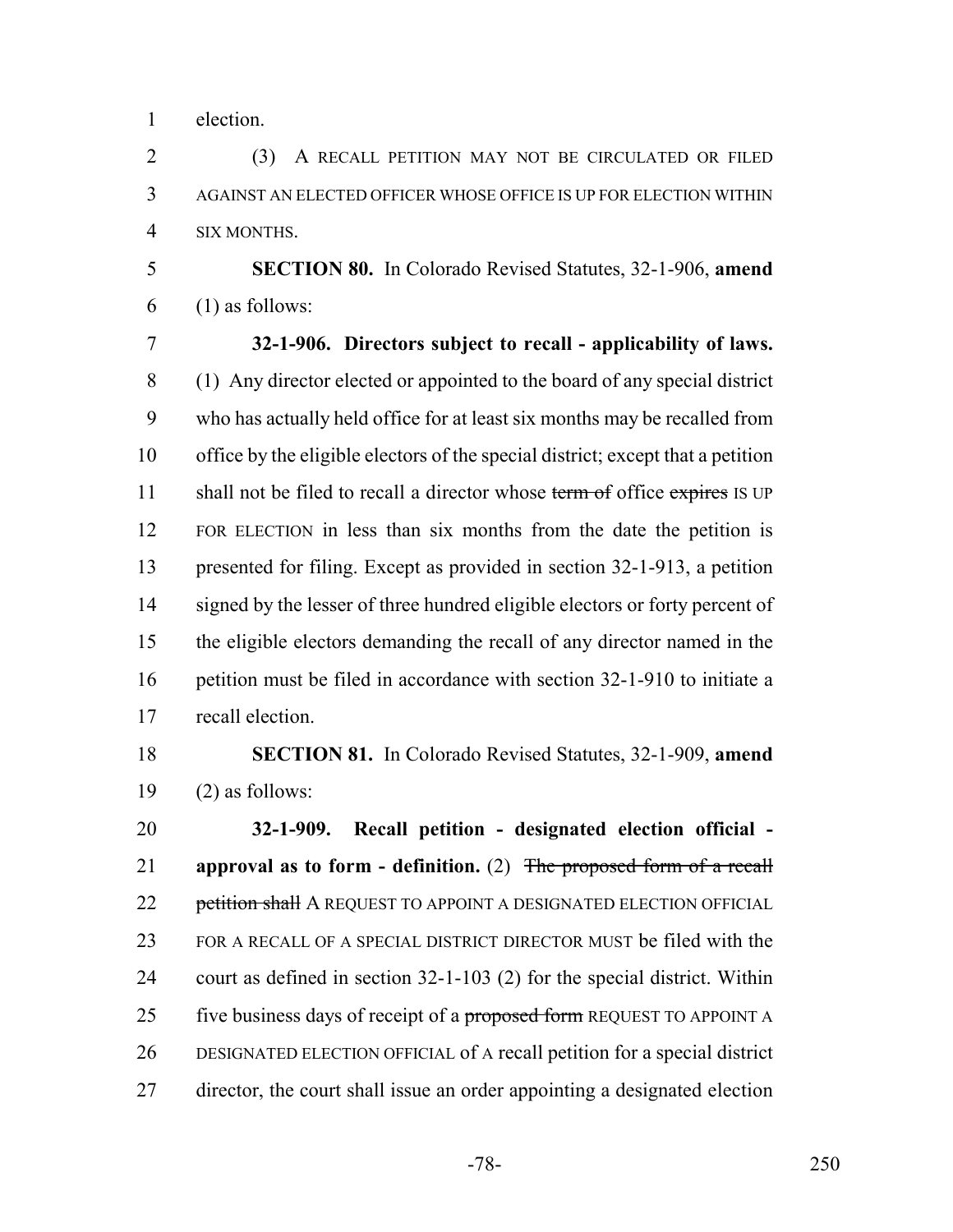official who shall perform the duties set forth for the recall. The designated election official shall not be the director sought to be recalled by the petition or the spouse or civil union partner of the director sought to be recalled by the petition. IF THE COURT APPOINTS A COUNTY CLERK AND RECORDER AS THE DESIGNATED ELECTION OFFICIAL, THEN, NOTWITHSTANDING ANY CONTRARY PROVISION IN THIS CODE, THE RECALL 7 MUST BE CONDUCTED IN ACCORDANCE WITH ARTICLE 12 OF TITLE 1; EXCEPT THAT SECTIONS 32-1-906,32-1-907,32-1-909(4) TO (6),32-1-910 (2)(c), 32-1-911 (3)(b), (3)(c), AND (4), AND 32-1-912 STILL APPLY REGARDLESS OF WHO IS APPOINTED THE DESIGNATED ELECTION OFFICIAL. **SECTION 82.** In Colorado Revised Statutes, 32-1-911, **amend**  $(4)$  as follows:

 **32-1-911. Resignation - vacancy filled - election - ballot - nomination.** (4) Candidates to succeed the director sought to be recalled at a recall election must be nominated in accordance with section 1-13.5-303 or section 1-13.5-305. Self nominations must be filed no later than sixty-four days prior to the recall election. Affidavits of intent to be a write-in candidate must be filed no later than sixty-one days prior to the recall election. IF THE ELECTION IS BEING CONDUCTED BY A COUNTY CLERK AND RECORDER, SELF-NOMINATION AND AFFIDAVIT OF INTENT FORMS MUST BE FILED IN ACCORDANCE WITH THE SUCCESSOR CANDIDATE DEADLINES AS STATED IN ARTICLE 12 OF TITLE 1. The designated election official may provide a call for nominations in accordance with section 1-13.5-501 (1).

 **SECTION 83.** In Colorado Revised Statutes, **repeal** 1-4-303, 1-9-204, 1-12-106, 1-12-108.5, and 1-12-111.5.

**SECTION 84. Effective date - applicability.** This act takes

-79- 250